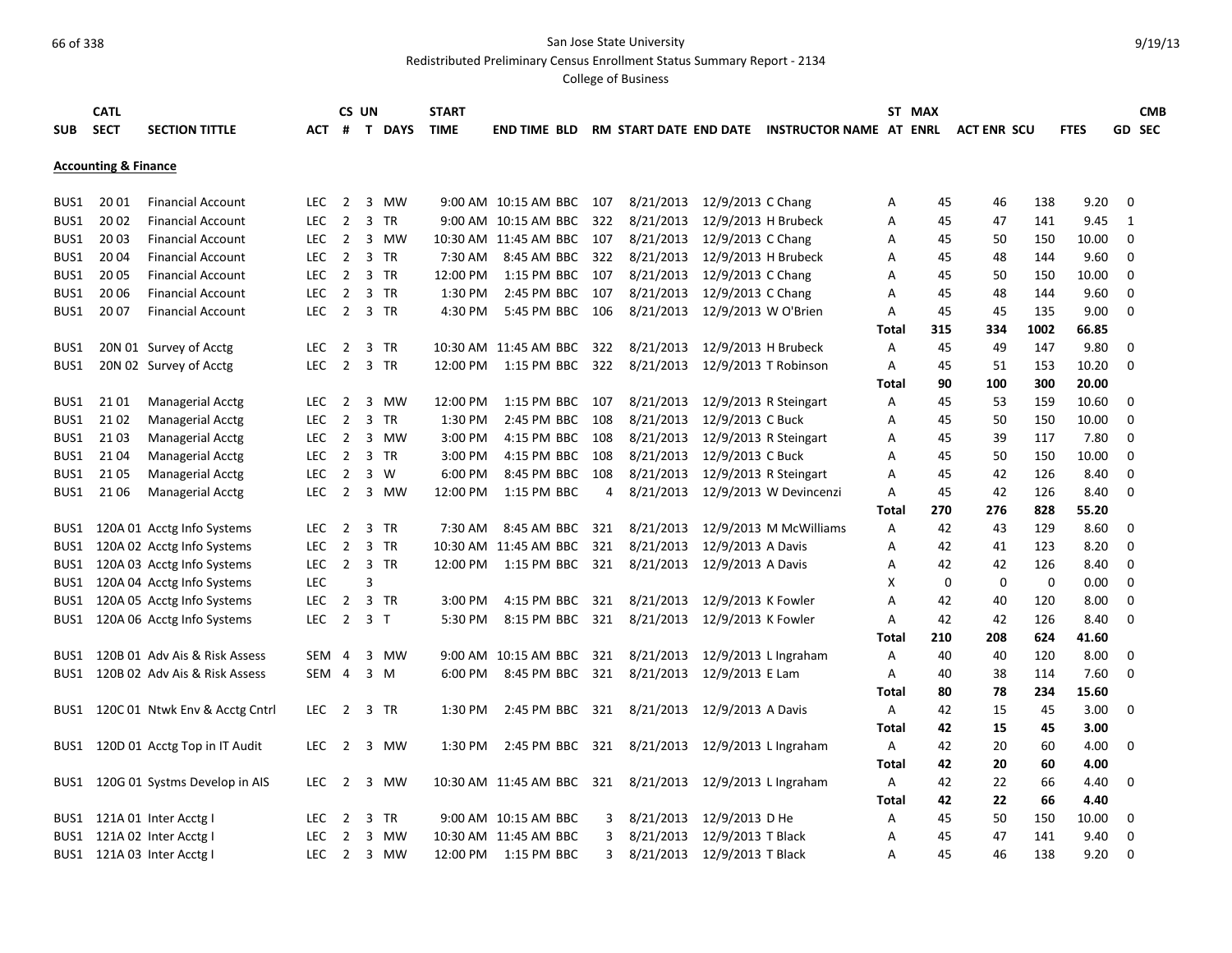Redistributed Preliminary Census Enrollment Status Summary Report - 2134

|            | <b>CATL</b> |                                 |            | CS UN                   |     |                | <b>START</b> |                           |     |                               |                      |                                  |              | ST MAX |                    |          |             |             | <b>CMB</b> |
|------------|-------------|---------------------------------|------------|-------------------------|-----|----------------|--------------|---------------------------|-----|-------------------------------|----------------------|----------------------------------|--------------|--------|--------------------|----------|-------------|-------------|------------|
| <b>SUB</b> | <b>SECT</b> | <b>SECTION TITTLE</b>           | ACT        | #                       |     | T DAYS         | <b>TIME</b>  | <b>END TIME BLD</b>       |     | RM START DATE END DATE        |                      | <b>INSTRUCTOR NAME AT ENRL</b>   |              |        | <b>ACT ENR SCU</b> |          | <b>FTES</b> |             | GD SEC     |
|            |             |                                 |            |                         |     |                |              |                           |     |                               |                      |                                  |              |        |                    |          |             |             |            |
| BUS1       |             | 121A 04 Inter Acctg I           | <b>LEC</b> | $\overline{2}$          |     | 3 TR           | 1:30 PM      | 2:45 PM BBC               | 322 | 8/21/2013                     | 12/9/2013 M Calegari |                                  | A            | 45     | 45                 | 135      | 9.00        | $\Omega$    |            |
| BUS1       |             | 121A 05 Inter Acctg I           | LEC.       | $\overline{2}$          |     | 3 TR           | 3:00 PM      | 4:15 PM BBC               | 322 | 8/21/2013                     |                      | 12/9/2013 M Calegari             | A            | 45     | 49                 | 147      | 9.80        | $\Omega$    |            |
| BUS1       |             | 121A 06 Inter Acctg I           | <b>LEC</b> | $\overline{2}$          |     | 3 <sub>1</sub> | 6:00 PM      | 8:45 PM BBC 106           |     | 8/21/2013 12/9/2013 W O'Brien |                      |                                  | Α            | 45     | 45                 | 135      | 9.00        | $\mathbf 0$ |            |
|            |             |                                 |            |                         |     |                |              |                           |     |                               |                      |                                  | <b>Total</b> | 270    | 282                | 846      | 56.40       |             |            |
|            |             | BUS1 121B 01 Inter Acctg II     | LEC.       | $\overline{2}$          |     | 3 MW           |              | 9:00 AM 10:15 AM BBC 106  |     | 8/21/2013                     | 12/9/2013 E Jenkins  |                                  | Α            | 45     | 45                 | 135      | 9.00        | 0           |            |
| BUS1       |             | 121B 02 Inter Acctg II          | <b>LEC</b> | $\overline{2}$          |     | 3 TR           |              | 10:30 AM 11:45 AM BBC     | 3   | 8/21/2013                     | 12/9/2013 D He       |                                  | Α            | 45     | 49                 | 147      | 9.80        | $\mathbf 0$ |            |
|            |             | BUS1 121B 03 Inter Acctg II     | LEC 2 3 TR |                         |     |                |              | 1:30 PM 2:45 PM BBC 324   |     | 8/21/2013                     | 12/9/2013 D He       |                                  | A            | 45     | 46                 | 138      | 9.20        | $\Omega$    |            |
|            |             |                                 |            |                         |     |                |              |                           |     |                               |                      |                                  | Total        | 135    | 140                | 420      | 28.00       |             |            |
| BUS1       |             | 122A 01 Mgmt Actg Cntrl Sys     | <b>LEC</b> | 3                       | 3   | MW             |              | 9:00 AM 10:15 AM BBC      | 3   | 8/21/2013                     | 12/9/2013 T Black    |                                  | Α            | 45     | 49                 | 147      | 9.80        | $\mathbf 0$ |            |
| BUS1       |             | 122A 02 Mgmt Actg Cntrl Sys     | LEC.       | $\overline{3}$          |     | 3 TR           |              | 9:00 AM 10:15 AM BBC      | 108 | 8/21/2013                     | 12/9/2013 C Buck     |                                  | A            | 45     | 52                 | 156      | 10.40       | $\mathbf 0$ |            |
| BUS1       |             | 122A 03 Mgmt Actg Cntrl Sys     | <b>LEC</b> | -3                      |     | 3 TR           |              | 10:30 AM 11:45 AM BBC 108 |     | 8/21/2013                     | 12/9/2013 C Buck     |                                  | A            | 45     | 47                 | 141      | 9.40        | $\mathbf 0$ |            |
| BUS1       |             | 122A 04 Mgmt Actg Cntrl Sys     | <b>LEC</b> | $\overline{3}$          |     | 3 TR           | 1:30 PM      | 2:45 PM BBC 220           |     | 8/21/2013                     | 12/9/2013 Y Tian     |                                  | A            | 45     | 47                 | 141      | 9.40        | $\mathbf 0$ |            |
|            |             |                                 |            |                         |     |                |              |                           |     |                               |                      |                                  | Total        | 180    | 195                | 585      | 39.00       |             |            |
| BUS1       |             | 123A 01 Tax Factor Bus Inv      | <b>LEC</b> | $\overline{2}$          |     | 3 MW           | 1:30 PM      | 2:45 PM BBC 107           |     | 8/21/2013                     |                      | 12/9/2013 T Moschetti            | A            | 45     | -54                | 162      | 10.80       | 0           |            |
| BUS1       |             | 123A 02 Tax Factor Bus Inv      | <b>LEC</b> | $\overline{2}$          |     | 3 MW           | 3:00 PM      | 4:15 PM BBC 107           |     | 8/21/2013                     |                      | 12/9/2013 T Moschetti            | A            | 45     | 53                 | 159      | 10.60       | $\mathbf 0$ |            |
| BUS1       |             | 123A 03 Tax Factor Bus Inv      | LEC.       | $\overline{2}$          | 3 R |                | 5:30 PM      | 8:15 PM BBC 220           |     | 8/21/2013                     | 12/9/2013 K Fowler   |                                  | A            | 45     | 47                 | 141      | 9.40        | $\Omega$    |            |
|            |             |                                 |            |                         |     |                |              |                           |     |                               |                      |                                  | Total        | 135    | 154                | 462      | 30.80       |             |            |
| BUS1       |             | 123C 01 Tax Indy Pass Ent       | <b>SEM</b> | 4                       |     | 3 TR           | 12:00 PM     | 1:15 PM BBC               | 106 | 8/21/2013                     | 12/9/2013 K Fowler   |                                  | Α            | 45     | 45                 | 135      | 9.00        | $\mathbf 0$ |            |
| BUS1       |             | 123C 02 Tax Indy Pass Ent       | SEM 4      |                         |     | 3 TR           | 1:30 PM      | 2:45 PM CL                | 226 | 8/21/2013                     | 12/9/2013 J Busch    |                                  | A            | 45     | 15                 | 45       | 3.00        | $\Omega$    |            |
|            |             |                                 |            |                         |     |                |              |                           |     |                               |                      |                                  | Total        | 90     | -60                | 180      | 12.00       |             |            |
|            | BUS1 124 01 | <b>Forensic Acctg</b>           | <b>LEC</b> | $\overline{2}$          |     | 3 TR           | 3:00 PM      | 4:15 PM BBC               | 106 | 8/21/2013                     | 12/9/2013 W O'Brien  |                                  | A            | 45     | 43                 | 129      | 8.60        | $\mathbf 0$ |            |
| BUS1       | 124 02      | <b>Forensic Acctg</b>           | <b>LEC</b> | $\overline{2}$          |     | 3 R            | 6:00 PM      | 8:45 PM BBC               | 106 | 8/21/2013                     | 12/9/2013 W O'Brien  |                                  | A            | 45     | 28                 | 84       | 5.60        | $\Omega$    |            |
|            |             |                                 |            |                         |     |                |              |                           |     |                               |                      |                                  | Total        | 90     | 71                 | 213      | 14.20       |             |            |
|            |             | BUS1 125 01 Spec Fin Rpt Topcs  | LEC.       | 3                       |     | 3 MW           |              | 10:30 AM 11:45 AM BBC     | 106 | 8/21/2013                     | 12/9/2013 E Jenkins  |                                  | A            | 45     | 45                 | 135      | 9.00        | $\mathbf 0$ |            |
|            | BUS1 125 02 | Spec Fin Rpt Topcs              | <b>LEC</b> | $\overline{\mathbf{3}}$ |     | 3 MW           | 1:30 PM      | 2:45 PM BBC 106           |     | 8/21/2013                     | 12/9/2013 E Jenkins  |                                  | A            | 45     | 44                 | 132      | 8.80        | $\Omega$    |            |
|            |             |                                 |            |                         |     |                |              |                           |     |                               |                      |                                  | Total        | 90     | 89                 | 267      | 17.80       |             |            |
| BUS1       | 126 01      | Adv Acctg                       | <b>LEC</b> | $\overline{2}$          |     | 3 TR           |              | 9:00 AM 10:15 AM BBC      | 220 | 8/21/2013                     |                      | 12/9/2013 M McWilliams           | Α            | 45     | 44                 | 132      | 8.80        | $\mathbf 0$ |            |
|            |             | BUS1 126 02 Adv Acctg           | <b>LEC</b> | $\overline{2}$          |     | 3 R            | 6:00 PM      | 8:45 PM BBC               | 326 | 8/21/2013                     |                      | 12/9/2013 M McWilliams           | A            | 45     | 39                 | 117      | 7.80        | $\Omega$    |            |
|            |             |                                 |            |                         |     |                |              |                           |     |                               |                      |                                  | Total        | 90     | 83                 | 249      | 16.60       |             |            |
| BUS1       |             | 127A 01 Corp Fin Mgmt           | SEM        | $\overline{4}$          |     | 3 M            | 6:00 PM      | 8:45 PM BBC               | 326 | 8/21/2013                     |                      | 12/9/2013 W Devincenzi           | Α            | 45     | 33                 | 99       | 6.60        | $\mathbf 0$ |            |
|            |             |                                 |            |                         |     |                |              |                           |     |                               |                      |                                  | <b>Total</b> | 45     | 33                 | 99       | 6.60        |             |            |
| BUS1       |             | 128 01 Acct Non-Prf Org         | <b>LEC</b> | 2                       |     | 3 <sub>7</sub> | 6:00 PM      | 8:45 PM BBC               | 220 |                               |                      | 8/21/2013 12/9/2013 M McWilliams | A            | 45     | 44                 | 132      | 8.80        | 0           |            |
|            |             |                                 |            |                         |     |                |              |                           |     |                               |                      |                                  | Total        | 45     | 44                 | 132      | 8.80        |             |            |
|            |             | BUS1 129A 01 Financial Auditing | <b>LEC</b> | 2                       | 3   | MW             | 12:00 PM     | 1:15 PM BBC               | 108 | 8/21/2013                     | 12/9/2013 J Zhang    |                                  | A            | 45     | 56                 | 168      | 11.20       | $\mathbf 0$ |            |
| BUS1       |             | 129A 02 Financial Auditing      | LEC.       | $\overline{2}$          | 3   | MW             | 1:30 PM      | 2:45 PM BBC 108           |     | 8/21/2013                     | 12/9/2013 J Zhang    |                                  | A            | 45     | 40                 | 120      | 8.00        | $\Omega$    |            |
|            |             |                                 |            |                         |     |                |              |                           |     |                               |                      |                                  | Total        | 90     | 96                 | 288      | 19.20       |             |            |
|            |             | BUS1 170 01 Fund of Finance     | LEC.       | 2                       |     | 3 TR           | 7:30 AM      | 8:45 AM BBC               | 107 | 8/21/2013                     | 12/9/2013 B Parineh  |                                  | A            | 45     | 52                 | 156      | 10.40       | $\Omega$    |            |
|            | BUS1 170 02 | <b>Fund of Finance</b>          | LEC.       | 2                       |     | 3 MW           |              | 9:00 AM 10:15 AM BBC 108  |     | 8/21/2013                     | 12/9/2013 M Burak    |                                  | A            | 45     | 57                 | 171      | 11.40       | $\mathbf 0$ |            |
|            | BUS1 17003  | <b>Fund of Finance</b>          | <b>LEC</b> |                         | 3   |                |              |                           |     |                               |                      |                                  | X            | 0      | $\Omega$           | $\Omega$ | 0.00        | $\mathbf 0$ |            |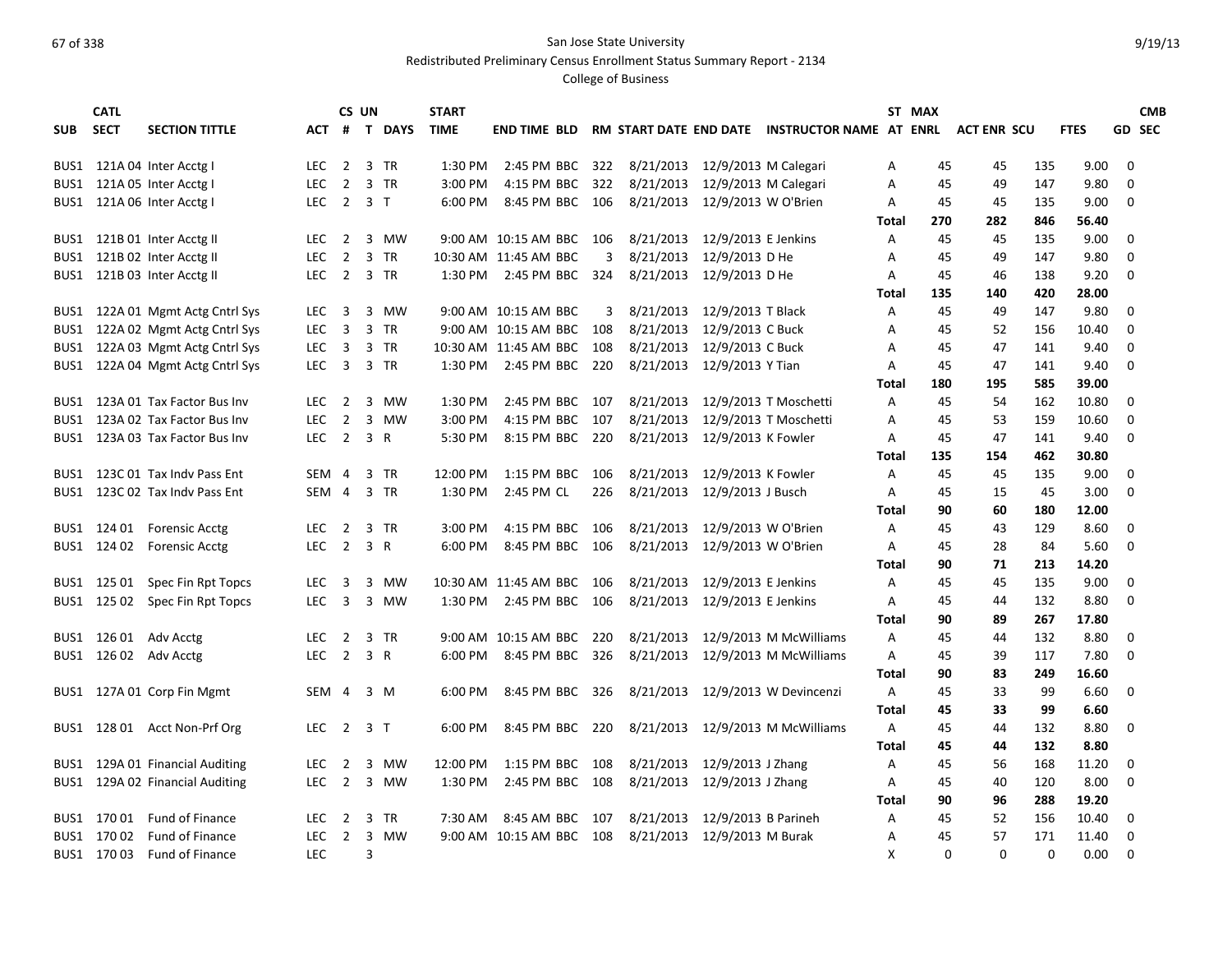Redistributed Preliminary Census Enrollment Status Summary Report - 2134

| RM START DATE END DATE INSTRUCTOR NAME AT ENRL<br><b>GD SEC</b><br><b>SECT</b><br><b>SECTION TITTLE</b><br>#<br>T DAYS<br><b>TIME</b><br><b>ACT ENR SCU</b><br><b>FTES</b><br><b>SUB</b><br>ACT<br><b>END TIME BLD</b><br>8/21/2013<br>12/9/2013 M Burak<br>BUS1 17004<br>Fund of Finance<br>2 3 MW<br>10:30 AM 11:45 AM BBC 108<br>45<br>50<br>150<br>10.00<br>0<br><b>LEC</b><br>Α<br>Fund of Finance<br>$\overline{2}$<br>3 TR<br>10:30 AM 11:45 AM BBC<br>8/21/2013<br>12/9/2013 X Xu<br>45<br>147<br>9.80<br>0<br>BUS1 170 05<br><b>LEC</b><br>320<br>A<br>49<br>BUS1 170 06<br><b>LEC</b><br>$\mathbf 0$<br>0.00<br>$\mathbf 0$<br>Fund of Finance<br>3<br>Х<br>0<br>0<br>2<br>12/9/2013 S Ahuja<br>BUS1 17007<br><b>Fund of Finance</b><br><b>LEC</b><br>3 MW<br>12:00 PM 1:15 PM BBC 106<br>8/21/2013<br>45<br>141<br>9.40<br>$\Omega$<br>A<br>47<br>12/9/2013 X Xu<br>BUS1 17008<br><b>Fund of Finance</b><br><b>LEC</b><br>$\overline{2}$<br>3 TR<br>12:00 PM<br>1:15 PM BBC 108<br>8/21/2013<br>144<br>$\mathbf 0$<br>A<br>45<br>48<br>9.60<br>BUS1 170 09<br>8/21/2013<br>12/9/2013 J Cho<br><b>Fund of Finance</b><br><b>LEC</b><br>$\overline{2}$<br>3 TR<br>12:00 PM<br>1:15 PM BBC<br>45<br>123<br>8.20<br>$\Omega$<br>3<br>A<br>41<br>8/21/2013<br>12/9/2013 J Cho<br>BUS1 170 10<br><b>LEC</b><br>$\overline{2}$<br>3 MW<br>1:30 PM<br>2:45 PM BBC<br>320<br>45<br>39<br>117<br>7.80<br>$\mathbf 0$<br>Fund of Finance<br>A<br>$\overline{2}$<br>3 TR<br>8/21/2013<br>12/9/2013 J Cho<br>138<br>9.20<br>$\Omega$<br>BUS1 170 11<br>Fund of Finance<br>LEC.<br>1:30 PM<br>2:45 PM BBC<br>3<br>45<br>46<br>Α<br>8/21/2013<br>BUS1 170 12<br>2<br>3 MW<br>3:00 PM<br>4:15 PM BBC 322<br>12/9/2013 S Ahuja<br>135<br>9.00<br>0<br>Fund of Finance<br>LEC.<br>A<br>45<br>45<br>8/21/2013<br>12/9/2013 S Ivanov<br>$\mathbf 0$<br>BUS1 170 13<br>Fund of Finance<br><b>LEC</b><br>$\overline{2}$<br>3 MW<br>3:00 PM<br>4:15 PM BBC 106<br>Α<br>45<br>36<br>108<br>7.20<br>BUS1 170 14<br><b>Fund of Finance</b><br><b>LEC</b><br>3<br>х<br>0<br>$\mathbf 0$<br>$\mathbf 0$<br>0.00<br>0<br>BUS1 170 15<br>$\overline{2}$<br>8/21/2013<br>12/9/2013 D Abbott<br>7.85<br>Fund of Finance<br><b>LEC</b><br>3 <sub>1</sub><br>6:00 PM<br>8:45 PM BBC<br>326<br>Α<br>45<br>39<br>117<br>1<br>12/9/2013 D Abbott<br>$\mathbf 0$<br>BUS1 170 16<br><b>Fund of Finance</b><br><b>LEC</b><br>2<br>$3 \ W$<br>6:00 PM<br>8:45 PM BBC<br>326<br>8/21/2013<br>45<br>40<br>120<br>8.00<br>A<br>12/9/2013 E Webb<br>BUS1 170 17<br><b>Fund of Finance</b><br><b>LEC</b><br>2<br>3 R<br>6:00 PM<br>8:45 PM BBC 108<br>8/21/2013<br>129<br>8.60<br>0<br>A<br>45<br>43<br>BUS1 170 18<br>8/21/2013<br>12/9/2013 B Parineh<br>$\mathbf 0$<br><b>Fund of Finance</b><br><b>LEC</b><br>2 3 TR<br>9:00 AM 10:15 AM BBC<br>121<br>363<br>24.20<br>4<br>A<br>120<br>BUS1 170 19<br><b>Fund of Finance</b><br><b>LEC</b><br>3<br>х<br>0<br>0<br>0<br>0.00<br>$\mathbf 0$<br>BUS1 170 20<br>$\overline{2}$<br>3 TR<br>8/21/2013 12/9/2013 X Xu<br>45<br>45<br>135<br>9.00<br>$\mathbf 0$<br>Fund of Finance<br><b>LEC</b><br>3:00 PM<br>4:15 PM BBC 107<br>Α<br>2394<br>159.65<br>Total<br>795<br>798<br>8/21/2013<br>12/9/2013 S Ivanov<br>BUS1 171A 01 Financial Instit<br><b>LEC</b><br>$\overline{2}$<br>3 TR<br>10:30 AM 11:45 AM BBC 106<br>Α<br>45<br>48<br>144<br>9.60<br>$\mathbf 0$<br>BUS1 171A 02 Financial Instit<br><b>LEC</b><br>$\overline{2}$<br>3 TR<br>2:45 PM BBC 106<br>8/21/2013<br>12/9/2013 S Ivanov<br>45<br>138<br>9.20<br>0<br>1:30 PM<br>A<br>46<br>BUS1 171A 03 Financial Instit<br><b>LEC</b><br>3<br>0<br>0<br>0<br>0.00<br>0<br>X<br>2<br>$3 \ W$<br>8/21/2013<br>135<br>9.00<br>$\Omega$<br>BUS1 171A 04 Financial Instit<br><b>LEC</b><br>6:00 PM<br>8:45 PM BBC<br>22<br>12/9/2013 A Reza<br>45<br>45<br>A<br>417<br>27.80<br>135<br>139<br>Total<br>8/21/2013 12/9/2013 S Ahuja<br>10.00<br>BUS1 171B 01 Commercial Banking<br>$\overline{2}$<br>6:00 PM<br>8:45 PM BBC 106<br>Α<br>45<br>50<br>150<br>$\mathbf 0$<br><b>LEC</b><br>3 W<br>10.00<br>Total<br>45<br>50<br>150<br>12/9/2013 M Pagani<br>BUS1 172A 01 Investmt Analysis<br>$\overline{2}$<br>3 MW<br>12:00 PM<br>1:15 PM BBC<br>322<br>8/21/2013<br>Α<br>45<br>45<br>135<br>9.00<br>0<br><b>LEC</b><br>8/21/2013<br>12/9/2013 J Cho<br>BUS1 172A 02 Investmt Analysis<br>$\overline{2}$<br>3 <sub>T</sub><br>6:00 PM<br>8:45 PM BBC 108<br>A<br>45<br>132<br>8.80<br>$\mathbf 0$<br>LEC.<br>44<br>$\overline{2}$<br>3 W<br>4:15 PM BBC<br>8/21/2013<br>12/9/2013 A Reza<br>72<br>4.80<br>BUS1 172A 03 Investmt Analysis<br>LEC.<br>1:30 PM<br>3<br>Α<br>45<br>24<br>0<br>135<br>113<br>339<br>22.60<br>Total<br>BUS1 172B 01 Portfolio Mgmt<br>$\overline{2}$<br>9:00 AM 10:15 AM BBC 322<br>8/21/2013<br>12/9/2013 F Jones<br>45<br>54<br>3.60<br><b>LEC</b><br>3 MW<br>A<br>18<br>0<br>$\overline{2}$<br>10:30 AM 11:45 AM BBC 322<br>8/21/2013<br>12/9/2013 F Jones<br>99<br>6.60<br>$\Omega$<br>BUS1 172B 02 Portfolio Mgmt<br><b>LEC</b><br>3 MW<br>45<br>33<br>A<br>90<br>153<br>10.20<br>51<br>Total<br>8/21/2013<br>12/9/2013 B Campsey<br>9.00<br>BUS1 173A 01 Fin Mgt Theory Pol<br>$\overline{2}$<br>3 TR<br>10:30 AM 11:45 AM BBC 220<br>45<br>45<br>135<br>$\mathbf 0$<br><b>LEC</b><br>Α<br>BUS1 173A 02 Fin Mgt Theory Pol<br>$\overline{2}$<br>3 TR<br>1:15 PM BBC 220<br>8/21/2013<br>12/9/2013 B Campsey<br>147<br>9.80<br>$\mathbf 0$<br><b>LEC</b><br>12:00 PM<br>A<br>45<br>49 | <b>CATL</b> |  | CS UN | <b>START</b> |  |  |  | ST MAX |  |  | <b>CMB</b> |
|-----------------------------------------------------------------------------------------------------------------------------------------------------------------------------------------------------------------------------------------------------------------------------------------------------------------------------------------------------------------------------------------------------------------------------------------------------------------------------------------------------------------------------------------------------------------------------------------------------------------------------------------------------------------------------------------------------------------------------------------------------------------------------------------------------------------------------------------------------------------------------------------------------------------------------------------------------------------------------------------------------------------------------------------------------------------------------------------------------------------------------------------------------------------------------------------------------------------------------------------------------------------------------------------------------------------------------------------------------------------------------------------------------------------------------------------------------------------------------------------------------------------------------------------------------------------------------------------------------------------------------------------------------------------------------------------------------------------------------------------------------------------------------------------------------------------------------------------------------------------------------------------------------------------------------------------------------------------------------------------------------------------------------------------------------------------------------------------------------------------------------------------------------------------------------------------------------------------------------------------------------------------------------------------------------------------------------------------------------------------------------------------------------------------------------------------------------------------------------------------------------------------------------------------------------------------------------------------------------------------------------------------------------------------------------------------------------------------------------------------------------------------------------------------------------------------------------------------------------------------------------------------------------------------------------------------------------------------------------------------------------------------------------------------------------------------------------------------------------------------------------------------------------------------------------------------------------------------------------------------------------------------------------------------------------------------------------------------------------------------------------------------------------------------------------------------------------------------------------------------------------------------------------------------------------------------------------------------------------------------------------------------------------------------------------------------------------------------------------------------------------------------------------------------------------------------------------------------------------------------------------------------------------------------------------------------------------------------------------------------------------------------------------------------------------------------------------------------------------------------------------------------------------------------------------------------------------------------------------------------------------------------------------------------------------------------------------------------------------------------------------------------------------------------------------------------------------------------------------------------------------------------------------------------------------------------------------------------------------------------------------------------------------------------------------------------------------------------------------------------------------------------------------------------------------------------------------------------------------------------------------------------------------------------------------------------------------------------------------------------------------------------------------------------------------------------------------------------------------------------------------------------------------------------------------------------------------------------------------------------------------------------------------------------------------------------------------------------------------------------------------------------------------------------------------------------------------------------------------------------|-------------|--|-------|--------------|--|--|--|--------|--|--|------------|
|                                                                                                                                                                                                                                                                                                                                                                                                                                                                                                                                                                                                                                                                                                                                                                                                                                                                                                                                                                                                                                                                                                                                                                                                                                                                                                                                                                                                                                                                                                                                                                                                                                                                                                                                                                                                                                                                                                                                                                                                                                                                                                                                                                                                                                                                                                                                                                                                                                                                                                                                                                                                                                                                                                                                                                                                                                                                                                                                                                                                                                                                                                                                                                                                                                                                                                                                                                                                                                                                                                                                                                                                                                                                                                                                                                                                                                                                                                                                                                                                                                                                                                                                                                                                                                                                                                                                                                                                                                                                                                                                                                                                                                                                                                                                                                                                                                                                                                                                                                                                                                                                                                                                                                                                                                                                                                                                                                                                                                                                                         |             |  |       |              |  |  |  |        |  |  |            |
|                                                                                                                                                                                                                                                                                                                                                                                                                                                                                                                                                                                                                                                                                                                                                                                                                                                                                                                                                                                                                                                                                                                                                                                                                                                                                                                                                                                                                                                                                                                                                                                                                                                                                                                                                                                                                                                                                                                                                                                                                                                                                                                                                                                                                                                                                                                                                                                                                                                                                                                                                                                                                                                                                                                                                                                                                                                                                                                                                                                                                                                                                                                                                                                                                                                                                                                                                                                                                                                                                                                                                                                                                                                                                                                                                                                                                                                                                                                                                                                                                                                                                                                                                                                                                                                                                                                                                                                                                                                                                                                                                                                                                                                                                                                                                                                                                                                                                                                                                                                                                                                                                                                                                                                                                                                                                                                                                                                                                                                                                         |             |  |       |              |  |  |  |        |  |  |            |
|                                                                                                                                                                                                                                                                                                                                                                                                                                                                                                                                                                                                                                                                                                                                                                                                                                                                                                                                                                                                                                                                                                                                                                                                                                                                                                                                                                                                                                                                                                                                                                                                                                                                                                                                                                                                                                                                                                                                                                                                                                                                                                                                                                                                                                                                                                                                                                                                                                                                                                                                                                                                                                                                                                                                                                                                                                                                                                                                                                                                                                                                                                                                                                                                                                                                                                                                                                                                                                                                                                                                                                                                                                                                                                                                                                                                                                                                                                                                                                                                                                                                                                                                                                                                                                                                                                                                                                                                                                                                                                                                                                                                                                                                                                                                                                                                                                                                                                                                                                                                                                                                                                                                                                                                                                                                                                                                                                                                                                                                                         |             |  |       |              |  |  |  |        |  |  |            |
|                                                                                                                                                                                                                                                                                                                                                                                                                                                                                                                                                                                                                                                                                                                                                                                                                                                                                                                                                                                                                                                                                                                                                                                                                                                                                                                                                                                                                                                                                                                                                                                                                                                                                                                                                                                                                                                                                                                                                                                                                                                                                                                                                                                                                                                                                                                                                                                                                                                                                                                                                                                                                                                                                                                                                                                                                                                                                                                                                                                                                                                                                                                                                                                                                                                                                                                                                                                                                                                                                                                                                                                                                                                                                                                                                                                                                                                                                                                                                                                                                                                                                                                                                                                                                                                                                                                                                                                                                                                                                                                                                                                                                                                                                                                                                                                                                                                                                                                                                                                                                                                                                                                                                                                                                                                                                                                                                                                                                                                                                         |             |  |       |              |  |  |  |        |  |  |            |
|                                                                                                                                                                                                                                                                                                                                                                                                                                                                                                                                                                                                                                                                                                                                                                                                                                                                                                                                                                                                                                                                                                                                                                                                                                                                                                                                                                                                                                                                                                                                                                                                                                                                                                                                                                                                                                                                                                                                                                                                                                                                                                                                                                                                                                                                                                                                                                                                                                                                                                                                                                                                                                                                                                                                                                                                                                                                                                                                                                                                                                                                                                                                                                                                                                                                                                                                                                                                                                                                                                                                                                                                                                                                                                                                                                                                                                                                                                                                                                                                                                                                                                                                                                                                                                                                                                                                                                                                                                                                                                                                                                                                                                                                                                                                                                                                                                                                                                                                                                                                                                                                                                                                                                                                                                                                                                                                                                                                                                                                                         |             |  |       |              |  |  |  |        |  |  |            |
|                                                                                                                                                                                                                                                                                                                                                                                                                                                                                                                                                                                                                                                                                                                                                                                                                                                                                                                                                                                                                                                                                                                                                                                                                                                                                                                                                                                                                                                                                                                                                                                                                                                                                                                                                                                                                                                                                                                                                                                                                                                                                                                                                                                                                                                                                                                                                                                                                                                                                                                                                                                                                                                                                                                                                                                                                                                                                                                                                                                                                                                                                                                                                                                                                                                                                                                                                                                                                                                                                                                                                                                                                                                                                                                                                                                                                                                                                                                                                                                                                                                                                                                                                                                                                                                                                                                                                                                                                                                                                                                                                                                                                                                                                                                                                                                                                                                                                                                                                                                                                                                                                                                                                                                                                                                                                                                                                                                                                                                                                         |             |  |       |              |  |  |  |        |  |  |            |
|                                                                                                                                                                                                                                                                                                                                                                                                                                                                                                                                                                                                                                                                                                                                                                                                                                                                                                                                                                                                                                                                                                                                                                                                                                                                                                                                                                                                                                                                                                                                                                                                                                                                                                                                                                                                                                                                                                                                                                                                                                                                                                                                                                                                                                                                                                                                                                                                                                                                                                                                                                                                                                                                                                                                                                                                                                                                                                                                                                                                                                                                                                                                                                                                                                                                                                                                                                                                                                                                                                                                                                                                                                                                                                                                                                                                                                                                                                                                                                                                                                                                                                                                                                                                                                                                                                                                                                                                                                                                                                                                                                                                                                                                                                                                                                                                                                                                                                                                                                                                                                                                                                                                                                                                                                                                                                                                                                                                                                                                                         |             |  |       |              |  |  |  |        |  |  |            |
|                                                                                                                                                                                                                                                                                                                                                                                                                                                                                                                                                                                                                                                                                                                                                                                                                                                                                                                                                                                                                                                                                                                                                                                                                                                                                                                                                                                                                                                                                                                                                                                                                                                                                                                                                                                                                                                                                                                                                                                                                                                                                                                                                                                                                                                                                                                                                                                                                                                                                                                                                                                                                                                                                                                                                                                                                                                                                                                                                                                                                                                                                                                                                                                                                                                                                                                                                                                                                                                                                                                                                                                                                                                                                                                                                                                                                                                                                                                                                                                                                                                                                                                                                                                                                                                                                                                                                                                                                                                                                                                                                                                                                                                                                                                                                                                                                                                                                                                                                                                                                                                                                                                                                                                                                                                                                                                                                                                                                                                                                         |             |  |       |              |  |  |  |        |  |  |            |
|                                                                                                                                                                                                                                                                                                                                                                                                                                                                                                                                                                                                                                                                                                                                                                                                                                                                                                                                                                                                                                                                                                                                                                                                                                                                                                                                                                                                                                                                                                                                                                                                                                                                                                                                                                                                                                                                                                                                                                                                                                                                                                                                                                                                                                                                                                                                                                                                                                                                                                                                                                                                                                                                                                                                                                                                                                                                                                                                                                                                                                                                                                                                                                                                                                                                                                                                                                                                                                                                                                                                                                                                                                                                                                                                                                                                                                                                                                                                                                                                                                                                                                                                                                                                                                                                                                                                                                                                                                                                                                                                                                                                                                                                                                                                                                                                                                                                                                                                                                                                                                                                                                                                                                                                                                                                                                                                                                                                                                                                                         |             |  |       |              |  |  |  |        |  |  |            |
|                                                                                                                                                                                                                                                                                                                                                                                                                                                                                                                                                                                                                                                                                                                                                                                                                                                                                                                                                                                                                                                                                                                                                                                                                                                                                                                                                                                                                                                                                                                                                                                                                                                                                                                                                                                                                                                                                                                                                                                                                                                                                                                                                                                                                                                                                                                                                                                                                                                                                                                                                                                                                                                                                                                                                                                                                                                                                                                                                                                                                                                                                                                                                                                                                                                                                                                                                                                                                                                                                                                                                                                                                                                                                                                                                                                                                                                                                                                                                                                                                                                                                                                                                                                                                                                                                                                                                                                                                                                                                                                                                                                                                                                                                                                                                                                                                                                                                                                                                                                                                                                                                                                                                                                                                                                                                                                                                                                                                                                                                         |             |  |       |              |  |  |  |        |  |  |            |
|                                                                                                                                                                                                                                                                                                                                                                                                                                                                                                                                                                                                                                                                                                                                                                                                                                                                                                                                                                                                                                                                                                                                                                                                                                                                                                                                                                                                                                                                                                                                                                                                                                                                                                                                                                                                                                                                                                                                                                                                                                                                                                                                                                                                                                                                                                                                                                                                                                                                                                                                                                                                                                                                                                                                                                                                                                                                                                                                                                                                                                                                                                                                                                                                                                                                                                                                                                                                                                                                                                                                                                                                                                                                                                                                                                                                                                                                                                                                                                                                                                                                                                                                                                                                                                                                                                                                                                                                                                                                                                                                                                                                                                                                                                                                                                                                                                                                                                                                                                                                                                                                                                                                                                                                                                                                                                                                                                                                                                                                                         |             |  |       |              |  |  |  |        |  |  |            |
|                                                                                                                                                                                                                                                                                                                                                                                                                                                                                                                                                                                                                                                                                                                                                                                                                                                                                                                                                                                                                                                                                                                                                                                                                                                                                                                                                                                                                                                                                                                                                                                                                                                                                                                                                                                                                                                                                                                                                                                                                                                                                                                                                                                                                                                                                                                                                                                                                                                                                                                                                                                                                                                                                                                                                                                                                                                                                                                                                                                                                                                                                                                                                                                                                                                                                                                                                                                                                                                                                                                                                                                                                                                                                                                                                                                                                                                                                                                                                                                                                                                                                                                                                                                                                                                                                                                                                                                                                                                                                                                                                                                                                                                                                                                                                                                                                                                                                                                                                                                                                                                                                                                                                                                                                                                                                                                                                                                                                                                                                         |             |  |       |              |  |  |  |        |  |  |            |
|                                                                                                                                                                                                                                                                                                                                                                                                                                                                                                                                                                                                                                                                                                                                                                                                                                                                                                                                                                                                                                                                                                                                                                                                                                                                                                                                                                                                                                                                                                                                                                                                                                                                                                                                                                                                                                                                                                                                                                                                                                                                                                                                                                                                                                                                                                                                                                                                                                                                                                                                                                                                                                                                                                                                                                                                                                                                                                                                                                                                                                                                                                                                                                                                                                                                                                                                                                                                                                                                                                                                                                                                                                                                                                                                                                                                                                                                                                                                                                                                                                                                                                                                                                                                                                                                                                                                                                                                                                                                                                                                                                                                                                                                                                                                                                                                                                                                                                                                                                                                                                                                                                                                                                                                                                                                                                                                                                                                                                                                                         |             |  |       |              |  |  |  |        |  |  |            |
|                                                                                                                                                                                                                                                                                                                                                                                                                                                                                                                                                                                                                                                                                                                                                                                                                                                                                                                                                                                                                                                                                                                                                                                                                                                                                                                                                                                                                                                                                                                                                                                                                                                                                                                                                                                                                                                                                                                                                                                                                                                                                                                                                                                                                                                                                                                                                                                                                                                                                                                                                                                                                                                                                                                                                                                                                                                                                                                                                                                                                                                                                                                                                                                                                                                                                                                                                                                                                                                                                                                                                                                                                                                                                                                                                                                                                                                                                                                                                                                                                                                                                                                                                                                                                                                                                                                                                                                                                                                                                                                                                                                                                                                                                                                                                                                                                                                                                                                                                                                                                                                                                                                                                                                                                                                                                                                                                                                                                                                                                         |             |  |       |              |  |  |  |        |  |  |            |
|                                                                                                                                                                                                                                                                                                                                                                                                                                                                                                                                                                                                                                                                                                                                                                                                                                                                                                                                                                                                                                                                                                                                                                                                                                                                                                                                                                                                                                                                                                                                                                                                                                                                                                                                                                                                                                                                                                                                                                                                                                                                                                                                                                                                                                                                                                                                                                                                                                                                                                                                                                                                                                                                                                                                                                                                                                                                                                                                                                                                                                                                                                                                                                                                                                                                                                                                                                                                                                                                                                                                                                                                                                                                                                                                                                                                                                                                                                                                                                                                                                                                                                                                                                                                                                                                                                                                                                                                                                                                                                                                                                                                                                                                                                                                                                                                                                                                                                                                                                                                                                                                                                                                                                                                                                                                                                                                                                                                                                                                                         |             |  |       |              |  |  |  |        |  |  |            |
|                                                                                                                                                                                                                                                                                                                                                                                                                                                                                                                                                                                                                                                                                                                                                                                                                                                                                                                                                                                                                                                                                                                                                                                                                                                                                                                                                                                                                                                                                                                                                                                                                                                                                                                                                                                                                                                                                                                                                                                                                                                                                                                                                                                                                                                                                                                                                                                                                                                                                                                                                                                                                                                                                                                                                                                                                                                                                                                                                                                                                                                                                                                                                                                                                                                                                                                                                                                                                                                                                                                                                                                                                                                                                                                                                                                                                                                                                                                                                                                                                                                                                                                                                                                                                                                                                                                                                                                                                                                                                                                                                                                                                                                                                                                                                                                                                                                                                                                                                                                                                                                                                                                                                                                                                                                                                                                                                                                                                                                                                         |             |  |       |              |  |  |  |        |  |  |            |
|                                                                                                                                                                                                                                                                                                                                                                                                                                                                                                                                                                                                                                                                                                                                                                                                                                                                                                                                                                                                                                                                                                                                                                                                                                                                                                                                                                                                                                                                                                                                                                                                                                                                                                                                                                                                                                                                                                                                                                                                                                                                                                                                                                                                                                                                                                                                                                                                                                                                                                                                                                                                                                                                                                                                                                                                                                                                                                                                                                                                                                                                                                                                                                                                                                                                                                                                                                                                                                                                                                                                                                                                                                                                                                                                                                                                                                                                                                                                                                                                                                                                                                                                                                                                                                                                                                                                                                                                                                                                                                                                                                                                                                                                                                                                                                                                                                                                                                                                                                                                                                                                                                                                                                                                                                                                                                                                                                                                                                                                                         |             |  |       |              |  |  |  |        |  |  |            |
|                                                                                                                                                                                                                                                                                                                                                                                                                                                                                                                                                                                                                                                                                                                                                                                                                                                                                                                                                                                                                                                                                                                                                                                                                                                                                                                                                                                                                                                                                                                                                                                                                                                                                                                                                                                                                                                                                                                                                                                                                                                                                                                                                                                                                                                                                                                                                                                                                                                                                                                                                                                                                                                                                                                                                                                                                                                                                                                                                                                                                                                                                                                                                                                                                                                                                                                                                                                                                                                                                                                                                                                                                                                                                                                                                                                                                                                                                                                                                                                                                                                                                                                                                                                                                                                                                                                                                                                                                                                                                                                                                                                                                                                                                                                                                                                                                                                                                                                                                                                                                                                                                                                                                                                                                                                                                                                                                                                                                                                                                         |             |  |       |              |  |  |  |        |  |  |            |
|                                                                                                                                                                                                                                                                                                                                                                                                                                                                                                                                                                                                                                                                                                                                                                                                                                                                                                                                                                                                                                                                                                                                                                                                                                                                                                                                                                                                                                                                                                                                                                                                                                                                                                                                                                                                                                                                                                                                                                                                                                                                                                                                                                                                                                                                                                                                                                                                                                                                                                                                                                                                                                                                                                                                                                                                                                                                                                                                                                                                                                                                                                                                                                                                                                                                                                                                                                                                                                                                                                                                                                                                                                                                                                                                                                                                                                                                                                                                                                                                                                                                                                                                                                                                                                                                                                                                                                                                                                                                                                                                                                                                                                                                                                                                                                                                                                                                                                                                                                                                                                                                                                                                                                                                                                                                                                                                                                                                                                                                                         |             |  |       |              |  |  |  |        |  |  |            |
|                                                                                                                                                                                                                                                                                                                                                                                                                                                                                                                                                                                                                                                                                                                                                                                                                                                                                                                                                                                                                                                                                                                                                                                                                                                                                                                                                                                                                                                                                                                                                                                                                                                                                                                                                                                                                                                                                                                                                                                                                                                                                                                                                                                                                                                                                                                                                                                                                                                                                                                                                                                                                                                                                                                                                                                                                                                                                                                                                                                                                                                                                                                                                                                                                                                                                                                                                                                                                                                                                                                                                                                                                                                                                                                                                                                                                                                                                                                                                                                                                                                                                                                                                                                                                                                                                                                                                                                                                                                                                                                                                                                                                                                                                                                                                                                                                                                                                                                                                                                                                                                                                                                                                                                                                                                                                                                                                                                                                                                                                         |             |  |       |              |  |  |  |        |  |  |            |
|                                                                                                                                                                                                                                                                                                                                                                                                                                                                                                                                                                                                                                                                                                                                                                                                                                                                                                                                                                                                                                                                                                                                                                                                                                                                                                                                                                                                                                                                                                                                                                                                                                                                                                                                                                                                                                                                                                                                                                                                                                                                                                                                                                                                                                                                                                                                                                                                                                                                                                                                                                                                                                                                                                                                                                                                                                                                                                                                                                                                                                                                                                                                                                                                                                                                                                                                                                                                                                                                                                                                                                                                                                                                                                                                                                                                                                                                                                                                                                                                                                                                                                                                                                                                                                                                                                                                                                                                                                                                                                                                                                                                                                                                                                                                                                                                                                                                                                                                                                                                                                                                                                                                                                                                                                                                                                                                                                                                                                                                                         |             |  |       |              |  |  |  |        |  |  |            |
|                                                                                                                                                                                                                                                                                                                                                                                                                                                                                                                                                                                                                                                                                                                                                                                                                                                                                                                                                                                                                                                                                                                                                                                                                                                                                                                                                                                                                                                                                                                                                                                                                                                                                                                                                                                                                                                                                                                                                                                                                                                                                                                                                                                                                                                                                                                                                                                                                                                                                                                                                                                                                                                                                                                                                                                                                                                                                                                                                                                                                                                                                                                                                                                                                                                                                                                                                                                                                                                                                                                                                                                                                                                                                                                                                                                                                                                                                                                                                                                                                                                                                                                                                                                                                                                                                                                                                                                                                                                                                                                                                                                                                                                                                                                                                                                                                                                                                                                                                                                                                                                                                                                                                                                                                                                                                                                                                                                                                                                                                         |             |  |       |              |  |  |  |        |  |  |            |
|                                                                                                                                                                                                                                                                                                                                                                                                                                                                                                                                                                                                                                                                                                                                                                                                                                                                                                                                                                                                                                                                                                                                                                                                                                                                                                                                                                                                                                                                                                                                                                                                                                                                                                                                                                                                                                                                                                                                                                                                                                                                                                                                                                                                                                                                                                                                                                                                                                                                                                                                                                                                                                                                                                                                                                                                                                                                                                                                                                                                                                                                                                                                                                                                                                                                                                                                                                                                                                                                                                                                                                                                                                                                                                                                                                                                                                                                                                                                                                                                                                                                                                                                                                                                                                                                                                                                                                                                                                                                                                                                                                                                                                                                                                                                                                                                                                                                                                                                                                                                                                                                                                                                                                                                                                                                                                                                                                                                                                                                                         |             |  |       |              |  |  |  |        |  |  |            |
|                                                                                                                                                                                                                                                                                                                                                                                                                                                                                                                                                                                                                                                                                                                                                                                                                                                                                                                                                                                                                                                                                                                                                                                                                                                                                                                                                                                                                                                                                                                                                                                                                                                                                                                                                                                                                                                                                                                                                                                                                                                                                                                                                                                                                                                                                                                                                                                                                                                                                                                                                                                                                                                                                                                                                                                                                                                                                                                                                                                                                                                                                                                                                                                                                                                                                                                                                                                                                                                                                                                                                                                                                                                                                                                                                                                                                                                                                                                                                                                                                                                                                                                                                                                                                                                                                                                                                                                                                                                                                                                                                                                                                                                                                                                                                                                                                                                                                                                                                                                                                                                                                                                                                                                                                                                                                                                                                                                                                                                                                         |             |  |       |              |  |  |  |        |  |  |            |
|                                                                                                                                                                                                                                                                                                                                                                                                                                                                                                                                                                                                                                                                                                                                                                                                                                                                                                                                                                                                                                                                                                                                                                                                                                                                                                                                                                                                                                                                                                                                                                                                                                                                                                                                                                                                                                                                                                                                                                                                                                                                                                                                                                                                                                                                                                                                                                                                                                                                                                                                                                                                                                                                                                                                                                                                                                                                                                                                                                                                                                                                                                                                                                                                                                                                                                                                                                                                                                                                                                                                                                                                                                                                                                                                                                                                                                                                                                                                                                                                                                                                                                                                                                                                                                                                                                                                                                                                                                                                                                                                                                                                                                                                                                                                                                                                                                                                                                                                                                                                                                                                                                                                                                                                                                                                                                                                                                                                                                                                                         |             |  |       |              |  |  |  |        |  |  |            |
|                                                                                                                                                                                                                                                                                                                                                                                                                                                                                                                                                                                                                                                                                                                                                                                                                                                                                                                                                                                                                                                                                                                                                                                                                                                                                                                                                                                                                                                                                                                                                                                                                                                                                                                                                                                                                                                                                                                                                                                                                                                                                                                                                                                                                                                                                                                                                                                                                                                                                                                                                                                                                                                                                                                                                                                                                                                                                                                                                                                                                                                                                                                                                                                                                                                                                                                                                                                                                                                                                                                                                                                                                                                                                                                                                                                                                                                                                                                                                                                                                                                                                                                                                                                                                                                                                                                                                                                                                                                                                                                                                                                                                                                                                                                                                                                                                                                                                                                                                                                                                                                                                                                                                                                                                                                                                                                                                                                                                                                                                         |             |  |       |              |  |  |  |        |  |  |            |
|                                                                                                                                                                                                                                                                                                                                                                                                                                                                                                                                                                                                                                                                                                                                                                                                                                                                                                                                                                                                                                                                                                                                                                                                                                                                                                                                                                                                                                                                                                                                                                                                                                                                                                                                                                                                                                                                                                                                                                                                                                                                                                                                                                                                                                                                                                                                                                                                                                                                                                                                                                                                                                                                                                                                                                                                                                                                                                                                                                                                                                                                                                                                                                                                                                                                                                                                                                                                                                                                                                                                                                                                                                                                                                                                                                                                                                                                                                                                                                                                                                                                                                                                                                                                                                                                                                                                                                                                                                                                                                                                                                                                                                                                                                                                                                                                                                                                                                                                                                                                                                                                                                                                                                                                                                                                                                                                                                                                                                                                                         |             |  |       |              |  |  |  |        |  |  |            |
|                                                                                                                                                                                                                                                                                                                                                                                                                                                                                                                                                                                                                                                                                                                                                                                                                                                                                                                                                                                                                                                                                                                                                                                                                                                                                                                                                                                                                                                                                                                                                                                                                                                                                                                                                                                                                                                                                                                                                                                                                                                                                                                                                                                                                                                                                                                                                                                                                                                                                                                                                                                                                                                                                                                                                                                                                                                                                                                                                                                                                                                                                                                                                                                                                                                                                                                                                                                                                                                                                                                                                                                                                                                                                                                                                                                                                                                                                                                                                                                                                                                                                                                                                                                                                                                                                                                                                                                                                                                                                                                                                                                                                                                                                                                                                                                                                                                                                                                                                                                                                                                                                                                                                                                                                                                                                                                                                                                                                                                                                         |             |  |       |              |  |  |  |        |  |  |            |
|                                                                                                                                                                                                                                                                                                                                                                                                                                                                                                                                                                                                                                                                                                                                                                                                                                                                                                                                                                                                                                                                                                                                                                                                                                                                                                                                                                                                                                                                                                                                                                                                                                                                                                                                                                                                                                                                                                                                                                                                                                                                                                                                                                                                                                                                                                                                                                                                                                                                                                                                                                                                                                                                                                                                                                                                                                                                                                                                                                                                                                                                                                                                                                                                                                                                                                                                                                                                                                                                                                                                                                                                                                                                                                                                                                                                                                                                                                                                                                                                                                                                                                                                                                                                                                                                                                                                                                                                                                                                                                                                                                                                                                                                                                                                                                                                                                                                                                                                                                                                                                                                                                                                                                                                                                                                                                                                                                                                                                                                                         |             |  |       |              |  |  |  |        |  |  |            |
|                                                                                                                                                                                                                                                                                                                                                                                                                                                                                                                                                                                                                                                                                                                                                                                                                                                                                                                                                                                                                                                                                                                                                                                                                                                                                                                                                                                                                                                                                                                                                                                                                                                                                                                                                                                                                                                                                                                                                                                                                                                                                                                                                                                                                                                                                                                                                                                                                                                                                                                                                                                                                                                                                                                                                                                                                                                                                                                                                                                                                                                                                                                                                                                                                                                                                                                                                                                                                                                                                                                                                                                                                                                                                                                                                                                                                                                                                                                                                                                                                                                                                                                                                                                                                                                                                                                                                                                                                                                                                                                                                                                                                                                                                                                                                                                                                                                                                                                                                                                                                                                                                                                                                                                                                                                                                                                                                                                                                                                                                         |             |  |       |              |  |  |  |        |  |  |            |
|                                                                                                                                                                                                                                                                                                                                                                                                                                                                                                                                                                                                                                                                                                                                                                                                                                                                                                                                                                                                                                                                                                                                                                                                                                                                                                                                                                                                                                                                                                                                                                                                                                                                                                                                                                                                                                                                                                                                                                                                                                                                                                                                                                                                                                                                                                                                                                                                                                                                                                                                                                                                                                                                                                                                                                                                                                                                                                                                                                                                                                                                                                                                                                                                                                                                                                                                                                                                                                                                                                                                                                                                                                                                                                                                                                                                                                                                                                                                                                                                                                                                                                                                                                                                                                                                                                                                                                                                                                                                                                                                                                                                                                                                                                                                                                                                                                                                                                                                                                                                                                                                                                                                                                                                                                                                                                                                                                                                                                                                                         |             |  |       |              |  |  |  |        |  |  |            |
|                                                                                                                                                                                                                                                                                                                                                                                                                                                                                                                                                                                                                                                                                                                                                                                                                                                                                                                                                                                                                                                                                                                                                                                                                                                                                                                                                                                                                                                                                                                                                                                                                                                                                                                                                                                                                                                                                                                                                                                                                                                                                                                                                                                                                                                                                                                                                                                                                                                                                                                                                                                                                                                                                                                                                                                                                                                                                                                                                                                                                                                                                                                                                                                                                                                                                                                                                                                                                                                                                                                                                                                                                                                                                                                                                                                                                                                                                                                                                                                                                                                                                                                                                                                                                                                                                                                                                                                                                                                                                                                                                                                                                                                                                                                                                                                                                                                                                                                                                                                                                                                                                                                                                                                                                                                                                                                                                                                                                                                                                         |             |  |       |              |  |  |  |        |  |  |            |
|                                                                                                                                                                                                                                                                                                                                                                                                                                                                                                                                                                                                                                                                                                                                                                                                                                                                                                                                                                                                                                                                                                                                                                                                                                                                                                                                                                                                                                                                                                                                                                                                                                                                                                                                                                                                                                                                                                                                                                                                                                                                                                                                                                                                                                                                                                                                                                                                                                                                                                                                                                                                                                                                                                                                                                                                                                                                                                                                                                                                                                                                                                                                                                                                                                                                                                                                                                                                                                                                                                                                                                                                                                                                                                                                                                                                                                                                                                                                                                                                                                                                                                                                                                                                                                                                                                                                                                                                                                                                                                                                                                                                                                                                                                                                                                                                                                                                                                                                                                                                                                                                                                                                                                                                                                                                                                                                                                                                                                                                                         |             |  |       |              |  |  |  |        |  |  |            |
|                                                                                                                                                                                                                                                                                                                                                                                                                                                                                                                                                                                                                                                                                                                                                                                                                                                                                                                                                                                                                                                                                                                                                                                                                                                                                                                                                                                                                                                                                                                                                                                                                                                                                                                                                                                                                                                                                                                                                                                                                                                                                                                                                                                                                                                                                                                                                                                                                                                                                                                                                                                                                                                                                                                                                                                                                                                                                                                                                                                                                                                                                                                                                                                                                                                                                                                                                                                                                                                                                                                                                                                                                                                                                                                                                                                                                                                                                                                                                                                                                                                                                                                                                                                                                                                                                                                                                                                                                                                                                                                                                                                                                                                                                                                                                                                                                                                                                                                                                                                                                                                                                                                                                                                                                                                                                                                                                                                                                                                                                         |             |  |       |              |  |  |  |        |  |  |            |
|                                                                                                                                                                                                                                                                                                                                                                                                                                                                                                                                                                                                                                                                                                                                                                                                                                                                                                                                                                                                                                                                                                                                                                                                                                                                                                                                                                                                                                                                                                                                                                                                                                                                                                                                                                                                                                                                                                                                                                                                                                                                                                                                                                                                                                                                                                                                                                                                                                                                                                                                                                                                                                                                                                                                                                                                                                                                                                                                                                                                                                                                                                                                                                                                                                                                                                                                                                                                                                                                                                                                                                                                                                                                                                                                                                                                                                                                                                                                                                                                                                                                                                                                                                                                                                                                                                                                                                                                                                                                                                                                                                                                                                                                                                                                                                                                                                                                                                                                                                                                                                                                                                                                                                                                                                                                                                                                                                                                                                                                                         |             |  |       |              |  |  |  |        |  |  |            |
|                                                                                                                                                                                                                                                                                                                                                                                                                                                                                                                                                                                                                                                                                                                                                                                                                                                                                                                                                                                                                                                                                                                                                                                                                                                                                                                                                                                                                                                                                                                                                                                                                                                                                                                                                                                                                                                                                                                                                                                                                                                                                                                                                                                                                                                                                                                                                                                                                                                                                                                                                                                                                                                                                                                                                                                                                                                                                                                                                                                                                                                                                                                                                                                                                                                                                                                                                                                                                                                                                                                                                                                                                                                                                                                                                                                                                                                                                                                                                                                                                                                                                                                                                                                                                                                                                                                                                                                                                                                                                                                                                                                                                                                                                                                                                                                                                                                                                                                                                                                                                                                                                                                                                                                                                                                                                                                                                                                                                                                                                         |             |  |       |              |  |  |  |        |  |  |            |
| BUS1 173A 03 Fin Mgt Theory Pol<br>$\overline{\mathbf{2}}$<br>3 <sub>1</sub><br>8/21/2013<br>12/9/2013 A Vuorikoski-Bullis<br>5.80<br>$\mathbf 0$<br><b>LEC</b><br>5:30 PM<br>8:15 PM BBC 302<br>Α<br>45<br>29<br>87                                                                                                                                                                                                                                                                                                                                                                                                                                                                                                                                                                                                                                                                                                                                                                                                                                                                                                                                                                                                                                                                                                                                                                                                                                                                                                                                                                                                                                                                                                                                                                                                                                                                                                                                                                                                                                                                                                                                                                                                                                                                                                                                                                                                                                                                                                                                                                                                                                                                                                                                                                                                                                                                                                                                                                                                                                                                                                                                                                                                                                                                                                                                                                                                                                                                                                                                                                                                                                                                                                                                                                                                                                                                                                                                                                                                                                                                                                                                                                                                                                                                                                                                                                                                                                                                                                                                                                                                                                                                                                                                                                                                                                                                                                                                                                                                                                                                                                                                                                                                                                                                                                                                                                                                                                                                    |             |  |       |              |  |  |  |        |  |  |            |
| 123<br>369<br>24.60<br>Total<br>135                                                                                                                                                                                                                                                                                                                                                                                                                                                                                                                                                                                                                                                                                                                                                                                                                                                                                                                                                                                                                                                                                                                                                                                                                                                                                                                                                                                                                                                                                                                                                                                                                                                                                                                                                                                                                                                                                                                                                                                                                                                                                                                                                                                                                                                                                                                                                                                                                                                                                                                                                                                                                                                                                                                                                                                                                                                                                                                                                                                                                                                                                                                                                                                                                                                                                                                                                                                                                                                                                                                                                                                                                                                                                                                                                                                                                                                                                                                                                                                                                                                                                                                                                                                                                                                                                                                                                                                                                                                                                                                                                                                                                                                                                                                                                                                                                                                                                                                                                                                                                                                                                                                                                                                                                                                                                                                                                                                                                                                     |             |  |       |              |  |  |  |        |  |  |            |
| 8/21/2013 12/9/2013 A Vuorikoski-Bullis<br>A<br>BUS1 173B 01 Prob in Fin Mgmt<br><b>LEC</b><br>$\overline{2}$<br>3 W<br>5:30 PM<br>8:15 PM BBC<br>302<br>45<br>42<br>126<br>8.40<br>0                                                                                                                                                                                                                                                                                                                                                                                                                                                                                                                                                                                                                                                                                                                                                                                                                                                                                                                                                                                                                                                                                                                                                                                                                                                                                                                                                                                                                                                                                                                                                                                                                                                                                                                                                                                                                                                                                                                                                                                                                                                                                                                                                                                                                                                                                                                                                                                                                                                                                                                                                                                                                                                                                                                                                                                                                                                                                                                                                                                                                                                                                                                                                                                                                                                                                                                                                                                                                                                                                                                                                                                                                                                                                                                                                                                                                                                                                                                                                                                                                                                                                                                                                                                                                                                                                                                                                                                                                                                                                                                                                                                                                                                                                                                                                                                                                                                                                                                                                                                                                                                                                                                                                                                                                                                                                                   |             |  |       |              |  |  |  |        |  |  |            |
| <b>Total</b><br>45<br>42<br>126<br>8.40                                                                                                                                                                                                                                                                                                                                                                                                                                                                                                                                                                                                                                                                                                                                                                                                                                                                                                                                                                                                                                                                                                                                                                                                                                                                                                                                                                                                                                                                                                                                                                                                                                                                                                                                                                                                                                                                                                                                                                                                                                                                                                                                                                                                                                                                                                                                                                                                                                                                                                                                                                                                                                                                                                                                                                                                                                                                                                                                                                                                                                                                                                                                                                                                                                                                                                                                                                                                                                                                                                                                                                                                                                                                                                                                                                                                                                                                                                                                                                                                                                                                                                                                                                                                                                                                                                                                                                                                                                                                                                                                                                                                                                                                                                                                                                                                                                                                                                                                                                                                                                                                                                                                                                                                                                                                                                                                                                                                                                                 |             |  |       |              |  |  |  |        |  |  |            |
| <b>LEC</b><br>2 3 M<br>1:30 PM<br>4:15 PM BBC<br>8/21/2013 12/9/2013 S Bennet<br>45<br>42<br>126<br>8.40<br>$\Omega$<br>BUS1 173C 01 Entrepreneurial Finance<br>3<br>A                                                                                                                                                                                                                                                                                                                                                                                                                                                                                                                                                                                                                                                                                                                                                                                                                                                                                                                                                                                                                                                                                                                                                                                                                                                                                                                                                                                                                                                                                                                                                                                                                                                                                                                                                                                                                                                                                                                                                                                                                                                                                                                                                                                                                                                                                                                                                                                                                                                                                                                                                                                                                                                                                                                                                                                                                                                                                                                                                                                                                                                                                                                                                                                                                                                                                                                                                                                                                                                                                                                                                                                                                                                                                                                                                                                                                                                                                                                                                                                                                                                                                                                                                                                                                                                                                                                                                                                                                                                                                                                                                                                                                                                                                                                                                                                                                                                                                                                                                                                                                                                                                                                                                                                                                                                                                                                  |             |  |       |              |  |  |  |        |  |  |            |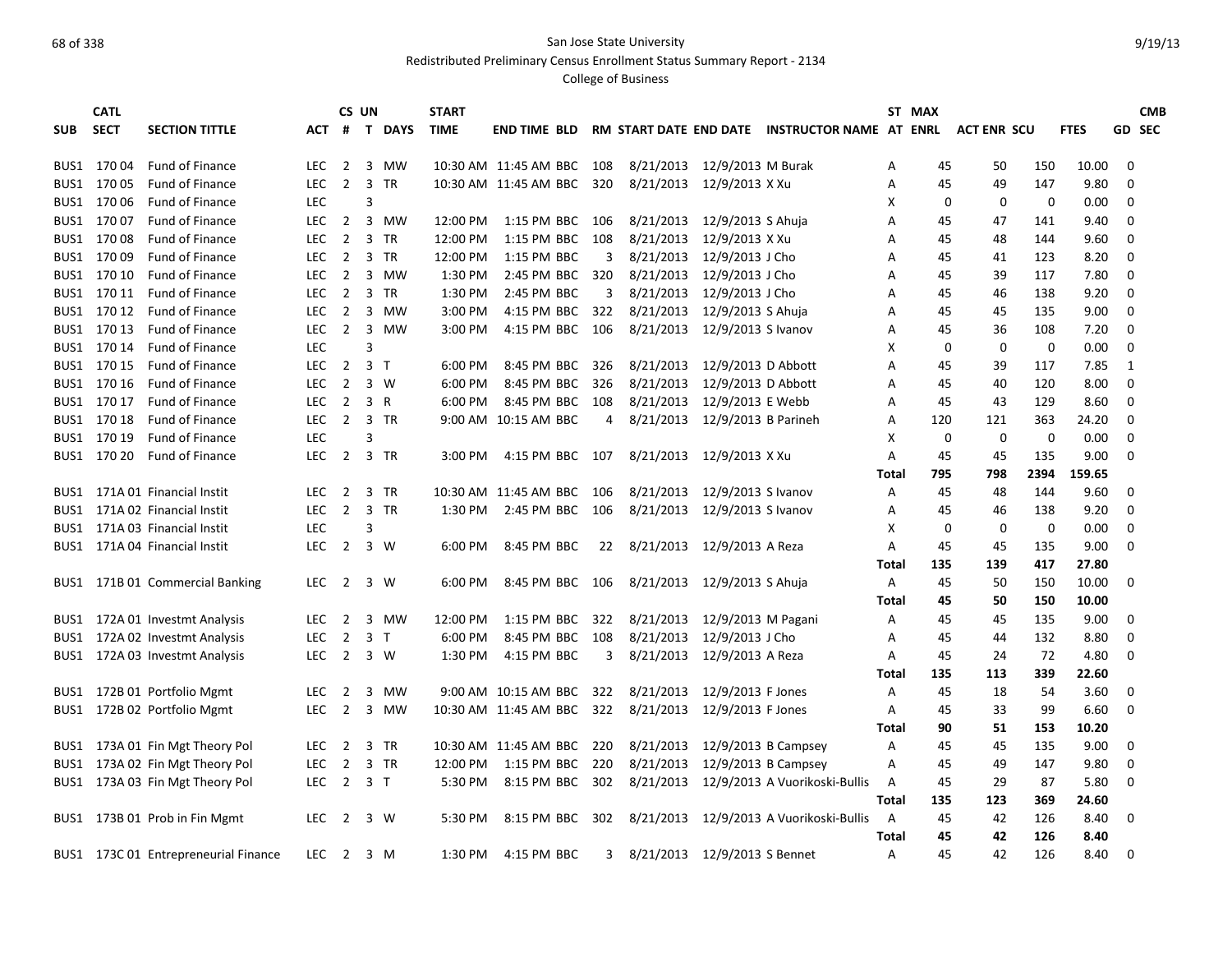Redistributed Preliminary Census Enrollment Status Summary Report - 2134

|                  | <b>CATL</b> |                           |            | CS UN          |   |             | <b>START</b> |                      |     |                               |                    |                                       | <b>ST</b>    | <b>MAX</b> |                    |          |             |          | <b>CMB</b> |
|------------------|-------------|---------------------------|------------|----------------|---|-------------|--------------|----------------------|-----|-------------------------------|--------------------|---------------------------------------|--------------|------------|--------------------|----------|-------------|----------|------------|
| <b>SUB</b>       | <b>SECT</b> | <b>SECTION TITTLE</b>     | <b>ACT</b> | #              | T | <b>DAYS</b> | <b>TIME</b>  | <b>END TIME BLD</b>  |     | <b>RM START DATE END DATE</b> |                    | <b>INSTRUCTOR NAME AT ENRL</b>        |              |            | <b>ACT ENR SCU</b> |          | <b>FTES</b> | GD       | <b>SEC</b> |
|                  |             |                           |            |                |   |             |              |                      |     |                               |                    |                                       |              |            |                    |          |             |          |            |
|                  |             |                           |            |                |   |             |              |                      |     |                               |                    |                                       | Total        | 45         | 42                 | 126      | 8.40        |          |            |
| BUS1             | 175 01      | <b>Real Est Finance</b>   | LEC        | $\overline{2}$ |   | 3 TR        |              | 9:00 AM 10:15 AM BBC | 106 | 8/21/2013                     | 12/9/2013 S Ivanov |                                       | A            | 45         | 45                 | 135      | 9.00        | 0        |            |
|                  |             |                           |            |                |   |             |              |                      |     |                               |                    |                                       | <b>Total</b> | 45         | 45                 | 135      | 9.00        |          |            |
| BUS <sub>1</sub> | 17701       | Inter Bus Fin             | <b>LEC</b> | $\overline{2}$ |   | 3 W         | 1:30 PM      | 4:15 PM BBC          | 302 | 8/21/2013                     |                    | 12/9/2013 A Vuorikoski-Bullis         | A            | 45         | 41                 | 123      | 8.20        | 0        |            |
| BUS1             | 17702       | Inter Bus Fin             | LEC        | 2              |   | $3 \, M$    | 6:00 PM      | 8:45 PM BBC          | 106 | 8/21/2013                     | 12/9/2013 S Ahuja  |                                       | A            | 45         | 53                 | 159      | 10.60       | $\Omega$ |            |
|                  |             |                           |            |                |   |             |              |                      |     |                               |                    |                                       | Total        | 90         | 94                 | 282      | 18.80       |          |            |
| BUS1             |             | 179B 01 Selec Top Bus Fin | <b>LEC</b> | 2              | 3 | MW          | 1:30 PM      | 2:45 PM BBC          | 322 | 8/21/2013                     | 12/9/2013 F Jones  |                                       | A            | 45         | 23                 | 69       | 4.60        | 0        |            |
|                  |             |                           |            |                |   |             |              |                      |     |                               |                    |                                       | Total        | 45         | 23                 | 69       | 4.60        |          |            |
| BUS1             |             | 180A 01 Indiv Study Acctg | SUP        |                |   | 36 1 TBA    |              |                      |     | 8/21/2013                     | 12/9/2013          |                                       | A            | 10         | $\Omega$           | $\Omega$ | 0.00        | 0        |            |
| BUS1             |             | 180A 02 Indiv Study Acctg | SUP        | 36             |   | 1 TBA       |              |                      |     | 8/21/2013                     | 12/9/2013          |                                       | A            |            | 0                  | 0        | 0.00        | 0        |            |
| BUS1             |             | 180A 03 Indiv Study Acctg | <b>SUP</b> | 36             |   | 1 TBA       |              |                      |     | 8/21/2013                     | 12/9/2013          |                                       | A            |            | 0                  | $\Omega$ | 0.00        | $\Omega$ |            |
|                  |             |                           |            |                |   |             |              |                      |     |                               |                    |                                       | Total        | 12         | 0                  | 0        | 0.00        |          |            |
| BUS1             |             | 180C 01 Indiv Study Finan | SUP        | 36             |   | 1 TBA       |              |                      |     | 8/21/2013                     | 12/9/2013          |                                       | A            | 10         | $\Omega$           | 0        | 0.00        | 0        |            |
| BUS1             |             | 180C 02 Indiv Study Finan | SUP        | 36             |   | 1 TBA       |              |                      |     | 8/21/2013                     | 12/9/2013          |                                       | Α            |            | 0                  | 0        | 0.00        | 0        |            |
| BUS1             |             | 180C 03 Indiv Study Finan | SUP        | 36             |   | 1 TBA       |              |                      |     | 8/21/2013                     | 12/9/2013          |                                       | A            |            | $\Omega$           | 0        | 0.00        | 0        |            |
|                  |             |                           |            |                |   |             |              |                      |     |                               |                    |                                       | <b>Total</b> | 12         | 0                  | 0        | 0.00        |          |            |
|                  |             |                           |            |                |   |             |              |                      |     |                               |                    | <b>Accounting &amp; Finance Total</b> |              | 3980       | 3820               | 11460    | 764.10      |          |            |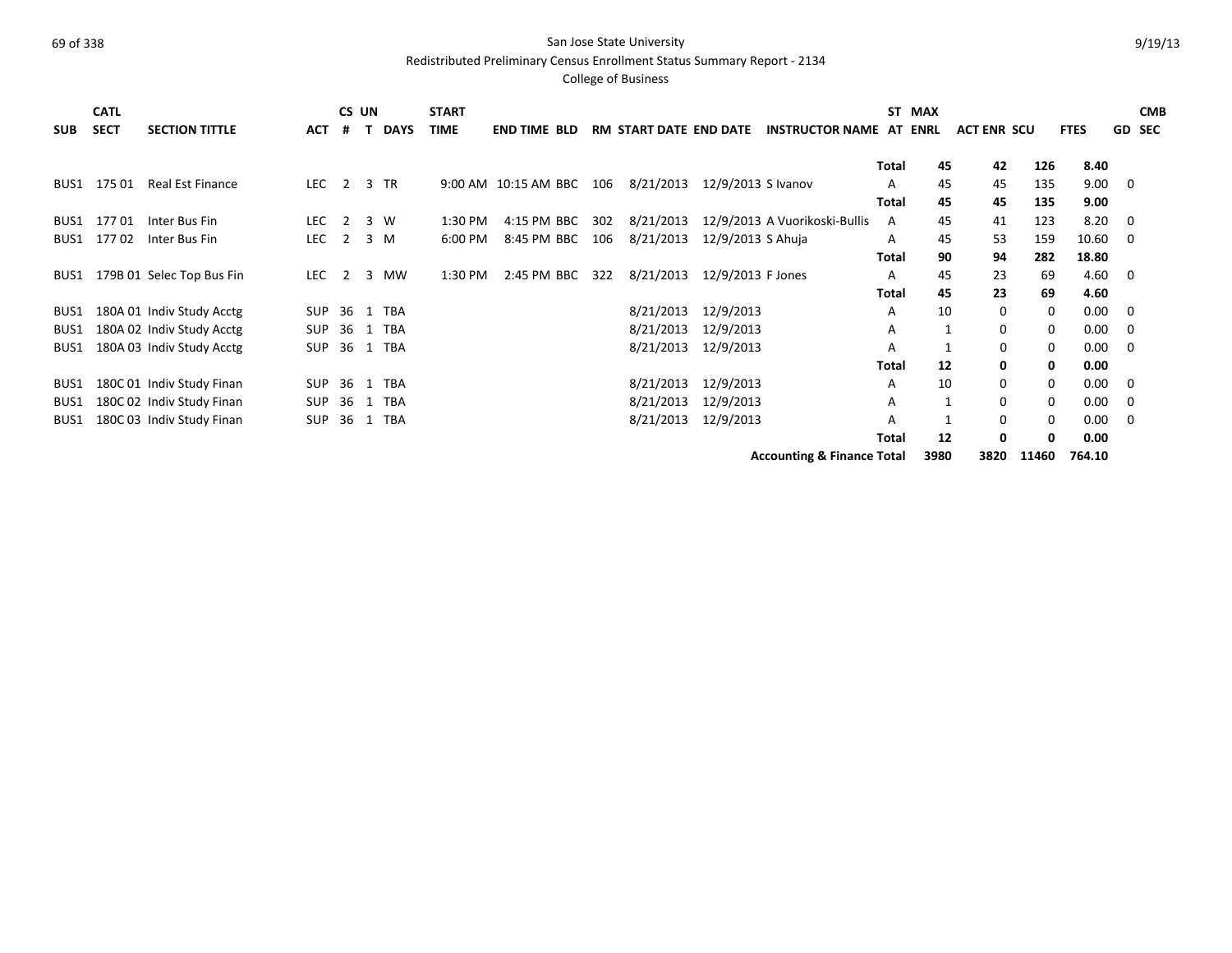Redistributed Preliminary Census Enrollment Status Summary Report - 2134

|            | <b>CATL</b> |                                   |            |                         | CS UN          |                | <b>START</b> |                      |     |                                      |                             |                                                |              | ST MAX         |                    |             |             |                         | <b>CMB</b>    |
|------------|-------------|-----------------------------------|------------|-------------------------|----------------|----------------|--------------|----------------------|-----|--------------------------------------|-----------------------------|------------------------------------------------|--------------|----------------|--------------------|-------------|-------------|-------------------------|---------------|
| <b>SUB</b> | <b>SECT</b> | <b>SECTION TITTLE</b>             | АСТ        | #                       |                | <b>T DAYS</b>  | <b>TIME</b>  | END TIME BLD         |     |                                      |                             | RM START DATE END DATE INSTRUCTOR NAME AT ENRL |              |                | <b>ACT ENR SCU</b> |             | <b>FTES</b> |                         | <b>GD SEC</b> |
|            |             |                                   |            |                         |                |                |              |                      |     |                                      |                             |                                                |              |                |                    |             |             |                         |               |
|            |             | <b>Business Graduate Programs</b> |            |                         |                |                |              |                      |     |                                      |                             |                                                |              |                |                    |             |             |                         |               |
|            |             |                                   |            |                         |                |                |              |                      |     |                                      |                             |                                                |              |                |                    |             |             |                         |               |
| <b>BUS</b> |             | 200W 01 Bus Res and Comm          | LEC.       | $\overline{2}$          | 3              |                |              |                      |     | 8/21/2013                            | 12/9/2013                   |                                                | Χ            | 0              | 0                  | 0           | 0.00        | $\overline{\mathbf{0}}$ |               |
| <b>BUS</b> |             | 200W 02 Bus Res and Comm          | <b>LEC</b> | $\overline{2}$          |                | 3 <sub>1</sub> | 6:00 PM      | 8:45 PM BBC          | 22  | 8/21/2013                            | 12/9/2013 U Andra           |                                                | А            | 47             | 23                 | 69          | 5.75 23     |                         |               |
| <b>BUS</b> |             | 200W 03 Bus Res and Comm          | <b>LEC</b> | $\overline{\mathbf{c}}$ |                | 3 <sub>1</sub> | 6:00 PM      | 8:45 PM BBC          | 320 | 8/21/2013                            | 12/9/2013 H Chen            |                                                | А            | 40             | 22                 | 66          | 5.50 22     |                         |               |
|            |             |                                   |            |                         |                |                |              |                      |     |                                      |                             |                                                | Total        | 87             | 45                 | 135         | 11.25       |                         |               |
| <b>BUS</b> | 202 01      | <b>Managing Glob Econ</b>         | <b>LEC</b> | $\overline{2}$          |                | 3 W            | 6:00 PM      | 8:45 PM BBC          | 21  | 8/21/2013                            | 12/9/2013 M Rajan           |                                                | Α            | 47             | 20                 | 60          | 5.00 20     |                         |               |
| <b>BUS</b> | 202 02      | Managing Glob Econ                | <b>LEC</b> | $\overline{2}$          |                | 3 M            | 6:00 PM      | 8:45 PM DMH 163      |     | 8/21/2013                            | 12/9/2013 M Rajan           |                                                | Α            | 40             | 23                 | 69          | 5.75 23     |                         |               |
|            |             |                                   |            |                         |                |                |              |                      |     |                                      |                             |                                                | Total        | 87             | 43                 | 129         | 10.75       |                         |               |
| <b>BUS</b> | 210 01      | Devel & Mng People                | <b>LEC</b> | $\overline{2}$          | 3              |                |              |                      |     | 8/21/2013                            | 12/9/2013                   |                                                | X            | $\mathbf 0$    | $\mathbf 0$        | $\mathbf 0$ | 0.00        | $\mathbf 0$             |               |
| <b>BUS</b> | 210 02      | Devel & Mng People                | <b>LEC</b> | $\overline{2}$          |                | 3 R            | 6:00 PM      | 8:45 PM BBC          | 21  | 8/21/2013                            | 12/9/2013 P Wells           |                                                | Α            | 47             | 24                 | 72          | 6.00 24     |                         |               |
| <b>BUS</b> | 210 03      | Devel & Mng People                | LEC 2 3 R  |                         |                |                | 6:00 PM      | 8:45 PM BBC 205      |     | 8/21/2013                            | 12/9/2013 D Bogage          |                                                | Α            | 40             | 22                 | 66          | 5.50 22     |                         |               |
|            |             |                                   |            |                         |                |                |              |                      |     |                                      |                             |                                                | <b>Total</b> | 87             | 46                 | 138         | 11.50       |                         |               |
| <b>BUS</b> |             | 220F 01 Mgmt Acctg & Cntrl Sys    | <b>LEC</b> | $\overline{2}$          |                | 3 MTWE         |              | 7:45 AM 11:45 AM BBC | 21  | 9/9/2013                             | 9/24/2013 Y Tian            |                                                | Α            | 40             | 24                 | 72          | 6.00 24     |                         |               |
|            |             |                                   |            |                         |                |                |              |                      |     |                                      |                             |                                                | Total        | 40             | 24                 | 72          | 6.00        |                         |               |
| <b>BUS</b> |             | 220G 01 Tax Bus Invest Dec        | LEC.       | 2                       |                | 3 MTWE         |              | 7:45 AM 11:45 AM BBC | 21  | 8/22/2013                            |                             | 9/6/2013 T Moschetti                           | Α            | 30             | 24                 | 72          | 6.00 24     |                         |               |
|            |             |                                   |            |                         |                |                |              |                      |     |                                      |                             |                                                | Total        | 30             | 24                 | 72          | 6.00        |                         |               |
| <b>BUS</b> |             | 220H 01 Audit Cncpt/Pract         | <b>LEC</b> | 2                       |                | 3 MTWE         |              | 7:45 AM 11:45 AM BBC |     | 21 11/18/2013                        | 12/6/2013 J Zhang           |                                                | Α            | 30             | 24                 | 72          | 6.00 24     |                         |               |
|            |             |                                   |            |                         |                |                |              |                      |     |                                      |                             |                                                | <b>Total</b> | 30             | 24                 | 72          | 6.00        |                         |               |
| <b>BUS</b> |             | 220P 01 Tax Indiv Flow Thru       | <b>LEC</b> | 2                       |                | 3 MTWE         |              | 7:45 AM 11:45 AM BBC |     | 21 10/10/2013 10/25/2013 T Moschetti |                             |                                                | A            | 30             | 24                 | 72          | 6.00 24     |                         |               |
|            |             |                                   |            |                         |                |                |              |                      |     |                                      |                             |                                                | Total        | 30             | 24                 | 72          | 6.00        |                         |               |
| <b>BUS</b> |             | 220S 01 Finan Rpt & Analy III     | <b>LEC</b> | 2                       |                | 3 MTWE         |              | 7:45 AM 11:45 AM BBC |     | 21 9/26/2013 10/8/2013 M Calegari    |                             |                                                | Α            | 30             | 24                 | 72          | 6.00 24     |                         |               |
|            |             |                                   |            |                         |                |                |              |                      |     |                                      |                             |                                                | Total        | 30             | 24                 | 72          | 6.00        |                         |               |
| <b>BUS</b> |             | 220V 01 Spec Topics in Accntg     | LEC.       | $\overline{2}$          |                | 3 MTWE         |              | 7:45 AM 11:45 AM BBC |     | 21 10/28/2013 11/13/2013 A Pahler    |                             |                                                | Α            | 30             | 25                 | 75          | 6.25 25     |                         |               |
|            |             |                                   |            |                         |                |                |              |                      |     |                                      |                             |                                                | Total        | 30             | 25                 | 75          | 6.25        |                         |               |
| <b>BUS</b> |             | 251 01 Strat Hum Cap Prfm         | <b>LEC</b> | $\overline{2}$          |                | 3 R            | $6:00$ PM    | 8:45 PM BBC          | 22  |                                      | 8/21/2013 12/9/2013 S Malos |                                                | Α            | 40             | 5                  | 15          | 1.25        | -5                      |               |
|            |             |                                   |            |                         |                |                |              |                      |     |                                      |                             |                                                | Total        | 40             | 5                  | 15          | 1.25        |                         |               |
| <b>BUS</b> |             | 262B 01 Global Ldrshp/Dev         | LEC.       | $\overline{\mathbf{3}}$ |                | 3 TBA          |              |                      |     | 8/21/2013                            | 12/9/2013 G Lester          |                                                | Α            | 5              | 3                  | 9           | 0.75        | 3                       |               |
|            |             |                                   |            |                         |                |                |              |                      |     |                                      |                             |                                                | Total        | 5              | 3                  | 9           | 0.75        |                         |               |
| <b>BUS</b> | 280 01      | Op & Supply Chain Mgt             | <b>LEC</b> | $\overline{2}$          |                | 3 M            | 6:00 PM      | 8:45 PM BBC          | 21  | 9/9/2013                             | 12/9/2013 R Murray          |                                                | Α            | 40             | 10                 | 30          | 2.50 10     |                         |               |
|            |             |                                   |            |                         |                |                |              |                      |     |                                      |                             |                                                | Total        | 40             | 10                 | 30          | 2.50        |                         |               |
| <b>BUS</b> | 28301       | Entrepreneurship                  | <b>LEC</b> |                         | 3              |                |              |                      |     |                                      |                             |                                                | X            | 0              | 0                  | $\mathbf 0$ | 0.00        | 0                       |               |
| <b>BUS</b> | 28302       | Entrepreneurship                  | <b>LEC</b> | $\overline{2}$          | 3 F            |                | 6:00 PM      | 8:45 PM BBC 103      |     | 8/21/2013                            |                             | 12/9/2013 A Musgrave                           | A            | 40             | 11                 | 33          | 2.75 11     |                         |               |
|            |             |                                   |            |                         |                |                |              |                      |     |                                      |                             |                                                | Total        | 40             | 11                 | 33          | 2.75        |                         |               |
| <b>BUS</b> | 290 01      | <b>Strategic Thinking</b>         | <b>LEC</b> | 2                       |                | 3 T            | 6:00 PM      | 8:45 PM BBC          | 21  | 8/21/2013                            | 12/9/2013 C Wang            |                                                | Α            | 40             | 9                  | 27          | 2.25        | 9                       |               |
|            |             |                                   |            |                         |                |                |              |                      |     |                                      |                             |                                                | Total        | 40             | 9                  | 27          | 2.25        |                         |               |
| <b>BUS</b> | 298 01      | Ind Study Prob                    | <b>SUP</b> | 24                      | $\overline{3}$ | TBA            |              |                      |     | 8/21/2013                            | 12/9/2013                   |                                                | Α            | 1              | 0                  | $\mathbf 0$ | 0.00        | 0                       |               |
| <b>BUS</b> | 298 02      | Ind Study Prob                    | <b>SUP</b> | 24                      | 3              | TBA            |              |                      |     | 8/21/2013                            | 12/9/2013                   |                                                | А            | 1              | 0                  | 0           | 0.00        | $\mathbf 0$             |               |
| <b>BUS</b> | 298 03      | Ind Study Prob                    |            |                         |                | SUP 24 1 TBA   |              |                      |     |                                      | 8/21/2013 12/9/2013         |                                                | A            | $\overline{2}$ | $\Omega$           | $\Omega$    | 0.00        | $\mathbf 0$             |               |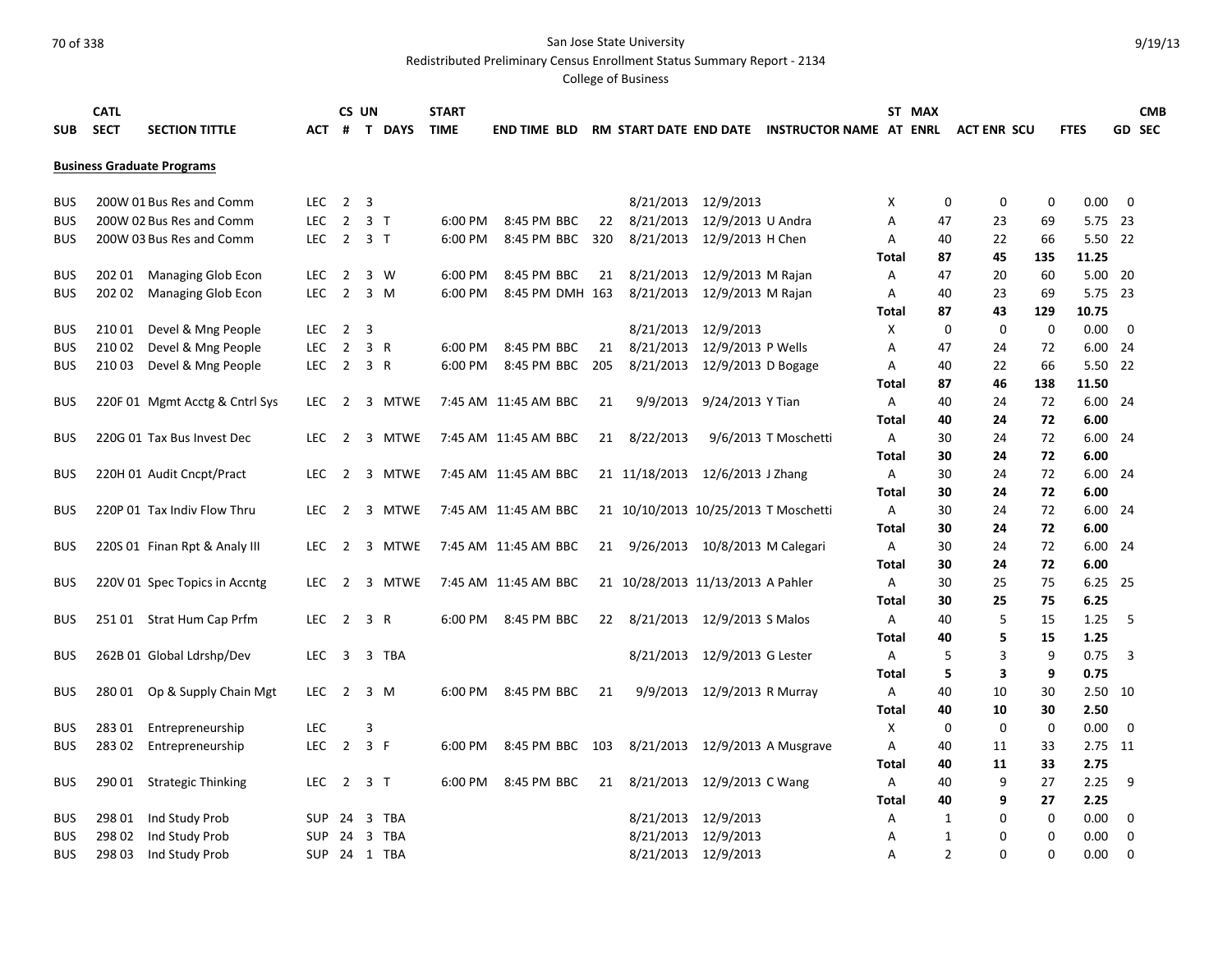Redistributed Preliminary Census Enrollment Status Summary Report - 2134

| <b>SUB</b> | <b>CATL</b><br><b>SECT</b> | <b>SECTION TITTLE</b>   | ACT | CS UN<br>-# | <b>DAYS</b> | <b>START</b><br><b>TIME</b> | <b>END TIME BLD</b> | RM START DATE END DATE |                    | <b>INSTRUCTOR NAME AT ENRL</b>          |       | ST MAX | <b>ACT ENR SCU</b> |     | <b>FTES</b> |       | <b>GD SEC</b>  | <b>CMB</b> |
|------------|----------------------------|-------------------------|-----|-------------|-------------|-----------------------------|---------------------|------------------------|--------------------|-----------------------------------------|-------|--------|--------------------|-----|-------------|-------|----------------|------------|
|            |                            |                         |     |             |             |                             |                     |                        |                    |                                         | Total |        | 4<br>0             |     | 0           | 0.00  |                |            |
| <b>BUS</b> |                            | 298C 01 CMBA Internship | SUP |             | 48 3 TBA    |                             |                     | 8/21/2013              | 12/9/2013 M Pagani |                                         | A     | 10     |                    |     | 6           | 0.50  | $\overline{2}$ |            |
|            |                            |                         |     |             |             |                             |                     |                        |                    |                                         | Total | 10     |                    |     | 6           | 0.50  |                |            |
| <b>BUS</b> | 298101                     | Applied Internship      | SUP | 48 1        | <b>TBA</b>  |                             |                     | 8/21/2013              | 12/9/2013          |                                         | A     |        | 0                  |     | 0           | 0.00  | - 0            |            |
|            |                            |                         |     |             |             |                             |                     |                        |                    |                                         | Total |        | 0<br>5.            |     | 0           | 0.00  |                |            |
|            |                            |                         |     |             |             |                             |                     |                        |                    | <b>Business Graduate Programs Total</b> |       | 635    | 319                | 957 |             | 79.75 |                |            |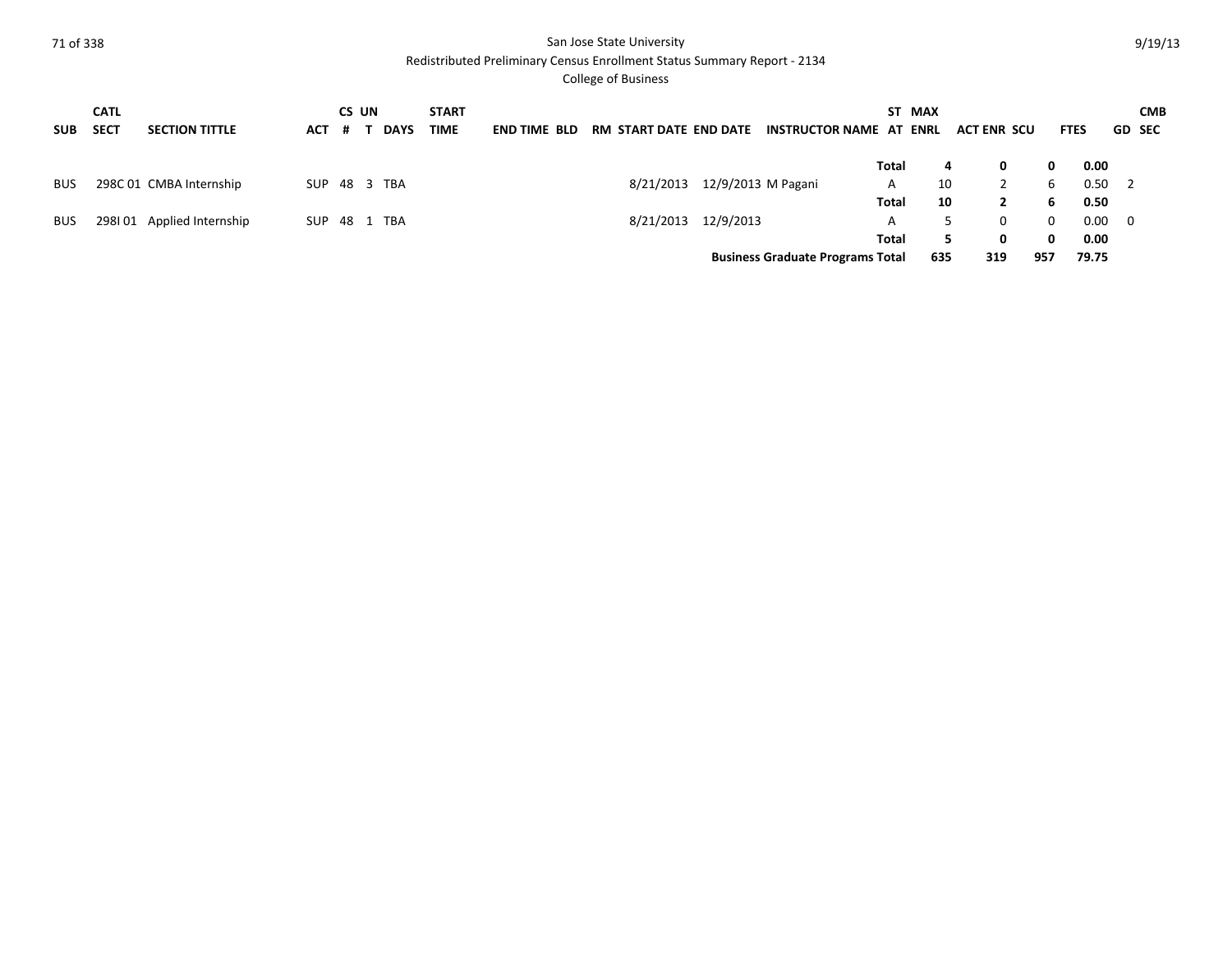Redistributed Preliminary Census Enrollment Status Summary Report - 2134

| <b>CATL</b>               |        |                                       |                  | CS UN |     |          | <b>START</b> |                           |     |           |                               |                                                |       | ST MAX |                    |     |             |                | <b>CMB</b>    |
|---------------------------|--------|---------------------------------------|------------------|-------|-----|----------|--------------|---------------------------|-----|-----------|-------------------------------|------------------------------------------------|-------|--------|--------------------|-----|-------------|----------------|---------------|
| <b>SECT</b><br><b>SUB</b> |        | <b>SECTION TITTLE</b>                 | ACT              |       |     | # T DAYS | <b>TIME</b>  | <b>END TIME BLD</b>       |     |           |                               | RM START DATE END DATE INSTRUCTOR NAME AT ENRL |       |        | <b>ACT ENR SCU</b> |     | <b>FTES</b> |                | <b>GD SEC</b> |
|                           |        |                                       |                  |       |     |          |              |                           |     |           |                               |                                                |       |        |                    |     |             |                |               |
|                           |        | <b>Management Information Systems</b> |                  |       |     |          |              |                           |     |           |                               |                                                |       |        |                    |     |             |                |               |
| BUS4                      |        | 91L 01 Comp Tools for Bus             | LEC.             | 1 1 M |     |          | 6:00 PM      | 7:15 PM BBC               | 301 |           | 9/9/2013 11/18/2013 M Splane  |                                                | А     | 45     | 46                 | 46  | 3.08        | 1              |               |
| BUS4                      | 91L 02 | Comp Tools for Bus                    | <b>LEC</b>       | 1     |     | 1 M      | 7:30 PM      | 8:45 PM BBC               | 301 |           | 9/9/2013 11/18/2013 M Splane  |                                                | А     | 45     | 45                 | 45  | 3.00        | 0              |               |
| BUS4                      | 91L03  | Comp Tools for Bus                    | <b>LEC</b>       | 1 1 M |     |          | 1:30 PM      | 2:45 PM BBC 301           |     |           | 9/9/2013 11/18/2013 M Splane  |                                                | Α     | 45     | 47                 | 47  | 3.13        | 0              |               |
| BUS4                      | 91L 04 | Comp Tools for Bus                    | LEC.             | 1     |     | 1 M      | 3:00 PM      | 4:15 PM BBC 301           |     |           | 9/9/2013 11/18/2013 M Splane  |                                                | А     | 45     | 44                 | 44  | 2.93        | 0              |               |
| BUS4                      | 91L 05 | Comp Tools for Bus                    | LEC.             | 1 1 R |     |          | 1:30 PM      | 2:45 PM BBC 301           |     |           | 9/12/2013 11/21/2013 M Splane |                                                | А     | 45     | 45                 | 45  | 3.00        | 0              |               |
| BUS4                      | 91L06  | Comp Tools for Bus                    | <b>LEC</b>       | 1     | 1 R |          | 3:00 PM      | 4:15 PM BBC 204           |     |           | 9/12/2013 11/21/2013 M Splane |                                                | А     | 240    | 240                | 240 | 16.03       | $\overline{2}$ |               |
| BUS4                      |        | 91L 07 Comp Tools for Bus             | <b>LEC</b>       | 1 1 T |     |          | 6:00 PM      | 7:15 PM BBC 301           |     |           | 9/10/2013 11/12/2013 P Kwan   |                                                | Α     | 45     | 43                 | 43  | 2.87        | $\Omega$       |               |
|                           |        |                                       |                  |       |     |          |              |                           |     |           |                               |                                                | Total | 510    | 510                | 510 | 34.05       |                |               |
| BUS4                      | 92 01  | Intro Bus Prog                        | SEM              | 4     |     | 3 TR     |              | 10:30 AM 11:45 AM BBC     | 305 | 8/21/2013 |                               | 12/9/2013 N Aggarwal                           | Α     | 45     | 45                 | 135 | 9.00        | 0              |               |
| BUS4                      | 9202   | Intro Bus Prog                        | SEM 4            |       |     | 3 TR     | 12:00 PM     | 1:15 PM BBC               | 305 | 8/21/2013 |                               | 12/9/2013 N Aggarwal                           | А     | 45     | 41                 | 123 | 8.20        | 0              |               |
| BUS4                      | 9203   | Intro Bus Prog                        | SEM 4            |       |     | 3 TR     | 3:00 PM      | 4:15 PM BBC               | 305 | 8/21/2013 | 12/9/2013 N Aggarwal          |                                                | A     | 45     | 37                 | 111 | 7.40        | 0              |               |
|                           |        |                                       |                  |       |     |          |              |                           |     |           |                               |                                                | Total | 135    | 123                | 369 | 24.60       |                |               |
| BUS4                      |        | 110A 01 Fund Mgmt Info Sys            | SEM 4            |       |     | 3 MW     | 12:00 PM     | 1:15 PM BBC               | 301 | 8/21/2013 | 12/9/2013 R Sessions          |                                                | А     | 45     | 25                 | 75  | 5.00        | 0              |               |
| BUS4                      |        | 110A 02 Fund Mgmt Info Sys            | SEM 4            |       |     | 3 TR     |              | 10:30 AM 11:45 AM BBC     | 301 | 8/21/2013 | 12/9/2013 L Albert            |                                                | А     | 45     | 39                 | 117 | 7.80        | $\Omega$       |               |
| BUS4                      |        | 110A 03 Fund Mgmt Info Sys            | SEM 4 3 TR       |       |     |          |              | 12:00 PM   1:15 PM BBC    | 301 | 8/21/2013 | 12/9/2013 L Albert            |                                                | А     | 45     | 31                 | 93  | 6.20        | $\Omega$       |               |
|                           |        |                                       |                  |       |     |          |              |                           |     |           |                               |                                                | Total | 135    | 95                 | 285 | 19.00       |                |               |
| BUS4                      |        | 110B 01 Sys Analysis & Design         | SEM              | 4     |     | 3 MW     |              | 9:00 AM 10:15 AM BBC      | 103 | 8/21/2013 |                               | 12/9/2013 R Burkhard                           | Α     | 45     | 47                 | 141 | 9.40        | 0              |               |
| BUS4                      |        | 110B 02 Sys Analysis & Design         | SEM 4            |       |     | 3 MW     |              | 10:30 AM 11:45 AM BBC 103 |     | 8/21/2013 |                               | 12/9/2013 R Burkhard                           | А     | 45     | 48                 | 144 | 9.60        | $\Omega$       |               |
|                           |        |                                       |                  |       |     |          |              |                           |     |           |                               |                                                | Total | 90     | 95                 | 285 | 19.00       |                |               |
| BUS4                      | 111 01 | Networking & Data Commur SEM 4        |                  |       |     | 3 MW     |              | 10:30 AM 11:45 AM BBC     | 320 | 8/21/2013 | 12/9/2013 S Dhar              |                                                | А     | 45     | 43                 | 129 | 8.60        | 0              |               |
| BUS4                      | 111 02 | Networking & Data Commur SEM 4        |                  |       |     | 3 MW     |              | 12:00 PM   1:15 PM BBC    | 320 | 8/21/2013 | 12/9/2013 S Dhar              |                                                | А     | 45     | 35                 | 105 | 7.00        | 0              |               |
|                           |        |                                       |                  |       |     |          |              |                           |     |           |                               |                                                | Total | 90     | 78                 | 234 | 15.60       |                |               |
| BUS4                      | 112 01 | Database Management Syst SEM 4 3 T    |                  |       |     |          | 3:00 PM      | 5:45 PM BBC 103           |     | 8/21/2013 | 12/9/2013 A Shirani           |                                                | А     | 45     | 44                 | 132 | 8.80        | 0              |               |
| BUS4                      | 11202  | Database Management Syst SEM 4 3 T    |                  |       |     |          | 6:00 PM      | 8:45 PM BBC 103           |     | 8/21/2013 | 12/9/2013 A Shirani           |                                                | А     | 45     | 28                 | 84  | 5.60        | $\mathbf 0$    |               |
|                           |        |                                       |                  |       |     |          |              |                           |     |           |                               |                                                | Total | 90     | 72                 | 216 | 14.40       |                |               |
| BUS4                      | 115 01 | Advanced Ntwrkng & Data CSEM 4        |                  |       |     | 3 M      | $3:00$ PM    | 5:45 PM BBC               | 320 | 8/21/2013 | 12/9/2013 S Dhar              |                                                | А     | 45     | 45                 | 135 | 9.00        | 0              |               |
|                           |        |                                       |                  |       |     |          |              |                           |     |           |                               |                                                | Total | 45     | 45                 | 135 | 9.00        |                |               |
| BUS4                      |        | 118S 01 Special Topics MIS            | SEM <sub>2</sub> |       |     | 3 W      | 6:00 PM      | 8:45 PM BBC               | 320 | 8/21/2013 | 12/9/2013 J Gaines            |                                                | Α     | 35     | 26                 | 78  | 5.20        | $\Omega$       |               |
| BUS4                      |        | 118S 02 Special Topics MIS            | SEM 2            |       | 3 R |          | 3:00 PM      | 5:45 PM BBC 103           |     | 8/21/2013 | 12/9/2013 A Shirani           |                                                | Α     | 35     | 22                 | 66  | 4.40        | 0              |               |
| BUS4                      |        | 118S 03 Special Topics MIS            | SEM              |       | 3   |          |              |                           |     |           |                               |                                                | Χ     | 0      | 0                  | 0   | 0.00        | 0              |               |
| BUS4                      |        | 118S 04 Special Topics MIS            | SEM 2            |       |     | 3 W      | 3:00 PM      | 5:45 PM BBC 104           |     | 8/21/2013 | 12/9/2013 J Gaines            |                                                | А     | 35     | 30                 | 90  | 6.00        | 0              |               |
|                           |        |                                       |                  |       |     |          |              |                           |     |           |                               |                                                | Total | 105    | 78                 | 234 | 15.60       |                |               |
| BUS4                      |        | 119A 01 Practicum in MIS              | SEM 5            |       |     | 3 M      | 6:00 PM      | 8:45 PM BBC               | 103 | 8/21/2013 | 12/9/2013 R Sridar            |                                                | А     | 45     | 45                 | 135 | 9.00        | 0              |               |
| BUS4                      |        | 119A 02 Practicum in MIS              | SEM <sub>5</sub> |       |     | $3 \ W$  | 6:00 PM      | 8:45 PM BBC 103           |     | 8/21/2013 | 12/9/2013 L Gee               |                                                | Α     | 45     | 31                 | 93  | 6.20        | 0              |               |
|                           |        |                                       |                  |       |     |          |              |                           |     |           |                               |                                                | Total | 90     | 76                 | 228 | 15.20       |                |               |
| BUS4                      |        | 119B 01 Bus Strat Info Sys            | SEM <sub>5</sub> |       |     | $3 \, M$ | 6:00 PM      | 8:45 PM BBC               | 320 | 8/21/2013 | 12/9/2013 L Gee               |                                                | A     | 45     | 46                 | 138 | 9.20        | 0              |               |
| BUS4                      |        | 119B 02 Bus Strat Info Sys            | SEM <sub>5</sub> |       |     | 3 TR     |              | 10:30 AM 11:45 AM BBC 103 |     | 8/21/2013 | 12/9/2013 R Sessions          |                                                | A     | 45     | 34                 | 102 | 6.80        | $\Omega$       |               |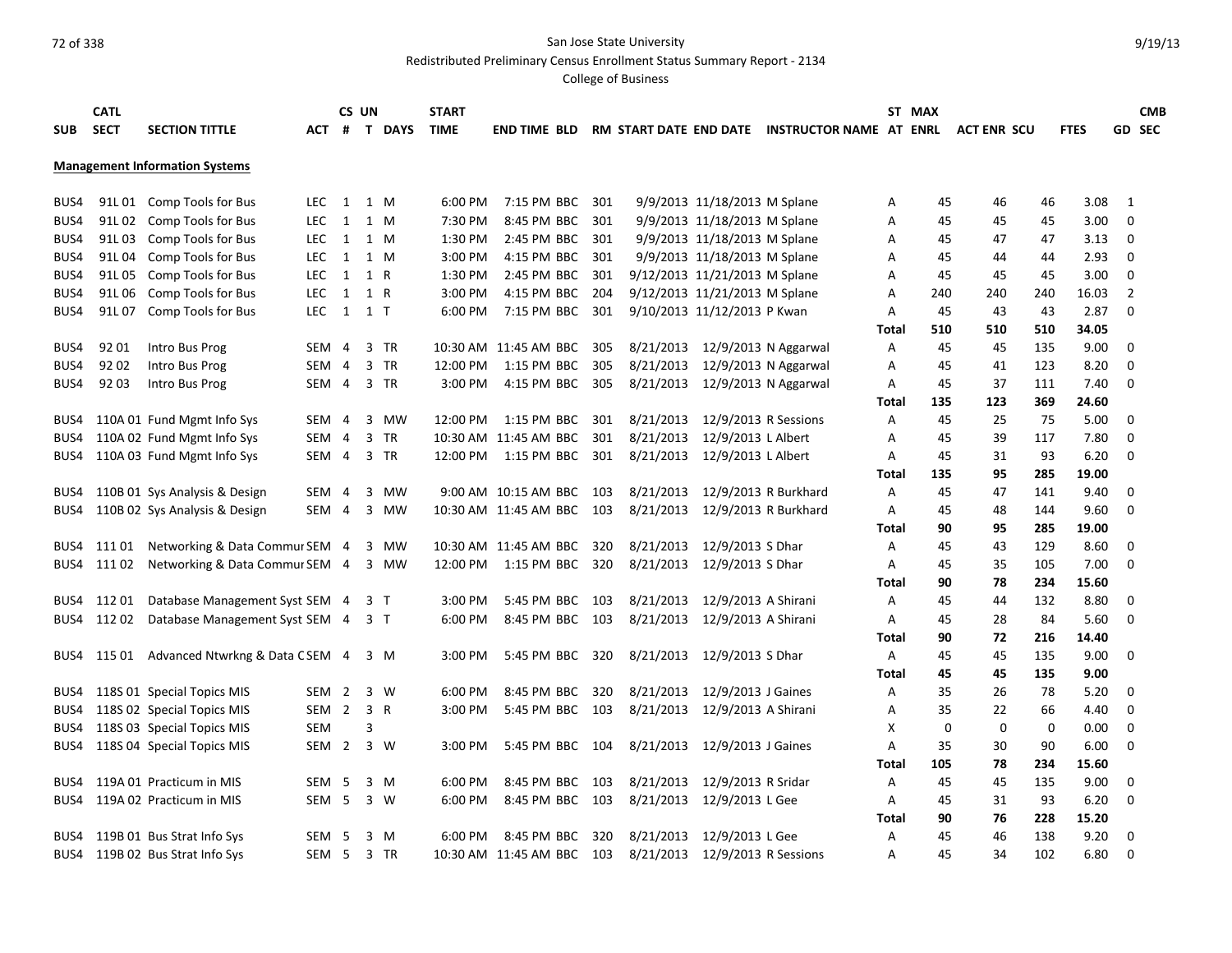Redistributed Preliminary Census Enrollment Status Summary Report - 2134

|            | <b>CATL</b> |                                 |            | CS UN          |                |             | <b>START</b> |                     |     |                               |                    |                                             |              | ST MAX      |                    |             |             |                         | <b>CMB</b> |
|------------|-------------|---------------------------------|------------|----------------|----------------|-------------|--------------|---------------------|-----|-------------------------------|--------------------|---------------------------------------------|--------------|-------------|--------------------|-------------|-------------|-------------------------|------------|
| <b>SUB</b> | <b>SECT</b> | <b>SECTION TITTLE</b>           | <b>ACT</b> | #              |                | <b>DAYS</b> | <b>TIME</b>  | <b>END TIME BLD</b> |     | <b>RM START DATE END DATE</b> |                    | <b>INSTRUCTOR NAME</b>                      | AT           | <b>ENRL</b> | <b>ACT ENR SCU</b> |             | <b>FTES</b> | <b>GD</b>               | <b>SEC</b> |
|            |             |                                 |            |                |                |             |              |                     |     |                               |                    |                                             | <b>Total</b> | 90          | 80                 | 240         | 16.00       |                         |            |
| BUS4       |             | 119H 01 Honors Practicum in MIS | SEM 5      |                |                | 3 M         | 3:00 PM      | 5:45 PM BBC         | 103 | 8/21/2013                     | 12/9/2013 J Sawyer |                                             | A            | 20          | 15                 | 45          | 3.00        | 0                       |            |
|            |             |                                 |            |                |                |             |              |                     |     |                               |                    |                                             | <b>Total</b> | 20          | 15                 | 45          | 3.00        |                         |            |
| BUS4       | 180101      | Ind Studies MIS                 | <b>SUP</b> | 36             | 4              | TBA         |              |                     |     | 8/21/2013                     | 12/9/2013 T Hill   |                                             | A            | $\Omega$    | 0                  | $\mathbf 0$ | 0.00        | - 0                     |            |
| BUS4       | 180102      | Ind Studies MIS                 | SUP        | 36             |                | 1 TBA       |              |                     |     | 8/21/2013                     | 12/9/2013 T Hill   |                                             | A            | 10          | 3                  | 3           | 0.20        | $\Omega$                |            |
| BUS4       | 180103      | Ind Studies MIS                 | <b>SUP</b> | 36             |                | 2 TBA       |              |                     |     | 8/21/2013                     | 12/9/2013 T Hill   |                                             | A            | 10          | 0                  | 0           | 0.00        | - 0                     |            |
| BUS4       | 180104      | Ind Studies MIS                 | <b>SUP</b> | 36             |                | 3 TBA       |              |                     |     | 8/21/2013                     | 12/9/2013 T Hill   |                                             | A            | 10          | 0                  | $\mathbf 0$ | 0.00        | - 0                     |            |
|            |             |                                 |            |                |                |             |              |                     |     |                               |                    |                                             | Total        | 30          | 3                  | 3           | 0.20        |                         |            |
| BUS4       | 18801       | <b>Business Systems</b>         | <b>LEC</b> | 2              |                | 3 M         | 3:00 PM      | 5:45 PM BBC         | 202 | 8/21/2013                     | 12/9/2013 R Sridar |                                             | A            | 120         | 116                | 348         | 23.20       | - 0                     |            |
| BUS4       | 18802       | <b>Business Systems</b>         | <b>LEC</b> | 2              | 3 T            |             | 3:00 PM      | 5:45 PM BBC         | 320 | 8/21/2013                     |                    | 12/9/2013 R Burkhard                        | Α            | 45          | 46                 | 138         | 9.20        | 0                       |            |
| BUS4       | 18803       | <b>Business Systems</b>         | <b>LEC</b> | 2              | 3 <sub>1</sub> |             | 3:00 PM      | 5:45 PM BBC         | 204 | 8/21/2013                     | 12/9/2013 J Gaines |                                             | A            | 120         | 118                | 354         | 23.60       | $\Omega$                |            |
| BUS4       | 18804       | <b>Business Systems</b>         | LEC        | 2              | 3 <sub>1</sub> |             | 6:00 PM      | 8:45 PM BBC 226     |     | 8/21/2013                     | 12/9/2013 S Jensen |                                             | A            | 45          | 25                 | 75          | 5.00        | $\overline{\mathbf{0}}$ |            |
| BUS4       | 18805       | <b>Business Systems</b>         | LEC        | 2              |                | 3 W         | 3:00 PM      | 5:45 PM BBC         | 204 | 8/21/2013                     | 12/9/2013 G Webb   |                                             | A            | 120         | 103                | 309         | 20.60       | $\Omega$                |            |
| BUS4       | 188 06      | <b>Business Systems</b>         | LEC        | 2              |                | 3 W         | 6:00 PM      | 8:45 PM BBC         | 224 | 8/21/2013                     |                    | 12/9/2013 R Sessions                        | Α            | 45          | 30                 | 90          | 6.00        | - 0                     |            |
| BUS4       | 18807       | <b>Business Systems</b>         | LEC        | $\overline{2}$ |                | 3 R         | 3:00 PM      | 5:45 PM BBC         | 320 | 8/21/2013                     | 12/9/2013 G Webb   |                                             | Α            | 45          | 40                 | 120         | 8.00        | - 0                     |            |
| BUS4       | 18808       | <b>Business Systems</b>         | LEC        | 2              |                | 3 R         | 3:00 PM      | 5:45 PM BBC         | 3   | 8/21/2013                     | 12/9/2013 S Jensen |                                             | A            | 45          | 37                 | 111         | 7.40        | - 0                     |            |
| BUS4       | 18809       | <b>Business Systems</b>         | LEC        | 2              | 3 <sub>1</sub> |             | $6:00$ PM    | 8:45 PM BBC         | 205 | 8/21/2013                     | 12/9/2013 L Gee    |                                             | А            | 45          | 30                 | 90          | 6.00        | - 0                     |            |
|            |             |                                 |            |                |                |             |              |                     |     |                               |                    |                                             | Total        | 630         | 545                | 1635        | 109.00      |                         |            |
|            |             |                                 |            |                |                |             |              |                     |     |                               |                    | <b>Management Information Systems Total</b> |              | 2060        | 1815               | 4419        | 294.65      |                         |            |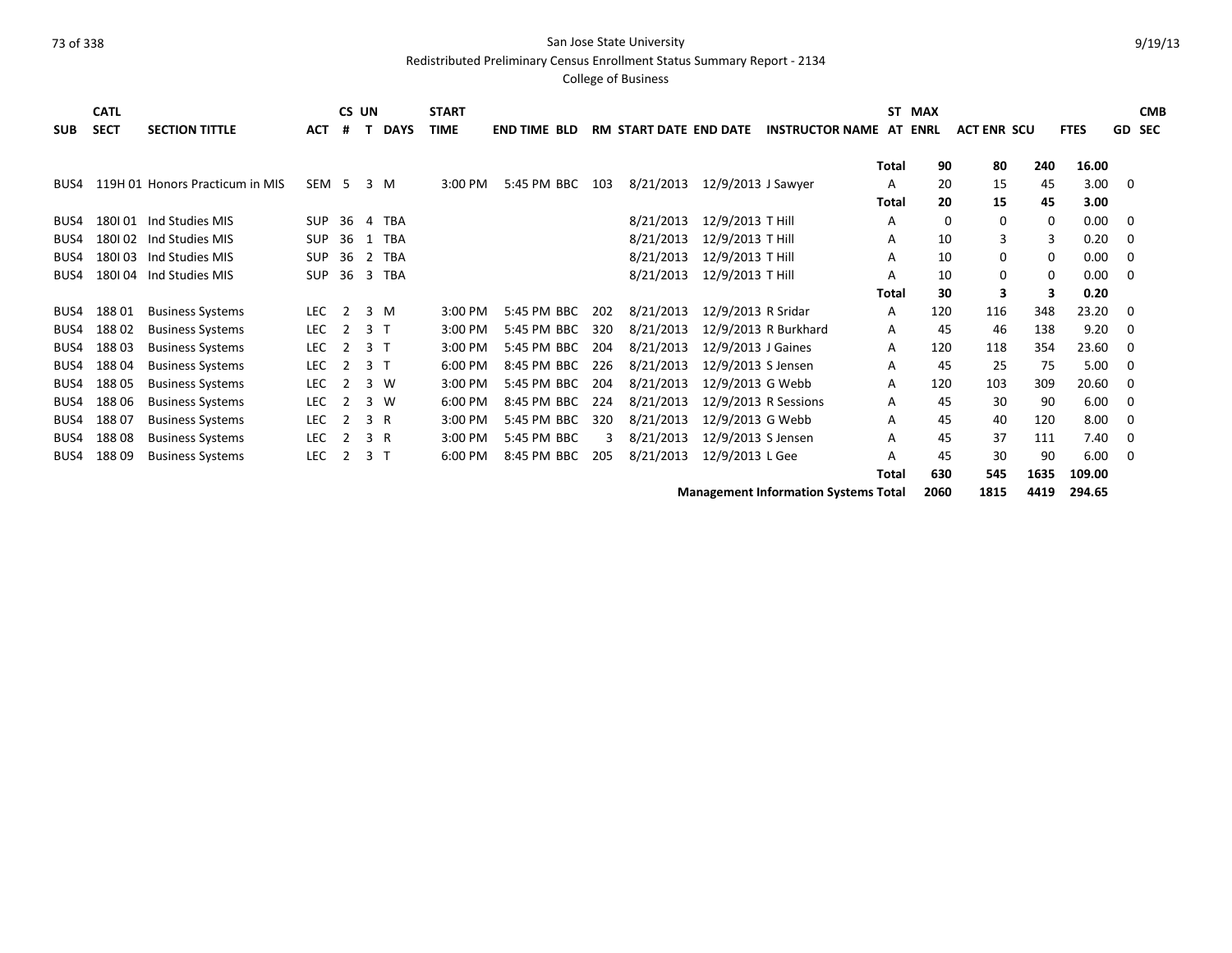Redistributed Preliminary Census Enrollment Status Summary Report - 2134

|                  | <b>CATL</b> |                                  |            |                | CS UN |         | <b>START</b> |                           |     |                                     |                      |                                                |                | ST MAX   |                    |      |             |             | <b>CMB</b>    |
|------------------|-------------|----------------------------------|------------|----------------|-------|---------|--------------|---------------------------|-----|-------------------------------------|----------------------|------------------------------------------------|----------------|----------|--------------------|------|-------------|-------------|---------------|
| <b>SUB</b>       | <b>SECT</b> | <b>SECTION TITTLE</b>            | АСТ        | #              |       | T DAYS  | <b>TIME</b>  | <b>END TIME BLD</b>       |     |                                     |                      | RM START DATE END DATE INSTRUCTOR NAME AT ENRL |                |          | <b>ACT ENR SCU</b> |      | <b>FTES</b> |             | <b>GD SEC</b> |
|                  |             |                                  |            |                |       |         |              |                           |     |                                     |                      |                                                |                |          |                    |      |             |             |               |
| <b>Marketing</b> |             |                                  |            |                |       |         |              |                           |     |                                     |                      |                                                |                |          |                    |      |             |             |               |
|                  |             |                                  |            |                |       |         |              |                           |     |                                     |                      |                                                |                |          |                    |      |             |             |               |
| BUS2             | 90 01       | <b>Bus Statistics</b>            | SEM 4      |                |       | 3 MW    | 7:30 AM      | 8:45 AM BBC               | 22  | 8/21/2013                           | 12/9/2013 Y Ahuja    |                                                | Α              | 45       | 44                 | 132  | 8.80        | 0           |               |
| BUS2             | 90 02       | <b>Bus Statistics</b>            | SEM 4      |                |       | 3 MW    |              | 9:00 AM 10:15 AM BBC      | 224 | 8/21/2013                           | 12/9/2013 S Tian     |                                                | A              | 45       | 41                 | 123  | 8.20        | 0           |               |
| BUS2             | 90 03       | <b>Bus Statistics</b>            | SEM 4      |                |       | 3 TR    |              | 9:00 AM 10:15 AM BBC 224  |     | 8/21/2013                           | 12/9/2013 Y Ahuja    |                                                | A              | 45       | 45                 | 135  | 9.00        | 0           |               |
| BUS2             | 90 04       | <b>Bus Statistics</b>            | SEM 4      |                |       | 3 TR    | 12:00 PM     | 1:15 PM BBC 105           |     | 8/21/2013                           | 12/9/2013 Y Ahuja    |                                                | Α              | 45       | 44                 | 132  | 8.80        | 0           |               |
| BUS2             | 90 05       | <b>Bus Statistics</b>            | SEM 4      |                |       | 3 MW    |              | 9:00 AM 10:15 AM BBC      | 22  | 8/21/2013                           |                      | 12/9/2013 A Kalinowski                         | A              | 45       | 38                 | 114  | 7.60        | $\mathbf 0$ |               |
| BUS2             | 9080        | <b>Bus Statistics</b>            | SEM 4      |                |       | 3 TBA   |              |                           |     | 8/21/2013                           | 12/9/2013 X Yang     |                                                | Α              | 45       | 37                 | 111  | 7.40        | $\mathbf 0$ |               |
| BUS2             | 9081        | <b>Bus Statistics</b>            | SEM 4      |                |       | 3 TBA   |              |                           |     | 8/21/2013                           | 12/9/2013 X Yang     |                                                | Α              | 45       | 30                 | 90   | 6.00        | $\mathbf 0$ |               |
|                  |             |                                  |            |                |       |         |              |                           |     |                                     |                      |                                                | Total          | 315      | 279                | 837  | 55.80       |             |               |
|                  | BUS2 130 02 | Intro to Marketing               | <b>LEC</b> | $\overline{2}$ | 3     | MW      |              | 10:30 AM 11:45 AM BBC 224 |     | 8/21/2013                           | 12/9/2013 S Onkvisit |                                                | Α              | 45       | 43                 | 129  | 8.60        | 0           |               |
|                  | BUS2 130 03 | Intro to Marketing               | LEC        | $\overline{2}$ |       | 3 MW    |              | 10:30 AM 11:45 AM BBC     | 105 | 8/21/2013                           | 12/9/2013 M Rajan    |                                                | A              | 45       | 45                 | 135  | 9.00        | 0           |               |
|                  | BUS2 130 04 | Intro to Marketing               | <b>LEC</b> | $\overline{2}$ | 3     | MW      | 12:00 PM     | 1:15 PM BBC               | 224 | 8/21/2013                           | 12/9/2013 S Onkvisit |                                                | А              | 45       | 44                 | 132  | 8.85        | 1           |               |
|                  | BUS2 130 05 | Intro to Marketing               | <b>LEC</b> | $\overline{2}$ |       | 3 MW    | 1:30 PM      | 2:45 PM BBC               | 22  | 8/21/2013                           |                      | 12/9/2013 J Giglierano                         | A              | 45       | 46                 | 138  | 9.20        | $\mathbf 0$ |               |
|                  | BUS2 130 06 | Intro to Marketing               | LEC        | $\overline{2}$ |       | 3 MW    | 1:30 PM      | 2:45 PM BBC               | 4   | 8/21/2013                           | 12/9/2013 B Makani   |                                                | Α              | 120      | 113                | 339  | 22.60       | $\mathbf 0$ |               |
|                  | BUS2 130 07 | Intro to Marketing               | LEC.       | $\overline{2}$ |       | 3 MW    | $3:00$ PM    | 4:15 PM BBC               | 22  | 8/21/2013                           |                      | 12/9/2013 J Giglierano                         | A              | 45       | 43                 | 129  | 8.60        | $\mathbf 0$ |               |
|                  | BUS2 130 08 | Intro to Marketing               | LEC        |                | 3     |         |              |                           |     |                                     |                      |                                                | х              | $\Omega$ | 0                  | 0    | 0.00        | 0           |               |
|                  | BUS2 130 09 | Intro to Marketing               | <b>LEC</b> |                | 3     |         |              |                           |     |                                     |                      |                                                | X              | 0        | $\mathbf 0$        | 0    | 0.00        | 0           |               |
|                  | BUS2 130 10 | Intro to Marketing               | <b>LEC</b> | $\overline{2}$ |       | 3 TR    |              | 9:00 AM 10:15 AM BBC      | 204 | 8/21/2013                           | 12/9/2013 T Louie    |                                                | A              | 120      | 113                | 339  | 22.60       | $\mathbf 0$ |               |
|                  | BUS2 130 11 | Intro to Marketing               | <b>LEC</b> | 2              |       | 3 TR    |              | 10:30 AM 11:45 AM BBC     | 4   | 8/21/2013                           | 12/9/2013 T Louie    |                                                | Α              | 120      | 108                | 324  | 21.60       | $\mathbf 0$ |               |
|                  | BUS2 130 12 | Intro to Marketing               | LEC        | $\overline{2}$ |       | 3 TR    |              | 10:30 AM 11:45 AM BBC     | 22  | 8/21/2013                           | 12/9/2013 M Merz     |                                                | A              | 45       | 45                 | 135  | 9.00        | $\mathbf 0$ |               |
|                  | BUS2 130 13 | Intro to Marketing               | <b>LEC</b> |                | 3     |         |              |                           |     |                                     |                      |                                                | X              | $\Omega$ | $\Omega$           | 0    | 0.00        | $\mathbf 0$ |               |
|                  | BUS2 130 14 | Intro to Marketing               | <b>LEC</b> |                | 3     |         |              |                           |     |                                     |                      |                                                | X              | 0        | $\Omega$           | 0    | 0.00        | $\mathbf 0$ |               |
|                  | BUS2 130 15 | Intro to Marketing               | <b>LEC</b> |                | 3     |         |              |                           |     |                                     |                      |                                                | X              | 0        | 0                  | 0    | 0.00        | $\mathbf 0$ |               |
|                  | BUS2 130 16 | Intro to Marketing               | LEC.       | $\overline{2}$ |       | 3 MW    | $3:00$ PM    | 4:15 PM CL                | 225 | 8/21/2013                           | 12/9/2013 M Rajan    |                                                | A              | 45       | 42                 | 126  | 8.40        | $\mathbf 0$ |               |
|                  | BUS2 130 17 | Intro to Marketing               | <b>LEC</b> | $\overline{2}$ | 3     | MW      | 1:30 PM      | 2:45 PM BBC 105           |     | 8/21/2013                           |                      | 12/9/2013 A Hibshoosh                          | A              | 45       | 34                 | 102  | 6.80        | 0           |               |
|                  | BUS2 130 18 | Intro to Marketing               | <b>LEC</b> | $\overline{2}$ |       | 3 MW    | 3:00 PM      | 4:15 PM BBC 105           |     | 8/21/2013                           |                      | 12/9/2013 A Hibshoosh                          | A              | 45       | 33                 | 99   | 6.60        | 0           |               |
|                  | BUS2 130 19 | Intro to Marketing               | LEC.       | $\overline{2}$ |       | 3 MW    | $3:00$ PM    | 4:15 PM BBC 224           |     | 8/21/2013                           | 12/9/2013 S Onkvisit |                                                | A              | 45       | 31                 | 93   | 6.20        | $\mathbf 0$ |               |
|                  | BUS2 130 70 | Intro to Marketing               | <b>LEC</b> | 2              |       | 3 TBA   |              |                           |     | 8/21/2013                           | 12/9/2013            |                                                | A              | 45       | 46                 | 138  | 9.20        | $\mathbf 0$ |               |
|                  | BUS2 130 80 | Intro to Marketing               | LEC        | $\overline{2}$ | 3     | TBA     |              |                           |     | 8/21/2013                           | 12/9/2013 M Easter   |                                                | Α              | 45       | 46                 | 138  | 9.20        | $\mathbf 0$ |               |
|                  | BUS2 130 81 | Intro to Marketing               | <b>LEC</b> | $\overline{2}$ | 3     | TBA     |              |                           |     | 8/21/2013                           | 12/9/2013 M Merz     |                                                | A              | 45       | 44                 | 132  | 8.80        | $\mathbf 0$ |               |
|                  | BUS2 130 82 | Intro to Marketing               | <b>LEC</b> | $\overline{2}$ |       | 3 TBA   |              |                           |     | 8/21/2013                           | 12/9/2013 M Merz     |                                                | A              | 45       | 42                 | 126  | 8.40        | $\mathbf 0$ |               |
|                  | BUS2 130 83 | Intro to Marketing               | <b>LEC</b> |                |       | 2 3 TBA |              |                           |     | 8/21/2013                           | 12/9/2013 M Merz     |                                                | $\overline{A}$ | 45       | 44                 | 132  | 8.80        | $\Omega$    |               |
|                  |             |                                  |            |                |       |         |              |                           |     |                                     |                      |                                                | Total          | 1035     | 962                | 2886 | 192.45      |             |               |
|                  |             | BUS2 131A 01 Bus-to-Bus Mktg     | LEC.       | 2              |       | 3 TR    |              | 9:00 AM 10:15 AM BBC      | 22  | 8/21/2013                           | 12/9/2013 R Vitale   |                                                | A              | 45       | 34                 | 102  | 6.80        | $\mathbf 0$ |               |
|                  |             |                                  |            |                |       |         |              |                           |     |                                     |                      |                                                | Total          | 45       | 34                 | 102  | 6.80        |             |               |
|                  |             | BUS2 131B 01 Retail Mktg Mgmt    | LEC.       | $\overline{2}$ |       | 3 MW    |              | 9:00 AM 10:15 AM BBC 105  |     | 8/21/2013 12/9/2013 G Castro        |                      |                                                | Α              | 45       | 31                 | 93   | 6.20        | 0           |               |
|                  |             |                                  |            |                |       |         |              |                           |     |                                     |                      |                                                | Total          | 45       | 31                 | 93   | 6.20        |             |               |
|                  |             | BUS2 131D 01 Mkt in New Ventures | LEC.       | 1              |       | 3 MW    | 12:00 PM     | 1:15 PM BBC               |     | 22 8/21/2013 12/9/2013 J Giglierano |                      |                                                | A              | 45       | 47                 | 141  | 9.40        | $\Omega$    |               |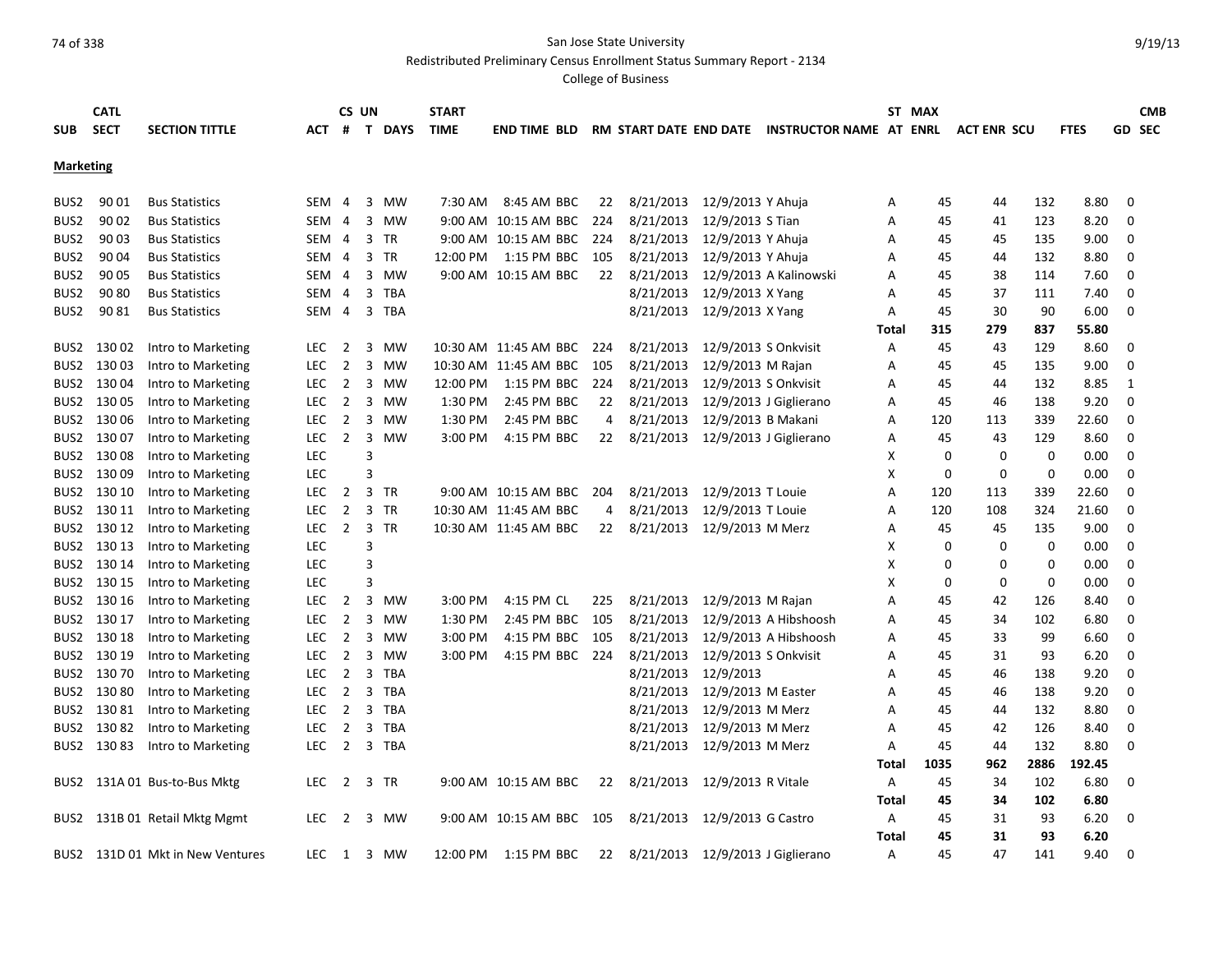Redistributed Preliminary Census Enrollment Status Summary Report - 2134

|                  | <b>CATL</b> |                                 |            | CS UN          |   |                | <b>START</b> |                        |     |                                |                             |                                                |              | ST MAX      |                    |          |             |             | <b>CMB</b>    |
|------------------|-------------|---------------------------------|------------|----------------|---|----------------|--------------|------------------------|-----|--------------------------------|-----------------------------|------------------------------------------------|--------------|-------------|--------------------|----------|-------------|-------------|---------------|
| <b>SUB</b>       | <b>SECT</b> | <b>SECTION TITTLE</b>           | ACT        |                |   | # T DAYS       | <b>TIME</b>  | <b>END TIME BLD</b>    |     |                                |                             | RM START DATE END DATE INSTRUCTOR NAME AT ENRL |              |             | <b>ACT ENR SCU</b> |          | <b>FTES</b> |             | <b>GD SEC</b> |
|                  |             |                                 |            |                |   |                |              |                        |     |                                |                             |                                                |              |             |                    |          |             |             |               |
| BUS2             |             | 131D 80 Mkt in New Ventures     | LEC.       | 1              |   | 3 TBA          |              |                        |     |                                | 8/21/2013 12/9/2013 M Merz  |                                                | Α            | 45          | 44                 | 132      | 8.85        | - 1         |               |
|                  |             |                                 |            |                |   |                |              |                        |     |                                |                             |                                                | Total        | 90          | 91                 | 273      | 18.25       |             |               |
| BUS2             |             | 133A 01 Interntl Marketing      | SEM 4      |                | 3 | MW             | 1:30 PM      | 2:45 PM BBC 224        |     | 8/21/2013 12/9/2013 S Onkvisit |                             |                                                | Α            | 45          | 16                 | 48       | 3.20        | 0           |               |
|                  |             | BUS2 133A 02 Interntl Marketing | SEM        |                | 3 |                |              |                        |     |                                |                             |                                                | х            | $\mathbf 0$ | $\mathbf 0$        | 0        | 0.00        | $\mathbf 0$ |               |
|                  |             | BUS2 133A 03 Interntl Marketing | SEM        | $\overline{4}$ |   | 3 TR           | 1:30 PM      | 2:45 PM BBC 105        |     | 8/21/2013 12/9/2013 J Fadiman  |                             |                                                | A            | 45          | 40                 | 120      | 8.05        | 1           |               |
|                  |             |                                 |            |                |   |                |              |                        |     |                                |                             |                                                | Total        | 90          | 56                 | 168      | 11.25       |             |               |
|                  |             | BUS2 133C 01 Int Mktg: Dev Nat  | <b>LEC</b> | $\overline{2}$ |   | 3 W            | 6:00 PM      | 8:45 PM BBC 105        |     | 8/21/2013 12/9/2013 J Fadiman  |                             |                                                | Α            | 45          | 21                 | 63       | 4.20        | $\Omega$    |               |
|                  |             |                                 |            |                |   |                |              |                        |     |                                |                             |                                                | <b>Total</b> | 45          | 21                 | 63       | 4.20        |             |               |
| BUS2             |             | 134A 01 Consumer Behavior       | SEM        | -4             | 3 | TR             | $3:00$ PM    | 4:15 PM BBC 105        |     | 8/21/2013                      | 12/9/2013 J Zhang           |                                                | A            | 45          | 45                 | 135      | 9.00        | 0           |               |
| BUS <sub>2</sub> |             | 134A 80 Consumer Behavior       | SEM        | $\overline{4}$ |   | 3 TBA          |              |                        |     | 8/21/2013                      | 12/9/2013 S Silver          |                                                | Α            | 45          | 19                 | 57       | 3.80        | 0           |               |
|                  |             | BUS2 134A 81 Consumer Behavior  |            |                |   | SEM 4 3 TBA    |              |                        |     | 8/21/2013 12/9/2013 M Merz     |                             |                                                | A            | 45          | 45                 | 135      | 9.00        | $\mathbf 0$ |               |
|                  |             |                                 |            |                |   |                |              |                        |     |                                |                             |                                                | Total        | 135         | 109                | 327      | 21.80       |             |               |
|                  |             | BUS2 134B 01 Marketing Com      | SEM 4      |                |   | 3 TR           | 12:00 PM     | 1:15 PM BBC 103        |     | 8/21/2013                      | 12/9/2013 R Vitale          |                                                | Α            | 45          | 43                 | 129      | 8.60        | 0           |               |
| BUS2             |             | 134B 02 Marketing Com           | SEM 4      |                |   | 3 TR           | 1:30 PM      | 2:45 PM BBC 103        |     | 8/21/2013                      | 12/9/2013 R Vitale          |                                                | Α            | 45          | 44                 | 132      | 8.80        | $\mathbf 0$ |               |
|                  |             | BUS2 134B 70 Marketing Com      | SEM 4      |                |   | 3 TBA          |              |                        |     | 8/21/2013 12/9/2013            |                             |                                                | Α            | 45          | 28                 | 84       | 5.65        | 1           |               |
|                  |             |                                 |            |                |   |                |              |                        |     |                                |                             |                                                | Total        | 135         | 115                | 345      | 23.05       |             |               |
|                  |             | BUS2 135 01 Sales Management    | SEM 4      |                |   | 3 TR           | 12:00 PM     | 1:15 PM BBC            | 204 | 8/21/2013 12/9/2013 S Corio    |                             |                                                | Α            | 120         | 101                | 303      | 20.20       | $\mathbf 0$ |               |
|                  |             |                                 |            |                |   |                |              |                        |     |                                |                             |                                                | Total        | 120         | 101                | 303      | 20.20       |             |               |
| BUS2             |             | 137H 01 Mkt Honors Practicum    | <b>LEC</b> | $\overline{2}$ |   | 3 M            | 6:00 PM      | 8:45 PM BBC            | 224 | 8/21/2013 12/9/2013 R Vitale   |                             |                                                | Α            | 25          | 18                 | 54       | 3.60        | 0           |               |
|                  |             |                                 |            |                |   |                |              |                        |     |                                |                             |                                                | Total        | 25          | 18                 | 54       | 3.60        |             |               |
|                  | BUS2 138 01 | Mktg Research                   | <b>SEM</b> |                | 3 |                |              |                        |     |                                |                             |                                                | X            | 0           | 0                  | 0        | 0.00        | 0           |               |
|                  | BUS2 13802  | Mktg Research                   | SEM 4      |                |   | 3 MW           |              | 10:30 AM 11:45 AM BBC  | 22  |                                |                             | 8/21/2013 12/9/2013 A Kalinowski               | Α            | 45          | 17                 | 51       | 3.40        | 0           |               |
|                  | BUS2 138 03 | Mktg Research                   | SEM        | $\overline{4}$ |   | 3 TR           |              | 10:30 AM 11:45 AM BBC  | 302 | 8/21/2013                      | 12/9/2013 J Zhang           |                                                | A            | 45          | 45                 | 135      | 9.00        | 0           |               |
|                  | BUS2 138 04 | <b>Mktg Research</b>            | SEM        | 4              |   | 3 TR           |              | 12:00 PM   1:15 PM BBC | 302 | 8/21/2013                      | 12/9/2013 J Zhang           |                                                | Α            | 45          | 43                 | 129      | 8.65        | 1           |               |
|                  |             |                                 |            |                |   |                |              |                        |     |                                |                             |                                                | <b>Total</b> | 135         | 105                | 315      | 21.05       |             |               |
|                  | BUS2 139 01 | <b>Marketing Manage</b>         | SEM        | -4             |   | 3 M            | 3:00 PM      | 5:45 PM BBC            | 324 | 8/21/2013                      | 12/9/2013 R Sibley          |                                                | A            | 45          | 34                 | 102      | 6.80        | 0           |               |
|                  | BUS2 139 02 | <b>Marketing Manage</b>         | SEM 4      |                |   | 3 <sub>1</sub> | 3:00 PM      | 5:45 PM BBC            | 324 | 8/21/2013                      | 12/9/2013 R Sibley          |                                                | A            | 45          | 18                 | 54       | 3.60        | $\mathbf 0$ |               |
|                  | BUS2 139 03 | <b>Marketing Manage</b>         | SEM 4      |                |   | 3 <sub>1</sub> | 6:00 PM      | 8:45 PM BBC 324        |     | 8/21/2013                      | 12/9/2013 R Sibley          |                                                | A            | 45          | 17                 | 51       | 3.40        | $\mathbf 0$ |               |
|                  |             |                                 |            |                |   |                |              |                        |     |                                |                             |                                                | Total        | 135         | 69                 | 207      | 13.80       |             |               |
| BUS2             |             | 180F 01 Indiv Study Mktg        | SUP        |                |   | 36 3 TBA       |              |                        |     | 8/21/2013                      | 12/9/2013 K Gehrt           |                                                | Α            | 0           | 0                  | 0        | 0.00        | 0           |               |
|                  |             | BUS2 180F 02 Indiv Study Mktg   | <b>SUP</b> |                |   | 36 1 TBA       |              |                        |     |                                | 8/21/2013 12/9/2013 K Gehrt |                                                | A            | 10          | 1                  | 1        | 0.07        | 0           |               |
| BUS2             |             | 180F 03 Indiv Study Mktg        | <b>SUP</b> |                |   | 36 1 TBA       |              |                        |     | 8/21/2013                      | 12/9/2013 K Gehrt           |                                                | A            | 10          | 0                  | 0        | 0.00        | 0           |               |
|                  |             | BUS2 180F 04 Indiv Study Mktg   | <b>SUP</b> |                |   | 36 1 TBA       |              |                        |     | 8/21/2013                      | 12/9/2013 K Gehrt           |                                                | A            | 10          | 0                  | 0        | 0.00        | 0           |               |
| BUS2             |             | 180F 05 Indiv Study Mktg        | SUP        |                |   | 36 2 TBA       |              |                        |     | 8/21/2013                      | 12/9/2013 K Gehrt           |                                                | Α            | 10          | 0                  | 0        | 0.00        | 0           |               |
| BUS2             |             | 180F 06 Indiv Study Mktg        | <b>SUP</b> |                |   | 36 2 TBA       |              |                        |     |                                | 8/21/2013 12/9/2013 K Gehrt |                                                | Α            | 10          | 0                  | 0        | 0.00        | 0           |               |
| BUS2             |             | 180F 07 Indiv Study Mktg        | <b>SUP</b> | 36             |   | 2 TBA          |              |                        |     | 8/21/2013                      | 12/9/2013 K Gehrt           |                                                | A            | 10          | 0                  | 0        | 0.00        | 0           |               |
| BUS2             |             | 180F 08 Indiv Study Mktg        | SUP        | -36            |   | 3 TBA          |              |                        |     | 8/21/2013                      | 12/9/2013 K Gehrt           |                                                | A            | 10          | 0                  | 0        | 0.00        | $\mathbf 0$ |               |
|                  |             | BUS2 180F 09 Indiv Study Mktg   | <b>SUP</b> |                |   | 36 3 TBA       |              |                        |     | 8/21/2013                      | 12/9/2013 K Gehrt           |                                                | A            | 10          | $\Omega$           | $\Omega$ | 0.00        | $\mathbf 0$ |               |
|                  |             | BUS2 180F 10 Indiv Study Mktg   | <b>SUP</b> |                |   | 36 3 TBA       |              |                        |     | 8/21/2013 12/9/2013 K Gehrt    |                             |                                                | A            | 10          | $\Omega$           | 0        | 0.00        | $\Omega$    |               |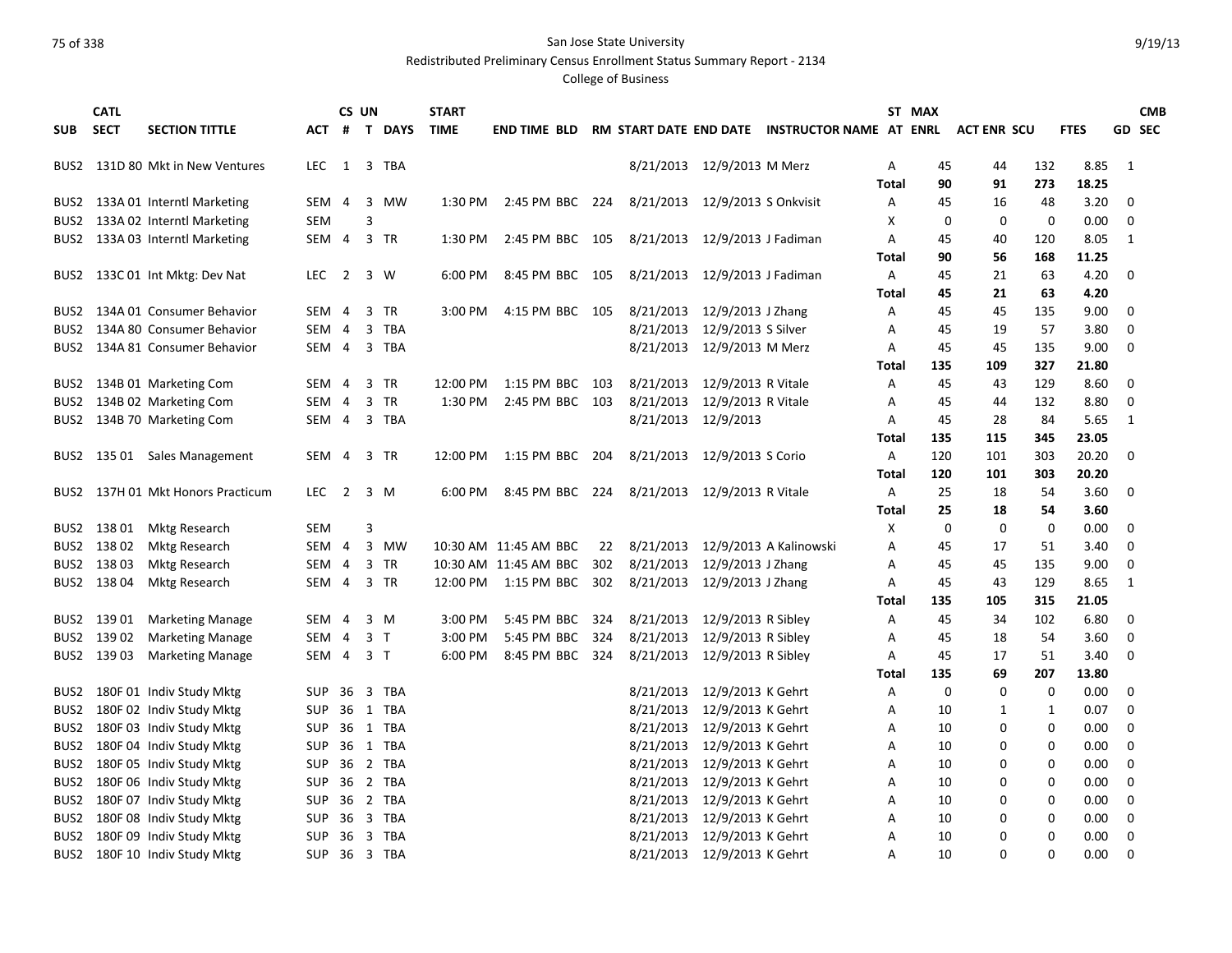Redistributed Preliminary Census Enrollment Status Summary Report - 2134

|                  | <b>CATL</b> |                           |                  |                | CS UN |                | <b>START</b>        |                       |     |                               |                    |                                |              | ST MAX   |                    |          |             |          | <b>CMB</b> |
|------------------|-------------|---------------------------|------------------|----------------|-------|----------------|---------------------|-----------------------|-----|-------------------------------|--------------------|--------------------------------|--------------|----------|--------------------|----------|-------------|----------|------------|
| <b>SUB</b>       | <b>SECT</b> | <b>SECTION TITTLE</b>     | <b>ACT</b>       | #              | т     | <b>DAYS</b>    | <b>TIME</b>         | <b>END TIME BLD</b>   |     | <b>RM START DATE END DATE</b> |                    | <b>INSTRUCTOR NAME AT ENRL</b> |              |          | <b>ACT ENR SCU</b> |          | <b>FTES</b> | GD       | <b>SEC</b> |
|                  |             |                           |                  |                |       |                |                     |                       |     |                               |                    |                                |              |          |                    |          |             |          |            |
|                  |             |                           |                  |                |       |                |                     |                       |     |                               |                    |                                | <b>Total</b> | 90       | 1                  | 1        | 0.07        |          |            |
| BUS <sub>2</sub> | 190 01      | <b>Quant Bus Analysis</b> | SEM              | -4             | 3     | MW             |                     | 9:00 AM 10:15 AM BBC  | 324 | 8/21/2013                     |                    | 12/9/2013 M Yetimyan           | A            | 45       | 42                 | 126      | 8.40        | 0        |            |
| BUS <sub>2</sub> | 190 02      | <b>Quant Bus Analysis</b> | SEM              | -4             | 3     | MW             |                     | 10:30 AM 11:45 AM BBC | 324 | 8/21/2013                     |                    | 12/9/2013 M Yetimvan           | A            | 45       | 42                 | 126      | 8.40        | 0        |            |
| BUS <sub>2</sub> | 190 03      | <b>Quant Bus Analysis</b> | SEM              | -4             | 3     | MW             |                     | 10:30 AM 11:45 AM BBC | 204 | 8/21/2013                     | 12/9/2013 W Wang   |                                | Α            | 120      | 113                | 339      | 22.60       | $\Omega$ |            |
| BUS <sub>2</sub> | 190 04      | <b>Quant Bus Analysis</b> | <b>SEM</b>       |                | 3     |                |                     |                       |     |                               |                    |                                | X            | 0        | $\Omega$           | $\Omega$ | 0.00        | $\Omega$ |            |
| BUS <sub>2</sub> | 190 05      | <b>Quant Bus Analysis</b> | <b>SEM</b>       |                | 3     |                |                     |                       |     |                               |                    |                                | X            | 0        | 0                  | 0        | 0.00        | 0        |            |
| BUS <sub>2</sub> | 190 06      | <b>Quant Bus Analysis</b> | <b>SEM</b>       | $\overline{a}$ |       | $3 \, M$       | $6:00 \, \text{PM}$ | 8:45 PM BBC           | 324 | 8/21/2013                     |                    | 12/9/2013 A Hibshoosh          | A            | 45       | 25                 | 75       | 5.00        | 0        |            |
| BUS <sub>2</sub> | 190 07      | <b>Quant Bus Analysis</b> | SEM              | -4             |       | 3 TR           | $9:00 \text{ AM}$   | 10:15 AM BBC          | 105 | 8/21/2013                     | 12/9/2013 O Yu     |                                | A            | 45       | 39                 | 117      | 7.80        | 0        |            |
| BUS <sub>2</sub> | 190 08      | <b>Quant Bus Analysis</b> | SEM              | -4             |       | $3$ TR         |                     | 9:00 AM 10:15 AM BBC  | 324 | 8/21/2013                     |                    | 12/9/2013 M Yetimyan           | A            | 45       | 40                 | 120      | 8.00        | 0        |            |
| BUS <sub>2</sub> | 190 09      | <b>Quant Bus Analysis</b> | <b>SEM</b>       | -4             |       | 3 TR           |                     | 10:30 AM 11:45 AM BBC | 324 | 8/21/2013                     |                    | 12/9/2013 M Yetimyan           | A            | 45       | 39                 | 117      | 7.80        | 0        |            |
| BUS <sub>2</sub> | 190 10      | <b>Quant Bus Analysis</b> | SEM <sub>4</sub> |                |       | $3$ TR         |                     | 10:30 AM 11:45 AM BBC | 105 | 8/21/2013                     | 12/9/2013 O Yu     |                                | A            | 45       | 41                 | 123      | 8.20        | 0        |            |
| BUS <sub>2</sub> | 190 11      | <b>Quant Bus Analysis</b> | SEM              | -4             |       | $3$ TR         | 1:30 PM             | 2:45 PM BBC           | 224 | 8/21/2013                     | 12/9/2013 R Davis  |                                | A            | 45       | 45                 | 135      | 9.00        | 0        |            |
| BUS <sub>2</sub> | 190 12      | <b>Quant Bus Analysis</b> | SEM <sub>4</sub> |                |       | $3$ TR         | 1:30 PM             | 2:45 PM BBC           | 22  | 8/21/2013                     | 12/9/2013 R Murray |                                | A            | 45       | 43                 | 129      | 8.60        | $\Omega$ |            |
| BUS <sub>2</sub> | 190 13      | <b>Quant Bus Analysis</b> | SEM              | -4             |       | 3 TR           | 3:00 PM             | 4:15 PM BBC           | 22  | 8/21/2013                     | 12/9/2013 R Murrav |                                | A            | 45       | 43                 | 129      | 8.60        | 0        |            |
| BUS <sub>2</sub> | 190 14      | <b>Quant Bus Analysis</b> | SEM              | -4             |       | $3$ TR         | 3:00 PM             | 4:15 PM BBC           | 224 | 8/21/2013                     | 12/9/2013 R Davis  |                                | A            | 45       | 33                 | 99       | 6.60        | 0        |            |
| BUS <sub>2</sub> | 190 15      | <b>Quant Bus Analysis</b> | SEM              | -4             |       | 3 <sub>1</sub> | 6:00 PM             | 8:45 PM BBC           | 224 | 8/21/2013                     | 12/9/2013 R Davis  |                                | A            | 45       | 34                 | 102      | 6.80        | 0        |            |
| BUS <sub>2</sub> | 190 80      | <b>Quant Bus Analysis</b> | SEM              | -4             | 3     | <b>TBA</b>     |                     |                       |     | 8/21/2013                     |                    | 12/9/2013 D Czerwinski         | A            | 220      | 226                | 678      | 45.25       | 1        |            |
| BUS2             | 190 81      | <b>Quant Bus Analysis</b> | SEM              |                | 3     |                |                     |                       |     |                               |                    |                                | X            | $\Omega$ | $\Omega$           | $\Omega$ | 0.00        | $\Omega$ |            |
|                  |             |                           |                  |                |       |                |                     |                       |     |                               |                    |                                | <b>Total</b> | 880      | 805                | 2415     | 161.05      |          |            |
| BUS2             | 193 01      | Data Mining               | LEC              | 2              | 3     | MW             | 12:00 PM            | 1:15 PM BBC           | 105 | 8/21/2013                     | 12/9/2013 S Tian   |                                | A            | 45       | 27                 | 81       | 6.10 14     |          |            |
|                  |             |                           |                  |                |       |                |                     |                       |     |                               |                    |                                | <b>Total</b> | 45       | 27                 | 81       | 6.10        |          |            |
|                  |             |                           |                  |                |       |                |                     |                       |     |                               |                    | <b>Marketing Total</b>         |              | 3365     | 2824               | 8470     | 565.67      |          |            |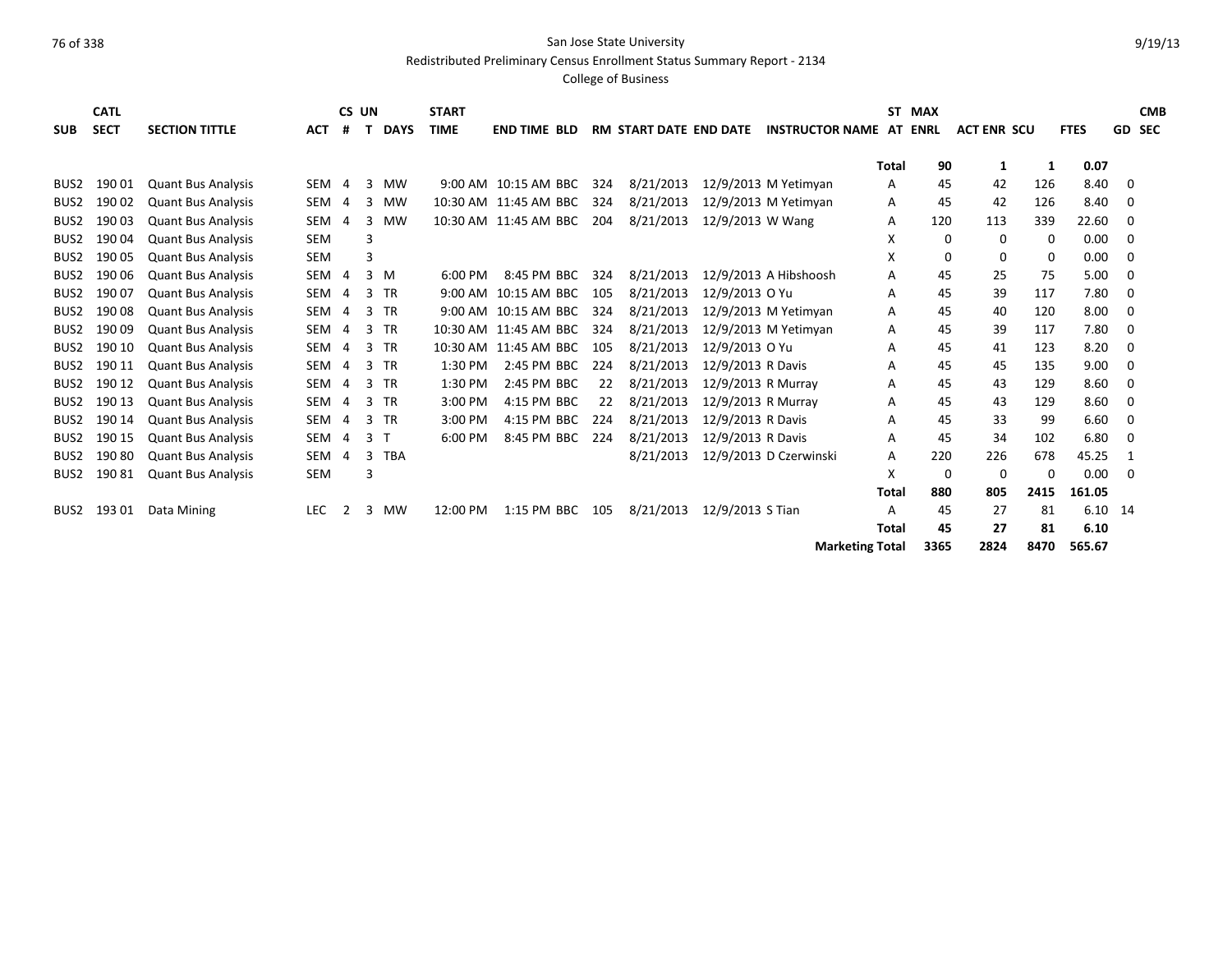Redistributed Preliminary Census Enrollment Status Summary Report - 2134

|            | <b>CATL</b> |                                      |                  |                         | CS UN        |                | <b>START</b> |                           |      |           |                      |                                                |       | ST MAX |                    |      |             |             | <b>CMB</b>    |
|------------|-------------|--------------------------------------|------------------|-------------------------|--------------|----------------|--------------|---------------------------|------|-----------|----------------------|------------------------------------------------|-------|--------|--------------------|------|-------------|-------------|---------------|
| <b>SUB</b> | <b>SECT</b> | <b>SECTION TITTLE</b>                | АСТ              |                         |              | # T DAYS       | <b>TIME</b>  | <b>END TIME BLD</b>       |      |           |                      | RM START DATE END DATE INSTRUCTOR NAME AT ENRL |       |        | <b>ACT ENR SCU</b> |      | <b>FTES</b> |             | <b>GD SEC</b> |
|            |             |                                      |                  |                         |              |                |              |                           |      |           |                      |                                                |       |        |                    |      |             |             |               |
|            |             | <b>Organization &amp; Management</b> |                  |                         |              |                |              |                           |      |           |                      |                                                |       |        |                    |      |             |             |               |
|            |             |                                      |                  |                         |              |                |              |                           |      |           |                      |                                                |       |        |                    |      |             |             |               |
| BUS3       | 1001        | <b>Discover Business</b>             | <b>LEC</b>       | $\overline{2}$          |              | 3 F            | 10:30 AM     | 1:15 PM MD                | 101  | 8/21/2013 | 12/9/2013 S Rodan    |                                                | А     | 240    | 234                | 702  | 46.80       | 0           |               |
| BUS3       | 10 02       | <b>Discover Business</b>             | <b>LEC</b>       | $\overline{2}$          |              | 3 MW           |              | 9:00 AM 10:15 AM MD       | 101  | 8/21/2013 | 12/9/2013 R Kepple   |                                                | А     | 240    | 228                | 684  | 45.60       | 0           |               |
|            |             |                                      |                  |                         |              |                |              |                           |      |           |                      |                                                | Total | 480    | 462                | 1386 | 92.40       |             |               |
| BUS3       | 1201        | <b>Money Matters</b>                 | SEM <sub>5</sub> |                         |              | 3 M            | 3:00 PM      | 4:15 PM BBC 226           |      | 8/21/2013 |                      | 12/9/2013 R Okumoto                            | Α     | 45     | 43                 | 64.5 | 8.60        | 0           |               |
| BUS3       | 1202        | <b>Money Matters</b>                 | <b>LEC</b>       | 1                       |              | 0 TBA          |              |                           |      | 8/21/2013 |                      | 12/9/2013 R Okumoto                            | A     | 45     | 43                 | 64.5 | 0.00        | $\Omega$    |               |
| BUS3       | 1203        | <b>Money Matters</b>                 | <b>SEM</b>       | - 5                     |              | 3 TBA          |              |                           |      | 8/21/2013 |                      | 12/9/2013 R Okumoto                            | А     | 45     | 45                 | 67.5 | 9.00        | 0           |               |
| BUS3       | 1204        | <b>Money Matters</b>                 | <b>LEC</b>       | 1                       | $\mathbf{0}$ | TBA            |              |                           |      | 8/21/2013 |                      | 12/9/2013 R Okumoto                            | A     | 45     | 45                 | 67.5 | 0.00        | $\mathbf 0$ |               |
|            |             |                                      |                  |                         |              |                |              |                           |      |           |                      |                                                | Total | 180    | 176                | 264  | 17.60       |             |               |
| BUS3       | 16 01       | Intro Lrdshp & Innov                 | LEC.             | $\overline{2}$          |              | 3 <sub>T</sub> | 6:00 PM      | 8:45 PM BBC               | 323  | 8/21/2013 | 12/9/2013 R Pollard  |                                                | Α     | 45     | 36                 | 108  | 7.20        | $\Omega$    |               |
|            |             |                                      |                  |                         |              |                |              |                           |      |           |                      |                                                | Total | 45     | 36                 | 108  | 7.20        |             |               |
| BUS3       | 8001        | Legal Environment of Bus             | LEC.             | 3                       |              | 3 W            | 6:00 PM      | 8:45 PM HGH 116           |      | 8/21/2013 | 12/9/2013 J Dworak   |                                                | А     | 50     | 51                 | 153  | 10.20       | 0           |               |
| BUS3       | 80 02       | Legal Environment of Bus             | <b>LEC</b>       | 3                       |              | 3 MW           |              | 10:30 AM 11:45 AM BBC     | 202  | 8/21/2013 | 12/9/2013 N Clinch   |                                                | Α     | 120    | 112                | 336  | 22.40       | 0           |               |
| BUS3       | 8003        | Legal Environment of Bus             | <b>LEC</b>       | $\overline{\mathbf{3}}$ |              | 3 MW           | 1:30 PM      | 2:45 PM BBC 226           |      | 8/21/2013 | 12/9/2013 N Clinch   |                                                | А     | 45     | 40                 | 120  | 8.00        | 0           |               |
| BUS3       | 8004        | Legal Environment of Bus             | <b>LEC</b>       | 3                       |              | 3 MW           |              | 9:00 AM 10:15 AM BBC 104  |      | 8/21/2013 | 12/9/2013 N Clinch   |                                                | А     | 45     | 44                 | 132  | 8.80        | 0           |               |
| BUS3       | 8005        | Legal Environment of Bus             | <b>LEC</b>       | 3                       |              | 3 TR           | 7:30 AM      | 8:45 AM BBC               | 320  | 8/21/2013 | 12/9/2013 J Dworak   |                                                | А     | 45     | 48                 | 144  | 9.60        | 0           |               |
| BUS3       | 8006        | Legal Environment of Bus             | <b>LEC</b>       | 3                       |              | $3 \, M$       | 6:00 PM      | 8:45 PM BBC               | 3    | 8/21/2013 | 12/9/2013 A Casey    |                                                | Α     | 45     | 48                 | 144  | 9.60        | 0           |               |
| BUS3       | 8007        | Legal Environment of Bus             | <b>LEC</b>       | $\overline{3}$          |              | 3 TR           |              | 10:30 AM 11:45 AM BBC 107 |      | 8/21/2013 | 12/9/2013   Yang     |                                                | А     | 45     | 46                 | 138  | 9.20        | $\Omega$    |               |
|            |             |                                      |                  |                         |              |                |              |                           |      |           |                      |                                                | Total | 395    | 389                | 1167 | 77.80       |             |               |
| BUS3       | 140 01      | Fund of Oper Mgmt                    | <b>LEC</b>       | 2                       | 3            | MW             | 12:00 PM     | 1:15 PM BBC               | 226  | 8/21/2013 | 12/9/2013 G Mathur   |                                                | А     | 45     | 46                 | 138  | 9.20        | 0           |               |
| BUS3       | 140 02      | Fund of Oper Mgmt                    | LEC.             | $\overline{2}$          |              | 3 TR           |              | 10:30 AM 11:45 AM BBC     | 226  | 8/21/2013 | 12/9/2013 D Denzler  |                                                | A     | 45     | 45                 | 135  | 9.00        | $\mathbf 0$ |               |
| BUS3       | 140 03      | Fund of Oper Mgmt                    | <b>LEC</b>       | $\overline{2}$          |              | 3 W            | 6:00 PM      | 8:45 PM BBC 102           |      | 8/21/2013 | 12/9/2013 S Zhou     |                                                | А     | 45     | 45                 | 135  | 9.00        | 0           |               |
| BUS3       | 140 04      | Fund of Oper Mgmt                    | LEC.             | $\overline{2}$          |              | 3 TR           | 12:00 PM     | 1:15 PM BBC               | 4    | 8/21/2013 | 12/9/2013 D Gilliss  |                                                | Α     | 120    | 119                | 357  | 23.80       | $\Omega$    |               |
| BUS3       | 140 05      | Fund of Oper Mgmt                    | LEC              | $\overline{2}$          |              | 3 TR           | 1:30 PM      | 2:45 PM BBC               | 320  | 8/21/2013 | 12/9/2013 D Gilliss  |                                                | Α     | 45     | 45                 | 135  | 9.00        | 0           |               |
| BUS3       | 140 06      | Fund of Oper Mgmt                    | <b>LEC</b>       | $\overline{2}$          |              | 3 R            | 6:00 PM      | 8:45 PM BBC 226           |      | 8/21/2013 | 12/9/2013 D Gilliss  |                                                | А     | 45     | 41                 | 123  | 8.20        | 0           |               |
| BUS3       | 140 07      | Fund of Oper Mgmt                    | <b>LEC</b>       | $\overline{2}$          |              | 3 TR           | 7:30 AM      | 8:45 AM BBC               | 326  | 8/21/2013 | 12/9/2013 J Marino   |                                                | Α     | 45     | 47                 | 141  | 9.40        | 0           |               |
| BUS3       | 140 08      | Fund of Oper Mgmt                    | <b>LEC</b>       | $\overline{2}$          |              | 3 MW           | 1:30 PM      | 2:45 PM BBC 324           |      | 8/21/2013 | 12/9/2013 D Denzler  |                                                | Α     | 45     | 42                 | 126  | 8.40        | 0           |               |
| BUS3       | 140 09      | Fund of Oper Mgmt                    | <b>LEC</b>       | $\overline{2}$          |              | 3 TR           | 1:30 PM      | 2:45 PM BBC               | -226 | 8/21/2013 | 12/9/2013 D Denzler  |                                                | А     | 45     | 44                 | 132  | 8.80        | 0           |               |
| BUS3       | 140 10      | Fund of Oper Mgmt                    | <b>LEC</b>       | $\overline{2}$          | 3            | MW             |              | 10:30 AM 11:45 AM BBC 226 |      | 8/21/2013 | 12/9/2013 G Mathur   |                                                | А     | 45     | 46                 | 138  | 9.20        | $\mathbf 0$ |               |
| BUS3       | 140 11      | Fund of Oper Mgmt                    | <b>LEC</b>       | $\overline{2}$          | 3            | MW             |              | 9:00 AM 10:15 AM BBC 226  |      | 8/21/2013 | 12/9/2013 G Mathur   |                                                | Α     | 45     | 47                 | 141  | 9.40        | 0           |               |
| BUS3       | 140 12      | Fund of Oper Mgmt                    | <b>LEC</b>       | $\overline{2}$          |              | 3 MW           | 12:00 PM     | 1:15 PM BBC               | 324  | 8/21/2013 | 12/9/2013 D Denzler  |                                                | A     | 45     | 46                 | 138  | 9.20        | 0           |               |
| BUS3       | 140 13      | Fund of Oper Mgmt                    | <b>LEC</b>       | $\overline{2}$          |              | 3 M            | 6:00 PM      | 8:45 PM BBC 102           |      | 8/21/2013 | 12/9/2013 S Zhou     |                                                | A     | 45     | 43                 | 129  | 8.60        | 0           |               |
| BUS3       | 140 14      | Fund of Oper Mgmt                    | <b>LEC</b>       | $\overline{2}$          |              | 3 R            | 3:00 PM      | 5:45 PM BBC               | 226  | 8/21/2013 | 12/9/2013 R Salstrom |                                                | A     | 45     | 43                 | 129  | 8.60        | $\mathbf 0$ |               |
|            |             |                                      |                  |                         |              |                |              |                           |      |           |                      |                                                | Total | 705    | 699                | 2097 | 139.80      |             |               |
| BUS3       | 141 01      | <b>Materials Mgt</b>                 | LEC.             | $\overline{2}$          | 3            | MW             | 7:30 AM      | 8:45 AM BBC               | 326  | 8/21/2013 | 12/9/2013 J Marino   |                                                | Α     | 45     | 40                 | 120  | 8.00        | 0           |               |
|            |             |                                      |                  |                         |              |                |              |                           |      |           |                      |                                                | Total | 45     | 40                 | 120  | 8.00        |             |               |
| BUS3       | 142 01      | <b>Total Quality Mgmt</b>            | <b>LEC</b>       | 2                       | 3            | MW             | 7:30 AM      | 8:45 AM BBC               | 102  | 8/21/2013 | 12/9/2013 D Bentley  |                                                |       | 45     | 22                 | 66   | 4.40        | 0           |               |
|            | BUS3 142 02 | <b>Total Quality Mgmt</b>            | <b>LEC</b>       | $\overline{2}$          |              | 3 MW           |              | 9:00 AM 10:15 AM BBC 102  |      | 8/21/2013 | 12/9/2013 D Bentley  |                                                |       | 45     | 42                 | 126  | 8.40        | $\mathbf 0$ |               |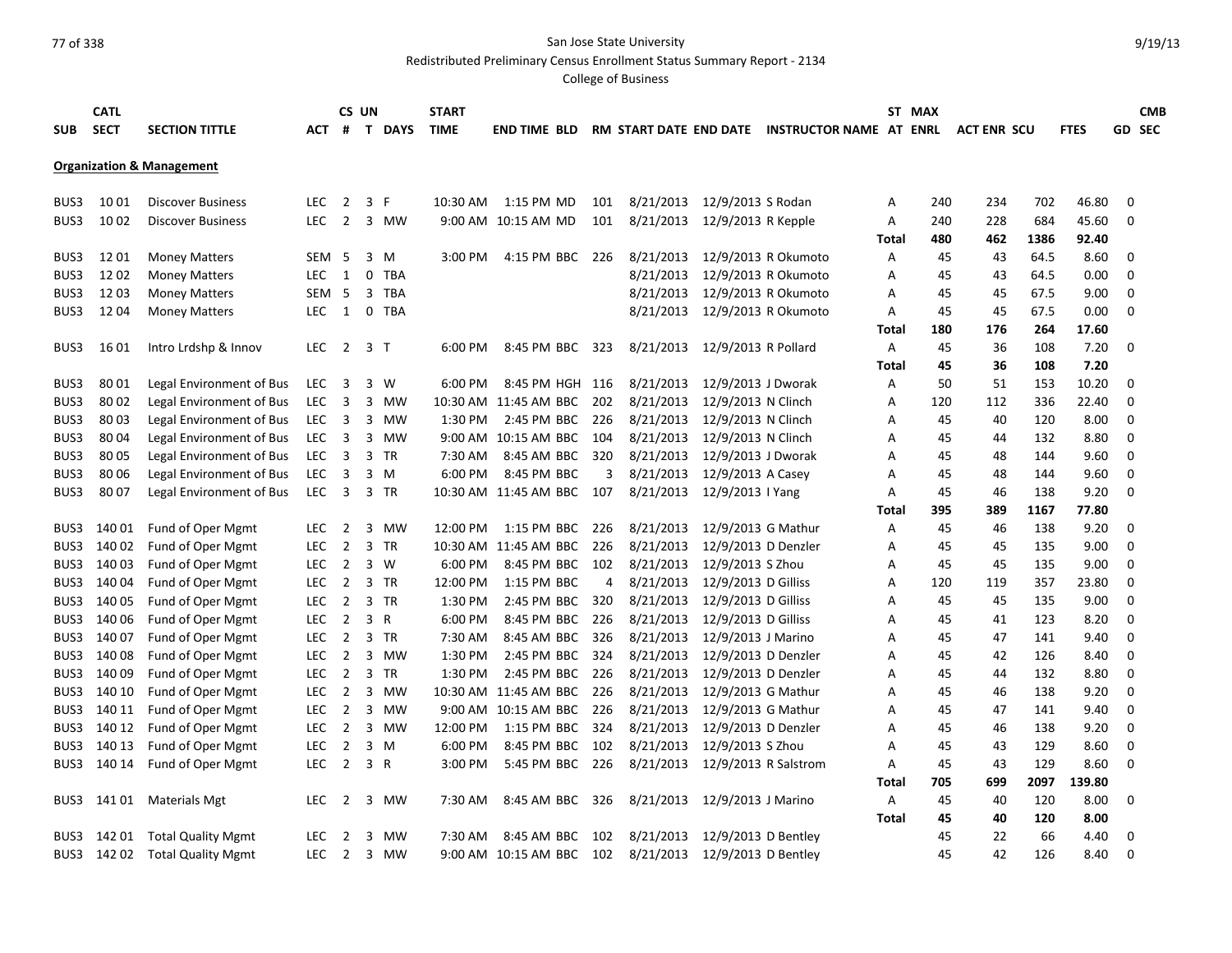Redistributed Preliminary Census Enrollment Status Summary Report - 2134

| <b>SECT</b><br>T DAYS<br><b>TIME</b><br><b>GD SEC</b><br><b>SUB</b><br><b>SECTION TITTLE</b><br>ACT #<br><b>END TIME BLD</b><br><b>RM START DATE END DATE</b><br>INSTRUCTOR NAME AT ENRL<br><b>ACT ENR SCU</b><br><b>FTES</b><br>12.80<br>192<br><b>Total</b><br>90<br>64<br>$\overline{2}$<br>2:45 PM BBC<br>8/21/2013 12/9/2013 M Zhou<br>7.60<br>BUS3<br>144 01<br>Supply Chain Mgmt<br>LEC.<br>3 MW<br>1:30 PM<br>104<br>45<br>38<br>114<br>0<br>A<br>144 02<br><b>LEC</b><br>$\overline{2}$<br>3 M<br>220<br>8/21/2013 12/9/2013 M Zhou<br>6.80<br>Supply Chain Mgmt<br>6:00 PM<br>8:45 PM BBC<br>102<br>0<br>BUS3<br>Α<br>45<br>34<br>Total<br>90<br>72<br>216<br>14.40<br>8/21/2013 12/9/2013 L Gee<br>7.95<br>3<br>146 01<br><b>Project Management</b><br>LEC.<br>$\overline{2}$<br>3 R<br>6:00 PM<br>8:45 PM BBC<br>324<br>Α<br>45<br>39<br>117<br>BUS3<br>39<br>117<br>7.95<br>Total<br>45<br>1:30 PM<br>2:45 PM BBC<br>8/21/2013 12/9/2013 S Zhou<br>132<br>8.80<br>0 <sup>C</sup><br>BUS3 147 01<br>Servic Oper Mgmt<br>LEC.<br>2<br>3 MW<br>102<br>Α<br>45<br>44<br>HRTM 147 01 Servic Oper Mgmt<br>$\overline{2}$<br>3 MW<br>2:45 PM BBC 102<br>8/21/2013 12/9/2013 S Zhou<br>$\mathbf 0$<br>0.00<br>0 <sup>C</sup><br>LEC.<br>1:30 PM<br>Α<br>0<br>0<br>8.80<br>132<br>Total<br>45<br>44<br>9.00<br>149 01<br>Negotn & Cnflct Resoltn<br><b>LEC</b><br>$\overline{2}$<br>3 F<br>9:30 AM 12:15 PM BBC<br>103<br>8/21/2013 12/9/2013 K Bryant<br>135<br>0<br>BUS3<br>A<br>45<br>45<br>9.00<br>45<br>135<br>Total<br>45<br><b>LEC</b><br>3<br>$\mathbf 0$<br>0.00<br>150 01<br>Fund of HR Mgmt<br>X<br>0<br>0<br>$\mathbf 0$<br>BUS3<br>2<br>3 TR<br>8/21/2013 12/9/2013 M Virick<br>$\overline{0}$<br>BUS3<br>150 02<br>Fund of HR Mgmt<br><b>LEC</b><br>10:30 AM 11:45 AM BBC<br>45<br>147<br>9.80<br>- 104<br>A<br>49<br>15003<br><b>LEC</b><br>$\overline{2}$<br>3 M<br>6:00 PM<br>8:45 PM BBC<br>323<br>8/21/2013<br>12/9/2013 R Partridge<br>9.00<br>0<br>BUS3<br>Fund of HR Mgmt<br>45<br>135<br>Α<br>45<br>BUS3 150 05<br>8/21/2013 12/9/2013 R Partridge<br>Fund of HR Mgmt<br><b>LEC</b><br>2 3 MW<br>1:30 PM<br>2:45 PM BBC 220<br>147<br>9.80<br>0<br>Α<br>45<br>49<br>28.60<br>Total<br>135<br>143<br>429<br>Wkfrce Plan Staff & Train<br>8/21/2013 12/9/2013 M Virick<br>8.80<br>$\overline{0}$<br>BUS3 154 01<br>LEC.<br>2<br>3 TR<br>9:00 AM 10:15 AM BBC 104<br>A<br>45<br>44<br>132<br><b>Total</b><br>132<br>8.80<br>45<br>44<br>155 01 Performance Mgmnt & Dev LEC 2 3 MW<br>4:15 PM BBC 220<br>8/21/2013 12/9/2013 R Partridge<br>4.10<br>$\overline{2}$<br>BUS3<br>3:00 PM<br>Α<br>45<br>20<br>60<br>Total<br>45<br>20<br>60<br>4.10<br>156 01<br>$2 \quad 3 \quad R$<br>8:45 PM BBC<br>8/21/2013 12/9/2013 N Long<br>4.40<br>Intl Issues in HRM<br><b>LEC</b><br>6:00 PM<br>45<br>22<br>$\mathbf 0$<br>BUS3<br>3<br>Α<br>66<br>45<br>22<br>66<br>4.40<br>Total<br>157 01 Legal Issues in Hrm<br><b>LEC</b><br>$\overline{2}$<br>3 <sub>T</sub><br>6:00 PM<br>8:45 PM BBC<br>8/21/2013 12/9/2013 S Malos<br>8.40<br>0<br>BUS3<br>45<br>42<br>126<br>3<br>A<br>42<br>126<br>8.40<br>Total<br>45<br>8.60<br><b>LEC</b><br>$\overline{2}$<br>3 R<br>3:00 PM<br>5:45 PM BBC<br>8/21/2013 12/9/2013 T Brown<br>129<br>$\Omega$<br>BUS3 158 01 Compensatn & Rewd Sys<br>21<br>Α<br>45<br>43<br>8.60<br>Total<br>45<br>43<br>129<br>8/21/2013 12/9/2013 S Malos<br>7.60<br>159 01 Senior Sem in HRM<br>SEM <sub>5</sub><br>3 W<br>6:00 PM<br>8:45 PM BBC<br>Α<br>45<br>38<br>114<br>0<br>BUS3<br>3<br>7.60<br>Total<br>45<br>38<br>114<br>160 01<br>Fund Mgmt & Org Beh<br>$\overline{2}$<br>3 TR<br>1:30 PM<br>2:45 PM BBC<br>8/21/2013<br>12/9/2013   Cohen<br>22.65<br>BUS3<br>LEC.<br>4<br>120<br>113<br>339<br>1<br>Α<br>160 02<br>Fund Mgmt & Org Beh<br>$\overline{2}$<br>3:00 PM<br>8/21/2013<br>12/9/2013 I Cohen<br>39<br>7.80<br>$\mathbf 0$<br>BUS3<br><b>LEC</b><br>3 TR<br>4:15 PM BBC<br>104<br>45<br>117<br>Α<br>160 03<br>8/21/2013<br>12/9/2013 N Da Silva<br>BUS3<br>Fund Mgmt & Org Beh<br><b>LEC</b><br>$\overline{2}$<br>3 TR<br>10:30 AM 11:45 AM BBC<br>202<br>118<br>354<br>23.60<br>$\mathbf 0$<br>120<br>A<br>$\overline{2}$<br>3 W<br>8/21/2013<br>12/9/2013 P Wells<br>BUS3<br>160 04<br>Fund Mgmt & Org Beh<br><b>LEC</b><br>6:00 PM<br>8:45 PM BBC<br>222<br>138<br>9.20<br>0<br>45<br>46<br>A<br>160 05<br>Fund Mgmt & Org Beh<br>2 3 TR<br>202<br>8/21/2013<br>12/9/2013 S Francis<br>22.20<br>$\mathbf 0$<br>BUS3<br><b>LEC</b><br>7:30 AM<br>8:45 AM BBC<br>333<br>120<br>111<br>A<br>BUS3 160 06<br>6:00 PM<br>222<br>8/21/2013<br>12/9/2013 P Wells<br>138<br>9.20<br>Fund Mgmt & Org Beh<br><b>LEC</b><br>$\overline{2}$<br>3 M<br>8:45 PM BBC<br>46<br>$\mathbf 0$<br>45<br>A<br>160 07<br>8/21/2013<br>12/9/2013 H Boschken<br>BUS3<br>Fund Mgmt & Org Beh<br><b>LEC</b><br>$\overline{2}$<br>3 TR<br>12:00 PM<br>1:15 PM BBC<br>104<br>126<br>8.40<br>$\mathbf 0$<br>45<br>42<br>A<br>16008<br>$\overline{2}$<br>3 MW<br>12:00 PM<br>8/21/2013<br>12/9/2013 D Hover<br>$\mathbf 0$<br>BUS3<br>Fund Mgmt & Org Beh<br><b>LEC</b><br>1:15 PM BBC<br>326<br>132<br>8.80<br>Α<br>45<br>44<br>8/21/2013<br>12/9/2013 H Boschken<br>16009<br>Fund Mgmt & Org Beh<br><b>LEC</b><br>$\overline{2}$<br>3 TR<br>1:30 PM<br>2:45 PM BBC<br>0<br>BUS3<br>104<br>45<br>36<br>108<br>7.20<br>A<br>8/21/2013<br>160 10<br>Fund Mgmt & Org Beh<br><b>LEC</b><br>$\overline{2}$<br>3:00 PM<br>12/9/2013 R Roman<br>9.40<br>0<br>BUS3<br>3 MW<br>4:15 PM BBC<br>326<br>45<br>47<br>141<br>A<br>8/21/2013 12/9/2013 D Hover | <b>CATL</b> |                     |            |   | CS UN |      | <b>START</b> |                       |     |  |   | ST MAX |    |     |      |             | <b>CMB</b> |  |
|------------------------------------------------------------------------------------------------------------------------------------------------------------------------------------------------------------------------------------------------------------------------------------------------------------------------------------------------------------------------------------------------------------------------------------------------------------------------------------------------------------------------------------------------------------------------------------------------------------------------------------------------------------------------------------------------------------------------------------------------------------------------------------------------------------------------------------------------------------------------------------------------------------------------------------------------------------------------------------------------------------------------------------------------------------------------------------------------------------------------------------------------------------------------------------------------------------------------------------------------------------------------------------------------------------------------------------------------------------------------------------------------------------------------------------------------------------------------------------------------------------------------------------------------------------------------------------------------------------------------------------------------------------------------------------------------------------------------------------------------------------------------------------------------------------------------------------------------------------------------------------------------------------------------------------------------------------------------------------------------------------------------------------------------------------------------------------------------------------------------------------------------------------------------------------------------------------------------------------------------------------------------------------------------------------------------------------------------------------------------------------------------------------------------------------------------------------------------------------------------------------------------------------------------------------------------------------------------------------------------------------------------------------------------------------------------------------------------------------------------------------------------------------------------------------------------------------------------------------------------------------------------------------------------------------------------------------------------------------------------------------------------------------------------------------------------------------------------------------------------------------------------------------------------------------------------------------------------------------------------------------------------------------------------------------------------------------------------------------------------------------------------------------------------------------------------------------------------------------------------------------------------------------------------------------------------------------------------------------------------------------------------------------------------------------------------------------------------------------------------------------------------------------------------------------------------------------------------------------------------------------------------------------------------------------------------------------------------------------------------------------------------------------------------------------------------------------------------------------------------------------------------------------------------------------------------------------------------------------------------------------------------------------------------------------------------------------------------------------------------------------------------------------------------------------------------------------------------------------------------------------------------------------------------------------------------------------------------------------------------------------------------------------------------------------------------------------------------------------------------------------------------------------------------------------------------------------------------------------------------------------------------------------------------------------------------------------------------------------------------------------------------------------------------------------------------------------------------------------------------------------------------------------------------------------------------------------------------------------------------------------------------------------------------------------------------------------------------------------------------------------------------------------------------------------------------------------------------------------------------------------------------------------------------------------------------------|-------------|---------------------|------------|---|-------|------|--------------|-----------------------|-----|--|---|--------|----|-----|------|-------------|------------|--|
|                                                                                                                                                                                                                                                                                                                                                                                                                                                                                                                                                                                                                                                                                                                                                                                                                                                                                                                                                                                                                                                                                                                                                                                                                                                                                                                                                                                                                                                                                                                                                                                                                                                                                                                                                                                                                                                                                                                                                                                                                                                                                                                                                                                                                                                                                                                                                                                                                                                                                                                                                                                                                                                                                                                                                                                                                                                                                                                                                                                                                                                                                                                                                                                                                                                                                                                                                                                                                                                                                                                                                                                                                                                                                                                                                                                                                                                                                                                                                                                                                                                                                                                                                                                                                                                                                                                                                                                                                                                                                                                                                                                                                                                                                                                                                                                                                                                                                                                                                                                                                                                                                                                                                                                                                                                                                                                                                                                                                                                                                                                                                                              |             |                     |            |   |       |      |              |                       |     |  |   |        |    |     |      |             |            |  |
|                                                                                                                                                                                                                                                                                                                                                                                                                                                                                                                                                                                                                                                                                                                                                                                                                                                                                                                                                                                                                                                                                                                                                                                                                                                                                                                                                                                                                                                                                                                                                                                                                                                                                                                                                                                                                                                                                                                                                                                                                                                                                                                                                                                                                                                                                                                                                                                                                                                                                                                                                                                                                                                                                                                                                                                                                                                                                                                                                                                                                                                                                                                                                                                                                                                                                                                                                                                                                                                                                                                                                                                                                                                                                                                                                                                                                                                                                                                                                                                                                                                                                                                                                                                                                                                                                                                                                                                                                                                                                                                                                                                                                                                                                                                                                                                                                                                                                                                                                                                                                                                                                                                                                                                                                                                                                                                                                                                                                                                                                                                                                                              |             |                     |            |   |       |      |              |                       |     |  |   |        |    |     |      |             |            |  |
|                                                                                                                                                                                                                                                                                                                                                                                                                                                                                                                                                                                                                                                                                                                                                                                                                                                                                                                                                                                                                                                                                                                                                                                                                                                                                                                                                                                                                                                                                                                                                                                                                                                                                                                                                                                                                                                                                                                                                                                                                                                                                                                                                                                                                                                                                                                                                                                                                                                                                                                                                                                                                                                                                                                                                                                                                                                                                                                                                                                                                                                                                                                                                                                                                                                                                                                                                                                                                                                                                                                                                                                                                                                                                                                                                                                                                                                                                                                                                                                                                                                                                                                                                                                                                                                                                                                                                                                                                                                                                                                                                                                                                                                                                                                                                                                                                                                                                                                                                                                                                                                                                                                                                                                                                                                                                                                                                                                                                                                                                                                                                                              |             |                     |            |   |       |      |              |                       |     |  |   |        |    |     |      |             |            |  |
|                                                                                                                                                                                                                                                                                                                                                                                                                                                                                                                                                                                                                                                                                                                                                                                                                                                                                                                                                                                                                                                                                                                                                                                                                                                                                                                                                                                                                                                                                                                                                                                                                                                                                                                                                                                                                                                                                                                                                                                                                                                                                                                                                                                                                                                                                                                                                                                                                                                                                                                                                                                                                                                                                                                                                                                                                                                                                                                                                                                                                                                                                                                                                                                                                                                                                                                                                                                                                                                                                                                                                                                                                                                                                                                                                                                                                                                                                                                                                                                                                                                                                                                                                                                                                                                                                                                                                                                                                                                                                                                                                                                                                                                                                                                                                                                                                                                                                                                                                                                                                                                                                                                                                                                                                                                                                                                                                                                                                                                                                                                                                                              |             |                     |            |   |       |      |              |                       |     |  |   |        |    |     |      |             |            |  |
|                                                                                                                                                                                                                                                                                                                                                                                                                                                                                                                                                                                                                                                                                                                                                                                                                                                                                                                                                                                                                                                                                                                                                                                                                                                                                                                                                                                                                                                                                                                                                                                                                                                                                                                                                                                                                                                                                                                                                                                                                                                                                                                                                                                                                                                                                                                                                                                                                                                                                                                                                                                                                                                                                                                                                                                                                                                                                                                                                                                                                                                                                                                                                                                                                                                                                                                                                                                                                                                                                                                                                                                                                                                                                                                                                                                                                                                                                                                                                                                                                                                                                                                                                                                                                                                                                                                                                                                                                                                                                                                                                                                                                                                                                                                                                                                                                                                                                                                                                                                                                                                                                                                                                                                                                                                                                                                                                                                                                                                                                                                                                                              |             |                     |            |   |       |      |              |                       |     |  |   |        |    |     |      |             |            |  |
|                                                                                                                                                                                                                                                                                                                                                                                                                                                                                                                                                                                                                                                                                                                                                                                                                                                                                                                                                                                                                                                                                                                                                                                                                                                                                                                                                                                                                                                                                                                                                                                                                                                                                                                                                                                                                                                                                                                                                                                                                                                                                                                                                                                                                                                                                                                                                                                                                                                                                                                                                                                                                                                                                                                                                                                                                                                                                                                                                                                                                                                                                                                                                                                                                                                                                                                                                                                                                                                                                                                                                                                                                                                                                                                                                                                                                                                                                                                                                                                                                                                                                                                                                                                                                                                                                                                                                                                                                                                                                                                                                                                                                                                                                                                                                                                                                                                                                                                                                                                                                                                                                                                                                                                                                                                                                                                                                                                                                                                                                                                                                                              |             |                     |            |   |       |      |              |                       |     |  |   |        |    |     |      |             |            |  |
|                                                                                                                                                                                                                                                                                                                                                                                                                                                                                                                                                                                                                                                                                                                                                                                                                                                                                                                                                                                                                                                                                                                                                                                                                                                                                                                                                                                                                                                                                                                                                                                                                                                                                                                                                                                                                                                                                                                                                                                                                                                                                                                                                                                                                                                                                                                                                                                                                                                                                                                                                                                                                                                                                                                                                                                                                                                                                                                                                                                                                                                                                                                                                                                                                                                                                                                                                                                                                                                                                                                                                                                                                                                                                                                                                                                                                                                                                                                                                                                                                                                                                                                                                                                                                                                                                                                                                                                                                                                                                                                                                                                                                                                                                                                                                                                                                                                                                                                                                                                                                                                                                                                                                                                                                                                                                                                                                                                                                                                                                                                                                                              |             |                     |            |   |       |      |              |                       |     |  |   |        |    |     |      |             |            |  |
|                                                                                                                                                                                                                                                                                                                                                                                                                                                                                                                                                                                                                                                                                                                                                                                                                                                                                                                                                                                                                                                                                                                                                                                                                                                                                                                                                                                                                                                                                                                                                                                                                                                                                                                                                                                                                                                                                                                                                                                                                                                                                                                                                                                                                                                                                                                                                                                                                                                                                                                                                                                                                                                                                                                                                                                                                                                                                                                                                                                                                                                                                                                                                                                                                                                                                                                                                                                                                                                                                                                                                                                                                                                                                                                                                                                                                                                                                                                                                                                                                                                                                                                                                                                                                                                                                                                                                                                                                                                                                                                                                                                                                                                                                                                                                                                                                                                                                                                                                                                                                                                                                                                                                                                                                                                                                                                                                                                                                                                                                                                                                                              |             |                     |            |   |       |      |              |                       |     |  |   |        |    |     |      |             |            |  |
|                                                                                                                                                                                                                                                                                                                                                                                                                                                                                                                                                                                                                                                                                                                                                                                                                                                                                                                                                                                                                                                                                                                                                                                                                                                                                                                                                                                                                                                                                                                                                                                                                                                                                                                                                                                                                                                                                                                                                                                                                                                                                                                                                                                                                                                                                                                                                                                                                                                                                                                                                                                                                                                                                                                                                                                                                                                                                                                                                                                                                                                                                                                                                                                                                                                                                                                                                                                                                                                                                                                                                                                                                                                                                                                                                                                                                                                                                                                                                                                                                                                                                                                                                                                                                                                                                                                                                                                                                                                                                                                                                                                                                                                                                                                                                                                                                                                                                                                                                                                                                                                                                                                                                                                                                                                                                                                                                                                                                                                                                                                                                                              |             |                     |            |   |       |      |              |                       |     |  |   |        |    |     |      |             |            |  |
|                                                                                                                                                                                                                                                                                                                                                                                                                                                                                                                                                                                                                                                                                                                                                                                                                                                                                                                                                                                                                                                                                                                                                                                                                                                                                                                                                                                                                                                                                                                                                                                                                                                                                                                                                                                                                                                                                                                                                                                                                                                                                                                                                                                                                                                                                                                                                                                                                                                                                                                                                                                                                                                                                                                                                                                                                                                                                                                                                                                                                                                                                                                                                                                                                                                                                                                                                                                                                                                                                                                                                                                                                                                                                                                                                                                                                                                                                                                                                                                                                                                                                                                                                                                                                                                                                                                                                                                                                                                                                                                                                                                                                                                                                                                                                                                                                                                                                                                                                                                                                                                                                                                                                                                                                                                                                                                                                                                                                                                                                                                                                                              |             |                     |            |   |       |      |              |                       |     |  |   |        |    |     |      |             |            |  |
|                                                                                                                                                                                                                                                                                                                                                                                                                                                                                                                                                                                                                                                                                                                                                                                                                                                                                                                                                                                                                                                                                                                                                                                                                                                                                                                                                                                                                                                                                                                                                                                                                                                                                                                                                                                                                                                                                                                                                                                                                                                                                                                                                                                                                                                                                                                                                                                                                                                                                                                                                                                                                                                                                                                                                                                                                                                                                                                                                                                                                                                                                                                                                                                                                                                                                                                                                                                                                                                                                                                                                                                                                                                                                                                                                                                                                                                                                                                                                                                                                                                                                                                                                                                                                                                                                                                                                                                                                                                                                                                                                                                                                                                                                                                                                                                                                                                                                                                                                                                                                                                                                                                                                                                                                                                                                                                                                                                                                                                                                                                                                                              |             |                     |            |   |       |      |              |                       |     |  |   |        |    |     |      |             |            |  |
|                                                                                                                                                                                                                                                                                                                                                                                                                                                                                                                                                                                                                                                                                                                                                                                                                                                                                                                                                                                                                                                                                                                                                                                                                                                                                                                                                                                                                                                                                                                                                                                                                                                                                                                                                                                                                                                                                                                                                                                                                                                                                                                                                                                                                                                                                                                                                                                                                                                                                                                                                                                                                                                                                                                                                                                                                                                                                                                                                                                                                                                                                                                                                                                                                                                                                                                                                                                                                                                                                                                                                                                                                                                                                                                                                                                                                                                                                                                                                                                                                                                                                                                                                                                                                                                                                                                                                                                                                                                                                                                                                                                                                                                                                                                                                                                                                                                                                                                                                                                                                                                                                                                                                                                                                                                                                                                                                                                                                                                                                                                                                                              |             |                     |            |   |       |      |              |                       |     |  |   |        |    |     |      |             |            |  |
|                                                                                                                                                                                                                                                                                                                                                                                                                                                                                                                                                                                                                                                                                                                                                                                                                                                                                                                                                                                                                                                                                                                                                                                                                                                                                                                                                                                                                                                                                                                                                                                                                                                                                                                                                                                                                                                                                                                                                                                                                                                                                                                                                                                                                                                                                                                                                                                                                                                                                                                                                                                                                                                                                                                                                                                                                                                                                                                                                                                                                                                                                                                                                                                                                                                                                                                                                                                                                                                                                                                                                                                                                                                                                                                                                                                                                                                                                                                                                                                                                                                                                                                                                                                                                                                                                                                                                                                                                                                                                                                                                                                                                                                                                                                                                                                                                                                                                                                                                                                                                                                                                                                                                                                                                                                                                                                                                                                                                                                                                                                                                                              |             |                     |            |   |       |      |              |                       |     |  |   |        |    |     |      |             |            |  |
|                                                                                                                                                                                                                                                                                                                                                                                                                                                                                                                                                                                                                                                                                                                                                                                                                                                                                                                                                                                                                                                                                                                                                                                                                                                                                                                                                                                                                                                                                                                                                                                                                                                                                                                                                                                                                                                                                                                                                                                                                                                                                                                                                                                                                                                                                                                                                                                                                                                                                                                                                                                                                                                                                                                                                                                                                                                                                                                                                                                                                                                                                                                                                                                                                                                                                                                                                                                                                                                                                                                                                                                                                                                                                                                                                                                                                                                                                                                                                                                                                                                                                                                                                                                                                                                                                                                                                                                                                                                                                                                                                                                                                                                                                                                                                                                                                                                                                                                                                                                                                                                                                                                                                                                                                                                                                                                                                                                                                                                                                                                                                                              |             |                     |            |   |       |      |              |                       |     |  |   |        |    |     |      |             |            |  |
|                                                                                                                                                                                                                                                                                                                                                                                                                                                                                                                                                                                                                                                                                                                                                                                                                                                                                                                                                                                                                                                                                                                                                                                                                                                                                                                                                                                                                                                                                                                                                                                                                                                                                                                                                                                                                                                                                                                                                                                                                                                                                                                                                                                                                                                                                                                                                                                                                                                                                                                                                                                                                                                                                                                                                                                                                                                                                                                                                                                                                                                                                                                                                                                                                                                                                                                                                                                                                                                                                                                                                                                                                                                                                                                                                                                                                                                                                                                                                                                                                                                                                                                                                                                                                                                                                                                                                                                                                                                                                                                                                                                                                                                                                                                                                                                                                                                                                                                                                                                                                                                                                                                                                                                                                                                                                                                                                                                                                                                                                                                                                                              |             |                     |            |   |       |      |              |                       |     |  |   |        |    |     |      |             |            |  |
|                                                                                                                                                                                                                                                                                                                                                                                                                                                                                                                                                                                                                                                                                                                                                                                                                                                                                                                                                                                                                                                                                                                                                                                                                                                                                                                                                                                                                                                                                                                                                                                                                                                                                                                                                                                                                                                                                                                                                                                                                                                                                                                                                                                                                                                                                                                                                                                                                                                                                                                                                                                                                                                                                                                                                                                                                                                                                                                                                                                                                                                                                                                                                                                                                                                                                                                                                                                                                                                                                                                                                                                                                                                                                                                                                                                                                                                                                                                                                                                                                                                                                                                                                                                                                                                                                                                                                                                                                                                                                                                                                                                                                                                                                                                                                                                                                                                                                                                                                                                                                                                                                                                                                                                                                                                                                                                                                                                                                                                                                                                                                                              |             |                     |            |   |       |      |              |                       |     |  |   |        |    |     |      |             |            |  |
|                                                                                                                                                                                                                                                                                                                                                                                                                                                                                                                                                                                                                                                                                                                                                                                                                                                                                                                                                                                                                                                                                                                                                                                                                                                                                                                                                                                                                                                                                                                                                                                                                                                                                                                                                                                                                                                                                                                                                                                                                                                                                                                                                                                                                                                                                                                                                                                                                                                                                                                                                                                                                                                                                                                                                                                                                                                                                                                                                                                                                                                                                                                                                                                                                                                                                                                                                                                                                                                                                                                                                                                                                                                                                                                                                                                                                                                                                                                                                                                                                                                                                                                                                                                                                                                                                                                                                                                                                                                                                                                                                                                                                                                                                                                                                                                                                                                                                                                                                                                                                                                                                                                                                                                                                                                                                                                                                                                                                                                                                                                                                                              |             |                     |            |   |       |      |              |                       |     |  |   |        |    |     |      |             |            |  |
|                                                                                                                                                                                                                                                                                                                                                                                                                                                                                                                                                                                                                                                                                                                                                                                                                                                                                                                                                                                                                                                                                                                                                                                                                                                                                                                                                                                                                                                                                                                                                                                                                                                                                                                                                                                                                                                                                                                                                                                                                                                                                                                                                                                                                                                                                                                                                                                                                                                                                                                                                                                                                                                                                                                                                                                                                                                                                                                                                                                                                                                                                                                                                                                                                                                                                                                                                                                                                                                                                                                                                                                                                                                                                                                                                                                                                                                                                                                                                                                                                                                                                                                                                                                                                                                                                                                                                                                                                                                                                                                                                                                                                                                                                                                                                                                                                                                                                                                                                                                                                                                                                                                                                                                                                                                                                                                                                                                                                                                                                                                                                                              |             |                     |            |   |       |      |              |                       |     |  |   |        |    |     |      |             |            |  |
|                                                                                                                                                                                                                                                                                                                                                                                                                                                                                                                                                                                                                                                                                                                                                                                                                                                                                                                                                                                                                                                                                                                                                                                                                                                                                                                                                                                                                                                                                                                                                                                                                                                                                                                                                                                                                                                                                                                                                                                                                                                                                                                                                                                                                                                                                                                                                                                                                                                                                                                                                                                                                                                                                                                                                                                                                                                                                                                                                                                                                                                                                                                                                                                                                                                                                                                                                                                                                                                                                                                                                                                                                                                                                                                                                                                                                                                                                                                                                                                                                                                                                                                                                                                                                                                                                                                                                                                                                                                                                                                                                                                                                                                                                                                                                                                                                                                                                                                                                                                                                                                                                                                                                                                                                                                                                                                                                                                                                                                                                                                                                                              |             |                     |            |   |       |      |              |                       |     |  |   |        |    |     |      |             |            |  |
|                                                                                                                                                                                                                                                                                                                                                                                                                                                                                                                                                                                                                                                                                                                                                                                                                                                                                                                                                                                                                                                                                                                                                                                                                                                                                                                                                                                                                                                                                                                                                                                                                                                                                                                                                                                                                                                                                                                                                                                                                                                                                                                                                                                                                                                                                                                                                                                                                                                                                                                                                                                                                                                                                                                                                                                                                                                                                                                                                                                                                                                                                                                                                                                                                                                                                                                                                                                                                                                                                                                                                                                                                                                                                                                                                                                                                                                                                                                                                                                                                                                                                                                                                                                                                                                                                                                                                                                                                                                                                                                                                                                                                                                                                                                                                                                                                                                                                                                                                                                                                                                                                                                                                                                                                                                                                                                                                                                                                                                                                                                                                                              |             |                     |            |   |       |      |              |                       |     |  |   |        |    |     |      |             |            |  |
|                                                                                                                                                                                                                                                                                                                                                                                                                                                                                                                                                                                                                                                                                                                                                                                                                                                                                                                                                                                                                                                                                                                                                                                                                                                                                                                                                                                                                                                                                                                                                                                                                                                                                                                                                                                                                                                                                                                                                                                                                                                                                                                                                                                                                                                                                                                                                                                                                                                                                                                                                                                                                                                                                                                                                                                                                                                                                                                                                                                                                                                                                                                                                                                                                                                                                                                                                                                                                                                                                                                                                                                                                                                                                                                                                                                                                                                                                                                                                                                                                                                                                                                                                                                                                                                                                                                                                                                                                                                                                                                                                                                                                                                                                                                                                                                                                                                                                                                                                                                                                                                                                                                                                                                                                                                                                                                                                                                                                                                                                                                                                                              |             |                     |            |   |       |      |              |                       |     |  |   |        |    |     |      |             |            |  |
|                                                                                                                                                                                                                                                                                                                                                                                                                                                                                                                                                                                                                                                                                                                                                                                                                                                                                                                                                                                                                                                                                                                                                                                                                                                                                                                                                                                                                                                                                                                                                                                                                                                                                                                                                                                                                                                                                                                                                                                                                                                                                                                                                                                                                                                                                                                                                                                                                                                                                                                                                                                                                                                                                                                                                                                                                                                                                                                                                                                                                                                                                                                                                                                                                                                                                                                                                                                                                                                                                                                                                                                                                                                                                                                                                                                                                                                                                                                                                                                                                                                                                                                                                                                                                                                                                                                                                                                                                                                                                                                                                                                                                                                                                                                                                                                                                                                                                                                                                                                                                                                                                                                                                                                                                                                                                                                                                                                                                                                                                                                                                                              |             |                     |            |   |       |      |              |                       |     |  |   |        |    |     |      |             |            |  |
|                                                                                                                                                                                                                                                                                                                                                                                                                                                                                                                                                                                                                                                                                                                                                                                                                                                                                                                                                                                                                                                                                                                                                                                                                                                                                                                                                                                                                                                                                                                                                                                                                                                                                                                                                                                                                                                                                                                                                                                                                                                                                                                                                                                                                                                                                                                                                                                                                                                                                                                                                                                                                                                                                                                                                                                                                                                                                                                                                                                                                                                                                                                                                                                                                                                                                                                                                                                                                                                                                                                                                                                                                                                                                                                                                                                                                                                                                                                                                                                                                                                                                                                                                                                                                                                                                                                                                                                                                                                                                                                                                                                                                                                                                                                                                                                                                                                                                                                                                                                                                                                                                                                                                                                                                                                                                                                                                                                                                                                                                                                                                                              |             |                     |            |   |       |      |              |                       |     |  |   |        |    |     |      |             |            |  |
|                                                                                                                                                                                                                                                                                                                                                                                                                                                                                                                                                                                                                                                                                                                                                                                                                                                                                                                                                                                                                                                                                                                                                                                                                                                                                                                                                                                                                                                                                                                                                                                                                                                                                                                                                                                                                                                                                                                                                                                                                                                                                                                                                                                                                                                                                                                                                                                                                                                                                                                                                                                                                                                                                                                                                                                                                                                                                                                                                                                                                                                                                                                                                                                                                                                                                                                                                                                                                                                                                                                                                                                                                                                                                                                                                                                                                                                                                                                                                                                                                                                                                                                                                                                                                                                                                                                                                                                                                                                                                                                                                                                                                                                                                                                                                                                                                                                                                                                                                                                                                                                                                                                                                                                                                                                                                                                                                                                                                                                                                                                                                                              |             |                     |            |   |       |      |              |                       |     |  |   |        |    |     |      |             |            |  |
|                                                                                                                                                                                                                                                                                                                                                                                                                                                                                                                                                                                                                                                                                                                                                                                                                                                                                                                                                                                                                                                                                                                                                                                                                                                                                                                                                                                                                                                                                                                                                                                                                                                                                                                                                                                                                                                                                                                                                                                                                                                                                                                                                                                                                                                                                                                                                                                                                                                                                                                                                                                                                                                                                                                                                                                                                                                                                                                                                                                                                                                                                                                                                                                                                                                                                                                                                                                                                                                                                                                                                                                                                                                                                                                                                                                                                                                                                                                                                                                                                                                                                                                                                                                                                                                                                                                                                                                                                                                                                                                                                                                                                                                                                                                                                                                                                                                                                                                                                                                                                                                                                                                                                                                                                                                                                                                                                                                                                                                                                                                                                                              |             |                     |            |   |       |      |              |                       |     |  |   |        |    |     |      |             |            |  |
|                                                                                                                                                                                                                                                                                                                                                                                                                                                                                                                                                                                                                                                                                                                                                                                                                                                                                                                                                                                                                                                                                                                                                                                                                                                                                                                                                                                                                                                                                                                                                                                                                                                                                                                                                                                                                                                                                                                                                                                                                                                                                                                                                                                                                                                                                                                                                                                                                                                                                                                                                                                                                                                                                                                                                                                                                                                                                                                                                                                                                                                                                                                                                                                                                                                                                                                                                                                                                                                                                                                                                                                                                                                                                                                                                                                                                                                                                                                                                                                                                                                                                                                                                                                                                                                                                                                                                                                                                                                                                                                                                                                                                                                                                                                                                                                                                                                                                                                                                                                                                                                                                                                                                                                                                                                                                                                                                                                                                                                                                                                                                                              |             |                     |            |   |       |      |              |                       |     |  |   |        |    |     |      |             |            |  |
|                                                                                                                                                                                                                                                                                                                                                                                                                                                                                                                                                                                                                                                                                                                                                                                                                                                                                                                                                                                                                                                                                                                                                                                                                                                                                                                                                                                                                                                                                                                                                                                                                                                                                                                                                                                                                                                                                                                                                                                                                                                                                                                                                                                                                                                                                                                                                                                                                                                                                                                                                                                                                                                                                                                                                                                                                                                                                                                                                                                                                                                                                                                                                                                                                                                                                                                                                                                                                                                                                                                                                                                                                                                                                                                                                                                                                                                                                                                                                                                                                                                                                                                                                                                                                                                                                                                                                                                                                                                                                                                                                                                                                                                                                                                                                                                                                                                                                                                                                                                                                                                                                                                                                                                                                                                                                                                                                                                                                                                                                                                                                                              |             |                     |            |   |       |      |              |                       |     |  |   |        |    |     |      |             |            |  |
|                                                                                                                                                                                                                                                                                                                                                                                                                                                                                                                                                                                                                                                                                                                                                                                                                                                                                                                                                                                                                                                                                                                                                                                                                                                                                                                                                                                                                                                                                                                                                                                                                                                                                                                                                                                                                                                                                                                                                                                                                                                                                                                                                                                                                                                                                                                                                                                                                                                                                                                                                                                                                                                                                                                                                                                                                                                                                                                                                                                                                                                                                                                                                                                                                                                                                                                                                                                                                                                                                                                                                                                                                                                                                                                                                                                                                                                                                                                                                                                                                                                                                                                                                                                                                                                                                                                                                                                                                                                                                                                                                                                                                                                                                                                                                                                                                                                                                                                                                                                                                                                                                                                                                                                                                                                                                                                                                                                                                                                                                                                                                                              |             |                     |            |   |       |      |              |                       |     |  |   |        |    |     |      |             |            |  |
|                                                                                                                                                                                                                                                                                                                                                                                                                                                                                                                                                                                                                                                                                                                                                                                                                                                                                                                                                                                                                                                                                                                                                                                                                                                                                                                                                                                                                                                                                                                                                                                                                                                                                                                                                                                                                                                                                                                                                                                                                                                                                                                                                                                                                                                                                                                                                                                                                                                                                                                                                                                                                                                                                                                                                                                                                                                                                                                                                                                                                                                                                                                                                                                                                                                                                                                                                                                                                                                                                                                                                                                                                                                                                                                                                                                                                                                                                                                                                                                                                                                                                                                                                                                                                                                                                                                                                                                                                                                                                                                                                                                                                                                                                                                                                                                                                                                                                                                                                                                                                                                                                                                                                                                                                                                                                                                                                                                                                                                                                                                                                                              |             |                     |            |   |       |      |              |                       |     |  |   |        |    |     |      |             |            |  |
|                                                                                                                                                                                                                                                                                                                                                                                                                                                                                                                                                                                                                                                                                                                                                                                                                                                                                                                                                                                                                                                                                                                                                                                                                                                                                                                                                                                                                                                                                                                                                                                                                                                                                                                                                                                                                                                                                                                                                                                                                                                                                                                                                                                                                                                                                                                                                                                                                                                                                                                                                                                                                                                                                                                                                                                                                                                                                                                                                                                                                                                                                                                                                                                                                                                                                                                                                                                                                                                                                                                                                                                                                                                                                                                                                                                                                                                                                                                                                                                                                                                                                                                                                                                                                                                                                                                                                                                                                                                                                                                                                                                                                                                                                                                                                                                                                                                                                                                                                                                                                                                                                                                                                                                                                                                                                                                                                                                                                                                                                                                                                                              |             |                     |            |   |       |      |              |                       |     |  |   |        |    |     |      |             |            |  |
|                                                                                                                                                                                                                                                                                                                                                                                                                                                                                                                                                                                                                                                                                                                                                                                                                                                                                                                                                                                                                                                                                                                                                                                                                                                                                                                                                                                                                                                                                                                                                                                                                                                                                                                                                                                                                                                                                                                                                                                                                                                                                                                                                                                                                                                                                                                                                                                                                                                                                                                                                                                                                                                                                                                                                                                                                                                                                                                                                                                                                                                                                                                                                                                                                                                                                                                                                                                                                                                                                                                                                                                                                                                                                                                                                                                                                                                                                                                                                                                                                                                                                                                                                                                                                                                                                                                                                                                                                                                                                                                                                                                                                                                                                                                                                                                                                                                                                                                                                                                                                                                                                                                                                                                                                                                                                                                                                                                                                                                                                                                                                                              |             |                     |            |   |       |      |              |                       |     |  |   |        |    |     |      |             |            |  |
|                                                                                                                                                                                                                                                                                                                                                                                                                                                                                                                                                                                                                                                                                                                                                                                                                                                                                                                                                                                                                                                                                                                                                                                                                                                                                                                                                                                                                                                                                                                                                                                                                                                                                                                                                                                                                                                                                                                                                                                                                                                                                                                                                                                                                                                                                                                                                                                                                                                                                                                                                                                                                                                                                                                                                                                                                                                                                                                                                                                                                                                                                                                                                                                                                                                                                                                                                                                                                                                                                                                                                                                                                                                                                                                                                                                                                                                                                                                                                                                                                                                                                                                                                                                                                                                                                                                                                                                                                                                                                                                                                                                                                                                                                                                                                                                                                                                                                                                                                                                                                                                                                                                                                                                                                                                                                                                                                                                                                                                                                                                                                                              |             |                     |            |   |       |      |              |                       |     |  |   |        |    |     |      |             |            |  |
|                                                                                                                                                                                                                                                                                                                                                                                                                                                                                                                                                                                                                                                                                                                                                                                                                                                                                                                                                                                                                                                                                                                                                                                                                                                                                                                                                                                                                                                                                                                                                                                                                                                                                                                                                                                                                                                                                                                                                                                                                                                                                                                                                                                                                                                                                                                                                                                                                                                                                                                                                                                                                                                                                                                                                                                                                                                                                                                                                                                                                                                                                                                                                                                                                                                                                                                                                                                                                                                                                                                                                                                                                                                                                                                                                                                                                                                                                                                                                                                                                                                                                                                                                                                                                                                                                                                                                                                                                                                                                                                                                                                                                                                                                                                                                                                                                                                                                                                                                                                                                                                                                                                                                                                                                                                                                                                                                                                                                                                                                                                                                                              |             |                     |            |   |       |      |              |                       |     |  |   |        |    |     |      |             |            |  |
|                                                                                                                                                                                                                                                                                                                                                                                                                                                                                                                                                                                                                                                                                                                                                                                                                                                                                                                                                                                                                                                                                                                                                                                                                                                                                                                                                                                                                                                                                                                                                                                                                                                                                                                                                                                                                                                                                                                                                                                                                                                                                                                                                                                                                                                                                                                                                                                                                                                                                                                                                                                                                                                                                                                                                                                                                                                                                                                                                                                                                                                                                                                                                                                                                                                                                                                                                                                                                                                                                                                                                                                                                                                                                                                                                                                                                                                                                                                                                                                                                                                                                                                                                                                                                                                                                                                                                                                                                                                                                                                                                                                                                                                                                                                                                                                                                                                                                                                                                                                                                                                                                                                                                                                                                                                                                                                                                                                                                                                                                                                                                                              |             |                     |            |   |       |      |              |                       |     |  |   |        |    |     |      |             |            |  |
|                                                                                                                                                                                                                                                                                                                                                                                                                                                                                                                                                                                                                                                                                                                                                                                                                                                                                                                                                                                                                                                                                                                                                                                                                                                                                                                                                                                                                                                                                                                                                                                                                                                                                                                                                                                                                                                                                                                                                                                                                                                                                                                                                                                                                                                                                                                                                                                                                                                                                                                                                                                                                                                                                                                                                                                                                                                                                                                                                                                                                                                                                                                                                                                                                                                                                                                                                                                                                                                                                                                                                                                                                                                                                                                                                                                                                                                                                                                                                                                                                                                                                                                                                                                                                                                                                                                                                                                                                                                                                                                                                                                                                                                                                                                                                                                                                                                                                                                                                                                                                                                                                                                                                                                                                                                                                                                                                                                                                                                                                                                                                                              |             |                     |            |   |       |      |              |                       |     |  |   |        |    |     |      |             |            |  |
|                                                                                                                                                                                                                                                                                                                                                                                                                                                                                                                                                                                                                                                                                                                                                                                                                                                                                                                                                                                                                                                                                                                                                                                                                                                                                                                                                                                                                                                                                                                                                                                                                                                                                                                                                                                                                                                                                                                                                                                                                                                                                                                                                                                                                                                                                                                                                                                                                                                                                                                                                                                                                                                                                                                                                                                                                                                                                                                                                                                                                                                                                                                                                                                                                                                                                                                                                                                                                                                                                                                                                                                                                                                                                                                                                                                                                                                                                                                                                                                                                                                                                                                                                                                                                                                                                                                                                                                                                                                                                                                                                                                                                                                                                                                                                                                                                                                                                                                                                                                                                                                                                                                                                                                                                                                                                                                                                                                                                                                                                                                                                                              |             |                     |            |   |       |      |              |                       |     |  |   |        |    |     |      |             |            |  |
|                                                                                                                                                                                                                                                                                                                                                                                                                                                                                                                                                                                                                                                                                                                                                                                                                                                                                                                                                                                                                                                                                                                                                                                                                                                                                                                                                                                                                                                                                                                                                                                                                                                                                                                                                                                                                                                                                                                                                                                                                                                                                                                                                                                                                                                                                                                                                                                                                                                                                                                                                                                                                                                                                                                                                                                                                                                                                                                                                                                                                                                                                                                                                                                                                                                                                                                                                                                                                                                                                                                                                                                                                                                                                                                                                                                                                                                                                                                                                                                                                                                                                                                                                                                                                                                                                                                                                                                                                                                                                                                                                                                                                                                                                                                                                                                                                                                                                                                                                                                                                                                                                                                                                                                                                                                                                                                                                                                                                                                                                                                                                                              |             |                     |            |   |       |      |              |                       |     |  |   |        |    |     |      |             |            |  |
|                                                                                                                                                                                                                                                                                                                                                                                                                                                                                                                                                                                                                                                                                                                                                                                                                                                                                                                                                                                                                                                                                                                                                                                                                                                                                                                                                                                                                                                                                                                                                                                                                                                                                                                                                                                                                                                                                                                                                                                                                                                                                                                                                                                                                                                                                                                                                                                                                                                                                                                                                                                                                                                                                                                                                                                                                                                                                                                                                                                                                                                                                                                                                                                                                                                                                                                                                                                                                                                                                                                                                                                                                                                                                                                                                                                                                                                                                                                                                                                                                                                                                                                                                                                                                                                                                                                                                                                                                                                                                                                                                                                                                                                                                                                                                                                                                                                                                                                                                                                                                                                                                                                                                                                                                                                                                                                                                                                                                                                                                                                                                                              |             |                     |            |   |       |      |              |                       |     |  |   |        |    |     |      |             |            |  |
|                                                                                                                                                                                                                                                                                                                                                                                                                                                                                                                                                                                                                                                                                                                                                                                                                                                                                                                                                                                                                                                                                                                                                                                                                                                                                                                                                                                                                                                                                                                                                                                                                                                                                                                                                                                                                                                                                                                                                                                                                                                                                                                                                                                                                                                                                                                                                                                                                                                                                                                                                                                                                                                                                                                                                                                                                                                                                                                                                                                                                                                                                                                                                                                                                                                                                                                                                                                                                                                                                                                                                                                                                                                                                                                                                                                                                                                                                                                                                                                                                                                                                                                                                                                                                                                                                                                                                                                                                                                                                                                                                                                                                                                                                                                                                                                                                                                                                                                                                                                                                                                                                                                                                                                                                                                                                                                                                                                                                                                                                                                                                                              |             |                     |            |   |       |      |              |                       |     |  |   |        |    |     |      |             |            |  |
|                                                                                                                                                                                                                                                                                                                                                                                                                                                                                                                                                                                                                                                                                                                                                                                                                                                                                                                                                                                                                                                                                                                                                                                                                                                                                                                                                                                                                                                                                                                                                                                                                                                                                                                                                                                                                                                                                                                                                                                                                                                                                                                                                                                                                                                                                                                                                                                                                                                                                                                                                                                                                                                                                                                                                                                                                                                                                                                                                                                                                                                                                                                                                                                                                                                                                                                                                                                                                                                                                                                                                                                                                                                                                                                                                                                                                                                                                                                                                                                                                                                                                                                                                                                                                                                                                                                                                                                                                                                                                                                                                                                                                                                                                                                                                                                                                                                                                                                                                                                                                                                                                                                                                                                                                                                                                                                                                                                                                                                                                                                                                                              |             |                     |            |   |       |      |              |                       |     |  |   |        |    |     |      |             |            |  |
|                                                                                                                                                                                                                                                                                                                                                                                                                                                                                                                                                                                                                                                                                                                                                                                                                                                                                                                                                                                                                                                                                                                                                                                                                                                                                                                                                                                                                                                                                                                                                                                                                                                                                                                                                                                                                                                                                                                                                                                                                                                                                                                                                                                                                                                                                                                                                                                                                                                                                                                                                                                                                                                                                                                                                                                                                                                                                                                                                                                                                                                                                                                                                                                                                                                                                                                                                                                                                                                                                                                                                                                                                                                                                                                                                                                                                                                                                                                                                                                                                                                                                                                                                                                                                                                                                                                                                                                                                                                                                                                                                                                                                                                                                                                                                                                                                                                                                                                                                                                                                                                                                                                                                                                                                                                                                                                                                                                                                                                                                                                                                                              | BUS3 160 11 | Fund Mgmt & Org Beh | <b>LEC</b> | 2 |       | 3 MW |              | 10:30 AM 11:45 AM BBC | 326 |  | A | 45     | 42 | 126 | 8.40 | $\mathbf 0$ |            |  |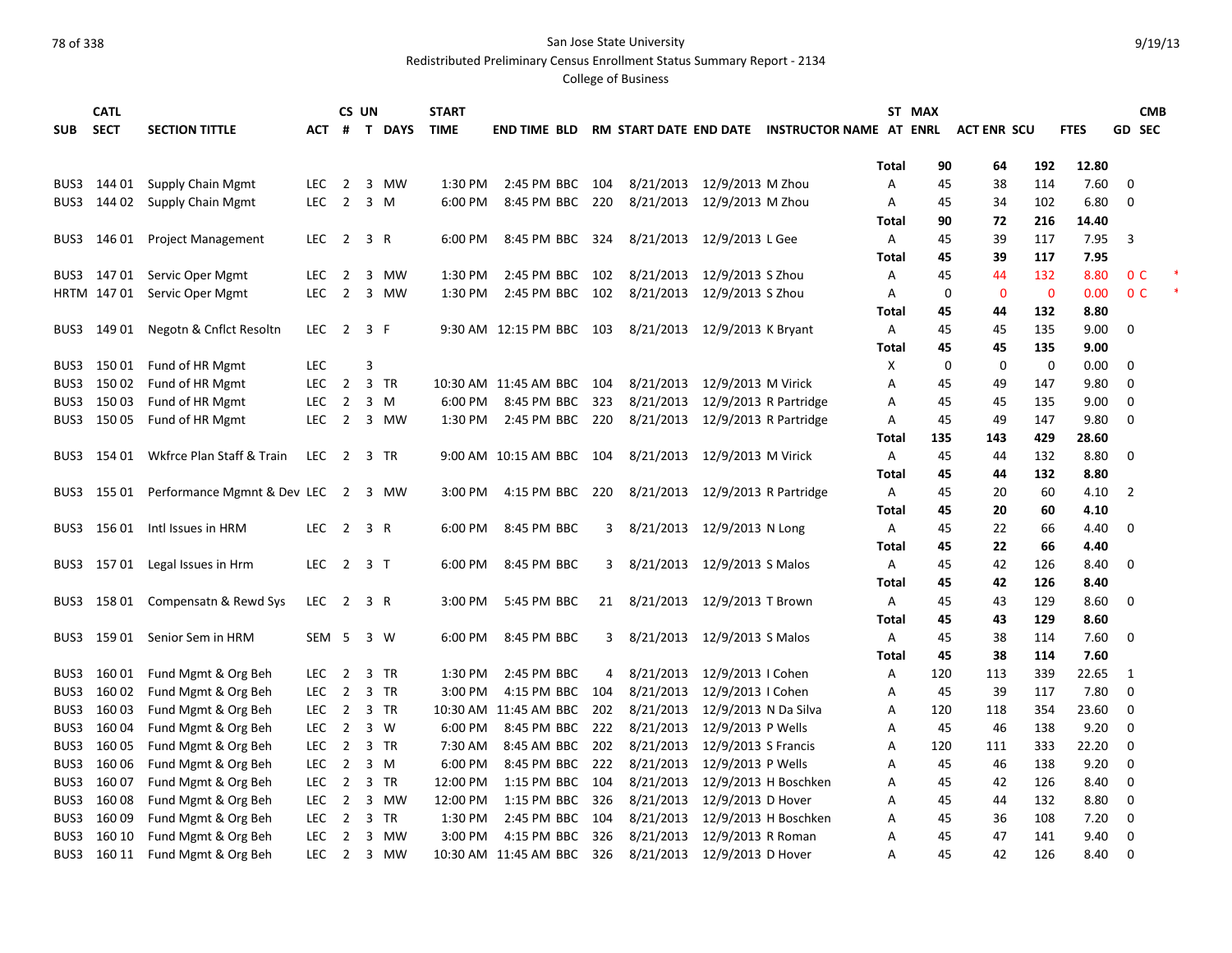Redistributed Preliminary Census Enrollment Status Summary Report - 2134

| <b>SECT</b><br>ACT # T DAYS<br><b>TIME</b><br>RM START DATE END DATE INSTRUCTOR NAME AT ENRL<br><b>FTES</b><br><b>GD SEC</b><br><b>SUB</b><br><b>SECTION TITTLE</b><br><b>END TIME BLD</b><br><b>ACT ENR SCU</b><br>160 12<br>Fund Mgmt & Org Beh<br>3 MW<br>2:45 PM BBC<br>8/21/2013 12/9/2013 R Roman<br>$\mathbf 0$<br>BUS3<br>LEC.<br>$\overline{2}$<br>1:30 PM<br>204<br>120<br>118<br>354<br>23.60<br>Α<br>160 13<br>Fund Mgmt & Org Beh<br>$\overline{2}$<br>3 R<br>8:45 PM BBC<br>8/21/2013 12/9/2013 R Pollard<br>22.80<br>BUS3<br>LEC.<br>6:00 PM<br>204<br>Α<br>120<br>114<br>342<br>0<br>160 14<br>Fund Mgmt & Org Beh<br>BUS3<br><b>LEC</b><br>3<br>X<br>0<br>0<br>0<br>0.00<br>0<br>BUS3<br>160 15<br>Fund Mgmt & Org Beh<br><b>LEC</b><br>$\overline{2}$<br>3 MW<br>10:30 AM 11:45 AM BBC 220<br>8/21/2013 12/9/2013 R Roman<br>45<br>138<br>9.20<br>0<br>A<br>46<br>2886<br>1005<br>962<br>192.45<br>Total<br>161A 01 Applied Org Behavr<br>SEM 5<br>3 TR<br>1:30 PM 2:45 PM BBC 204<br>8/21/2013 12/9/2013 C Phipps<br>42<br>126<br>8.40<br>0<br>BUS3<br>Α<br>45<br>161A 02 Applied Org Behavr<br>3<br>0<br>$\mathbf 0$<br>0<br>0.00<br>0<br>BUS3<br><b>SEM</b><br>X<br>161A 03 Applied Org Behavr<br>8/21/2013 12/9/2013 A Musgrave<br>SEM 5<br>3 MW<br>9:00 AM 10:15 AM BBC<br>326<br>132<br>8.80<br>0<br>BUS3<br>Α<br>45<br>44<br>161A 04 Applied Org Behavr<br>8/21/2013 12/9/2013 C Phipps<br>SEM <sub>5</sub><br>3 W<br>6:00 PM<br>8:45 PM BBC 107<br>45<br>93<br>6.20<br>0<br>BUS3<br>Α<br>31<br>161A 05 Applied Org Behavr<br>SEM <sub>5</sub><br>3 TR<br>8/21/2013 12/9/2013 N Da Silva<br>0<br>BUS3<br>9:00 AM 10:15 AM BBC 205<br>Α<br>45<br>43<br>129<br>8.60<br>160<br>480<br>32.00<br>Total<br>180<br>161B 01 Org Theory, Design & Chang LEC<br>2:45 PM BBC 102<br>8/21/2013 12/9/2013 A Walton<br>123<br>8.20<br>0<br>BUS3<br>$\overline{2}$<br>3 TR<br>1:30 PM<br>Α<br>45<br>41<br>161B 02 Org Theory, Design & Chang LEC<br>0<br>0.00<br>$\mathbf 0$<br>BUS3<br>3<br>Χ<br>0<br>0<br>161B 03 Org Theory, Design & Chang LEC<br>8/21/2013 12/9/2013 R Pollard<br>9.00<br>$\mathbf 0$<br>BUS3<br>2 3 W<br>6:00 PM<br>8:45 PM BBC 226<br>40<br>135<br>Α<br>45<br>17.20<br>85<br>86<br>258<br>Total | <b>CMB</b> |
|----------------------------------------------------------------------------------------------------------------------------------------------------------------------------------------------------------------------------------------------------------------------------------------------------------------------------------------------------------------------------------------------------------------------------------------------------------------------------------------------------------------------------------------------------------------------------------------------------------------------------------------------------------------------------------------------------------------------------------------------------------------------------------------------------------------------------------------------------------------------------------------------------------------------------------------------------------------------------------------------------------------------------------------------------------------------------------------------------------------------------------------------------------------------------------------------------------------------------------------------------------------------------------------------------------------------------------------------------------------------------------------------------------------------------------------------------------------------------------------------------------------------------------------------------------------------------------------------------------------------------------------------------------------------------------------------------------------------------------------------------------------------------------------------------------------------------------------------------------------------------------------------------------------------------------------------------------------------------------------------------------------------------------------------------------------------------------------------------------------------------------------------------------------------------------------------------------------------------------|------------|
|                                                                                                                                                                                                                                                                                                                                                                                                                                                                                                                                                                                                                                                                                                                                                                                                                                                                                                                                                                                                                                                                                                                                                                                                                                                                                                                                                                                                                                                                                                                                                                                                                                                                                                                                                                                                                                                                                                                                                                                                                                                                                                                                                                                                                                  |            |
|                                                                                                                                                                                                                                                                                                                                                                                                                                                                                                                                                                                                                                                                                                                                                                                                                                                                                                                                                                                                                                                                                                                                                                                                                                                                                                                                                                                                                                                                                                                                                                                                                                                                                                                                                                                                                                                                                                                                                                                                                                                                                                                                                                                                                                  |            |
|                                                                                                                                                                                                                                                                                                                                                                                                                                                                                                                                                                                                                                                                                                                                                                                                                                                                                                                                                                                                                                                                                                                                                                                                                                                                                                                                                                                                                                                                                                                                                                                                                                                                                                                                                                                                                                                                                                                                                                                                                                                                                                                                                                                                                                  |            |
|                                                                                                                                                                                                                                                                                                                                                                                                                                                                                                                                                                                                                                                                                                                                                                                                                                                                                                                                                                                                                                                                                                                                                                                                                                                                                                                                                                                                                                                                                                                                                                                                                                                                                                                                                                                                                                                                                                                                                                                                                                                                                                                                                                                                                                  |            |
|                                                                                                                                                                                                                                                                                                                                                                                                                                                                                                                                                                                                                                                                                                                                                                                                                                                                                                                                                                                                                                                                                                                                                                                                                                                                                                                                                                                                                                                                                                                                                                                                                                                                                                                                                                                                                                                                                                                                                                                                                                                                                                                                                                                                                                  |            |
|                                                                                                                                                                                                                                                                                                                                                                                                                                                                                                                                                                                                                                                                                                                                                                                                                                                                                                                                                                                                                                                                                                                                                                                                                                                                                                                                                                                                                                                                                                                                                                                                                                                                                                                                                                                                                                                                                                                                                                                                                                                                                                                                                                                                                                  |            |
|                                                                                                                                                                                                                                                                                                                                                                                                                                                                                                                                                                                                                                                                                                                                                                                                                                                                                                                                                                                                                                                                                                                                                                                                                                                                                                                                                                                                                                                                                                                                                                                                                                                                                                                                                                                                                                                                                                                                                                                                                                                                                                                                                                                                                                  |            |
|                                                                                                                                                                                                                                                                                                                                                                                                                                                                                                                                                                                                                                                                                                                                                                                                                                                                                                                                                                                                                                                                                                                                                                                                                                                                                                                                                                                                                                                                                                                                                                                                                                                                                                                                                                                                                                                                                                                                                                                                                                                                                                                                                                                                                                  |            |
|                                                                                                                                                                                                                                                                                                                                                                                                                                                                                                                                                                                                                                                                                                                                                                                                                                                                                                                                                                                                                                                                                                                                                                                                                                                                                                                                                                                                                                                                                                                                                                                                                                                                                                                                                                                                                                                                                                                                                                                                                                                                                                                                                                                                                                  |            |
|                                                                                                                                                                                                                                                                                                                                                                                                                                                                                                                                                                                                                                                                                                                                                                                                                                                                                                                                                                                                                                                                                                                                                                                                                                                                                                                                                                                                                                                                                                                                                                                                                                                                                                                                                                                                                                                                                                                                                                                                                                                                                                                                                                                                                                  |            |
|                                                                                                                                                                                                                                                                                                                                                                                                                                                                                                                                                                                                                                                                                                                                                                                                                                                                                                                                                                                                                                                                                                                                                                                                                                                                                                                                                                                                                                                                                                                                                                                                                                                                                                                                                                                                                                                                                                                                                                                                                                                                                                                                                                                                                                  |            |
|                                                                                                                                                                                                                                                                                                                                                                                                                                                                                                                                                                                                                                                                                                                                                                                                                                                                                                                                                                                                                                                                                                                                                                                                                                                                                                                                                                                                                                                                                                                                                                                                                                                                                                                                                                                                                                                                                                                                                                                                                                                                                                                                                                                                                                  |            |
|                                                                                                                                                                                                                                                                                                                                                                                                                                                                                                                                                                                                                                                                                                                                                                                                                                                                                                                                                                                                                                                                                                                                                                                                                                                                                                                                                                                                                                                                                                                                                                                                                                                                                                                                                                                                                                                                                                                                                                                                                                                                                                                                                                                                                                  |            |
|                                                                                                                                                                                                                                                                                                                                                                                                                                                                                                                                                                                                                                                                                                                                                                                                                                                                                                                                                                                                                                                                                                                                                                                                                                                                                                                                                                                                                                                                                                                                                                                                                                                                                                                                                                                                                                                                                                                                                                                                                                                                                                                                                                                                                                  |            |
|                                                                                                                                                                                                                                                                                                                                                                                                                                                                                                                                                                                                                                                                                                                                                                                                                                                                                                                                                                                                                                                                                                                                                                                                                                                                                                                                                                                                                                                                                                                                                                                                                                                                                                                                                                                                                                                                                                                                                                                                                                                                                                                                                                                                                                  |            |
|                                                                                                                                                                                                                                                                                                                                                                                                                                                                                                                                                                                                                                                                                                                                                                                                                                                                                                                                                                                                                                                                                                                                                                                                                                                                                                                                                                                                                                                                                                                                                                                                                                                                                                                                                                                                                                                                                                                                                                                                                                                                                                                                                                                                                                  |            |
|                                                                                                                                                                                                                                                                                                                                                                                                                                                                                                                                                                                                                                                                                                                                                                                                                                                                                                                                                                                                                                                                                                                                                                                                                                                                                                                                                                                                                                                                                                                                                                                                                                                                                                                                                                                                                                                                                                                                                                                                                                                                                                                                                                                                                                  |            |
| Intl & Compar Mgmt<br>8/21/2013 12/9/2013 T Kothari<br>8.80<br>BUS3<br>162 01<br>2 3 M<br>$3:00$ PM<br>5:45 PM BBC<br>302<br>45<br>132<br>0<br>LEC.<br>A<br>44                                                                                                                                                                                                                                                                                                                                                                                                                                                                                                                                                                                                                                                                                                                                                                                                                                                                                                                                                                                                                                                                                                                                                                                                                                                                                                                                                                                                                                                                                                                                                                                                                                                                                                                                                                                                                                                                                                                                                                                                                                                                   |            |
| 162 02<br>Intl & Compar Mgmt<br>$\overline{2}$<br>3 M<br>6:00 PM<br>302<br>8/21/2013 12/9/2013 T Kothari<br>8.80<br>BUS3<br><b>LEC</b><br>8:45 PM BBC<br>45<br>132<br>$\mathbf 0$<br>A<br>44                                                                                                                                                                                                                                                                                                                                                                                                                                                                                                                                                                                                                                                                                                                                                                                                                                                                                                                                                                                                                                                                                                                                                                                                                                                                                                                                                                                                                                                                                                                                                                                                                                                                                                                                                                                                                                                                                                                                                                                                                                     |            |
| 8/21/2013 12/9/2013 T Shirley<br>BUS3<br>16203<br>Intl & Compar Mgmt<br><b>LEC</b><br>$\overline{2}$<br>3 R<br>6:00 PM<br>8:45 PM BBC 102<br>45<br>129<br>8.60<br>$\mathbf 0$<br>A<br>43                                                                                                                                                                                                                                                                                                                                                                                                                                                                                                                                                                                                                                                                                                                                                                                                                                                                                                                                                                                                                                                                                                                                                                                                                                                                                                                                                                                                                                                                                                                                                                                                                                                                                                                                                                                                                                                                                                                                                                                                                                         |            |
| 131<br>393<br>26.20<br>Total<br>135                                                                                                                                                                                                                                                                                                                                                                                                                                                                                                                                                                                                                                                                                                                                                                                                                                                                                                                                                                                                                                                                                                                                                                                                                                                                                                                                                                                                                                                                                                                                                                                                                                                                                                                                                                                                                                                                                                                                                                                                                                                                                                                                                                                              |            |
| 8/21/2013 12/9/2013 G Lester<br>3.60<br>165A 01 Global Leadership<br><b>LEC</b><br>$\overline{2}$<br>3 W<br>6:00 PM<br>8:45 PM BBC 323<br>45<br>18<br>0<br>BUS3<br>Α<br>54                                                                                                                                                                                                                                                                                                                                                                                                                                                                                                                                                                                                                                                                                                                                                                                                                                                                                                                                                                                                                                                                                                                                                                                                                                                                                                                                                                                                                                                                                                                                                                                                                                                                                                                                                                                                                                                                                                                                                                                                                                                       |            |
| 3.60<br>Total<br>45<br>18<br>54                                                                                                                                                                                                                                                                                                                                                                                                                                                                                                                                                                                                                                                                                                                                                                                                                                                                                                                                                                                                                                                                                                                                                                                                                                                                                                                                                                                                                                                                                                                                                                                                                                                                                                                                                                                                                                                                                                                                                                                                                                                                                                                                                                                                  |            |
| 8/21/2013 12/9/2013 A Lawrence<br>129<br>8.60<br>BUS3<br>166 01<br>Bus, Govt, Society<br><b>LEC</b><br>$\overline{2}$<br>3 TR<br>1:30 PM<br>2:45 PM BBC<br>326<br>45<br>43<br>0<br>Α                                                                                                                                                                                                                                                                                                                                                                                                                                                                                                                                                                                                                                                                                                                                                                                                                                                                                                                                                                                                                                                                                                                                                                                                                                                                                                                                                                                                                                                                                                                                                                                                                                                                                                                                                                                                                                                                                                                                                                                                                                             |            |
| $\overline{2}$<br>3 TR<br>8/21/2013 12/9/2013 A Lawrence<br>BUS3<br>166 02<br>Bus, Govt, Society<br><b>LEC</b><br>3:00 PM<br>4:15 PM BBC 326<br>45<br>42<br>126<br>8.40<br>0<br>Α                                                                                                                                                                                                                                                                                                                                                                                                                                                                                                                                                                                                                                                                                                                                                                                                                                                                                                                                                                                                                                                                                                                                                                                                                                                                                                                                                                                                                                                                                                                                                                                                                                                                                                                                                                                                                                                                                                                                                                                                                                                |            |
| 8/21/2013 12/9/2013 R Stross<br>BUS3<br>166 03<br>Bus, Govt, Society<br><b>LEC</b><br>$\overline{2}$<br>3 TBA<br>39<br>117<br>7.80<br>0<br>45<br>A                                                                                                                                                                                                                                                                                                                                                                                                                                                                                                                                                                                                                                                                                                                                                                                                                                                                                                                                                                                                                                                                                                                                                                                                                                                                                                                                                                                                                                                                                                                                                                                                                                                                                                                                                                                                                                                                                                                                                                                                                                                                               |            |
| 166 04<br>Bus, Govt, Society<br>2 3 MW<br>8/21/2013 12/9/2013 R Stross<br>9.00<br>0<br>BUS3<br>LEC.<br>12:00 PM 1:15 PM BBC 102<br>45<br>45<br>135<br>A                                                                                                                                                                                                                                                                                                                                                                                                                                                                                                                                                                                                                                                                                                                                                                                                                                                                                                                                                                                                                                                                                                                                                                                                                                                                                                                                                                                                                                                                                                                                                                                                                                                                                                                                                                                                                                                                                                                                                                                                                                                                          |            |
| 507<br>33.80<br>180<br>169<br>Total                                                                                                                                                                                                                                                                                                                                                                                                                                                                                                                                                                                                                                                                                                                                                                                                                                                                                                                                                                                                                                                                                                                                                                                                                                                                                                                                                                                                                                                                                                                                                                                                                                                                                                                                                                                                                                                                                                                                                                                                                                                                                                                                                                                              |            |
| 8/21/2013 12/9/2013   Cohen<br>0 <sup>C</sup><br><b>LEC</b><br>3 TR<br>12:00 PM<br>1:15 PM BBC<br>45<br>25<br>75<br>5.00<br>BUS3<br>167 01<br><b>Managing Envir Iss</b><br>2<br>326<br>A                                                                                                                                                                                                                                                                                                                                                                                                                                                                                                                                                                                                                                                                                                                                                                                                                                                                                                                                                                                                                                                                                                                                                                                                                                                                                                                                                                                                                                                                                                                                                                                                                                                                                                                                                                                                                                                                                                                                                                                                                                         |            |
| 167 01<br><b>LEC</b><br>$\overline{2}$<br>3 TR<br>1:15 PM BBC 326<br>8/21/2013 12/9/2013   Cohen<br>0.00<br>0 <sup>C</sup><br>ENVS<br><b>Managing Envir Iss</b><br>12:00 PM<br>0<br>0<br>$\mathbf 0$<br>A                                                                                                                                                                                                                                                                                                                                                                                                                                                                                                                                                                                                                                                                                                                                                                                                                                                                                                                                                                                                                                                                                                                                                                                                                                                                                                                                                                                                                                                                                                                                                                                                                                                                                                                                                                                                                                                                                                                                                                                                                        |            |
| 5.00<br>Total<br>45<br>25<br>75                                                                                                                                                                                                                                                                                                                                                                                                                                                                                                                                                                                                                                                                                                                                                                                                                                                                                                                                                                                                                                                                                                                                                                                                                                                                                                                                                                                                                                                                                                                                                                                                                                                                                                                                                                                                                                                                                                                                                                                                                                                                                                                                                                                                  |            |
| $\overline{2}$<br>3 <sub>7</sub><br>4:15 PM BBC<br>8/21/2013 12/9/2013 C Johnson<br>4.20<br>BUS3<br>169A 01 Honors Seminar<br><b>LEC</b><br>1:30 PM<br>323<br>Α<br>35<br>21<br>63<br>0                                                                                                                                                                                                                                                                                                                                                                                                                                                                                                                                                                                                                                                                                                                                                                                                                                                                                                                                                                                                                                                                                                                                                                                                                                                                                                                                                                                                                                                                                                                                                                                                                                                                                                                                                                                                                                                                                                                                                                                                                                           |            |
| Total<br>35<br>21<br>63<br>4.20                                                                                                                                                                                                                                                                                                                                                                                                                                                                                                                                                                                                                                                                                                                                                                                                                                                                                                                                                                                                                                                                                                                                                                                                                                                                                                                                                                                                                                                                                                                                                                                                                                                                                                                                                                                                                                                                                                                                                                                                                                                                                                                                                                                                  |            |
| 8/21/2013 12/9/2013<br>180D 01 Indiv St Org Mgmt<br>36 6 TBA<br>0<br>$\Omega$<br>0<br>0.00<br>0<br>BUS3<br><b>SUP</b><br>Α                                                                                                                                                                                                                                                                                                                                                                                                                                                                                                                                                                                                                                                                                                                                                                                                                                                                                                                                                                                                                                                                                                                                                                                                                                                                                                                                                                                                                                                                                                                                                                                                                                                                                                                                                                                                                                                                                                                                                                                                                                                                                                       |            |
| 180D 02 Indiv St Org Mgmt<br>36 1 TBA<br>8/21/2013 12/9/2013 A Osland<br>$\overline{2}$<br>0.13<br>0<br>BUS3<br><b>SUP</b><br>10<br>2<br>Α                                                                                                                                                                                                                                                                                                                                                                                                                                                                                                                                                                                                                                                                                                                                                                                                                                                                                                                                                                                                                                                                                                                                                                                                                                                                                                                                                                                                                                                                                                                                                                                                                                                                                                                                                                                                                                                                                                                                                                                                                                                                                       |            |
| 180D 03 Indiv St Org Mgmt<br>36 1 TBA<br>8/21/2013 12/9/2013<br>BUS3<br><b>SUP</b><br>$\mathbf 0$<br>0<br>0.00<br>0<br>10<br>Α                                                                                                                                                                                                                                                                                                                                                                                                                                                                                                                                                                                                                                                                                                                                                                                                                                                                                                                                                                                                                                                                                                                                                                                                                                                                                                                                                                                                                                                                                                                                                                                                                                                                                                                                                                                                                                                                                                                                                                                                                                                                                                   |            |
| 8/21/2013 12/9/2013<br>180D 04 Indiv St Org Mgmt<br><b>SUP</b><br>36 1 TBA<br>0.07<br>$\mathbf 0$<br>BUS3<br>10<br>1<br>1<br>A                                                                                                                                                                                                                                                                                                                                                                                                                                                                                                                                                                                                                                                                                                                                                                                                                                                                                                                                                                                                                                                                                                                                                                                                                                                                                                                                                                                                                                                                                                                                                                                                                                                                                                                                                                                                                                                                                                                                                                                                                                                                                                   |            |
| 8/21/2013 12/9/2013<br>180D 05 Indiv St Org Mgmt<br>1 TBA<br>$\mathbf 0$<br>0<br>0<br>BUS3<br>SUP<br>36<br>10<br>0.00<br>A                                                                                                                                                                                                                                                                                                                                                                                                                                                                                                                                                                                                                                                                                                                                                                                                                                                                                                                                                                                                                                                                                                                                                                                                                                                                                                                                                                                                                                                                                                                                                                                                                                                                                                                                                                                                                                                                                                                                                                                                                                                                                                       |            |
| 180D 06 Indiv St Org Mgmt<br>3 TBA<br>8/21/2013 12/9/2013<br>BUS3<br><b>SUP</b><br>36<br>$\mathbf 0$<br>0<br>0.00<br>0<br>A<br>10                                                                                                                                                                                                                                                                                                                                                                                                                                                                                                                                                                                                                                                                                                                                                                                                                                                                                                                                                                                                                                                                                                                                                                                                                                                                                                                                                                                                                                                                                                                                                                                                                                                                                                                                                                                                                                                                                                                                                                                                                                                                                                |            |
| 180D 07 Indiv St Org Mgmt<br>8/21/2013 12/9/2013 R Pollard<br><b>SUP</b><br>36 3 TBA<br>10<br>4<br>12<br>0.80<br>0<br>BUS3<br>A                                                                                                                                                                                                                                                                                                                                                                                                                                                                                                                                                                                                                                                                                                                                                                                                                                                                                                                                                                                                                                                                                                                                                                                                                                                                                                                                                                                                                                                                                                                                                                                                                                                                                                                                                                                                                                                                                                                                                                                                                                                                                                  |            |
| 8/21/2013 12/9/2013<br>0.00<br>BUS3<br>180D 08 Indiv St Org Mgmt<br><b>SUP</b><br>36 3 TBA<br>10<br>$\Omega$<br>$\Omega$<br>$\Omega$<br>A                                                                                                                                                                                                                                                                                                                                                                                                                                                                                                                                                                                                                                                                                                                                                                                                                                                                                                                                                                                                                                                                                                                                                                                                                                                                                                                                                                                                                                                                                                                                                                                                                                                                                                                                                                                                                                                                                                                                                                                                                                                                                        |            |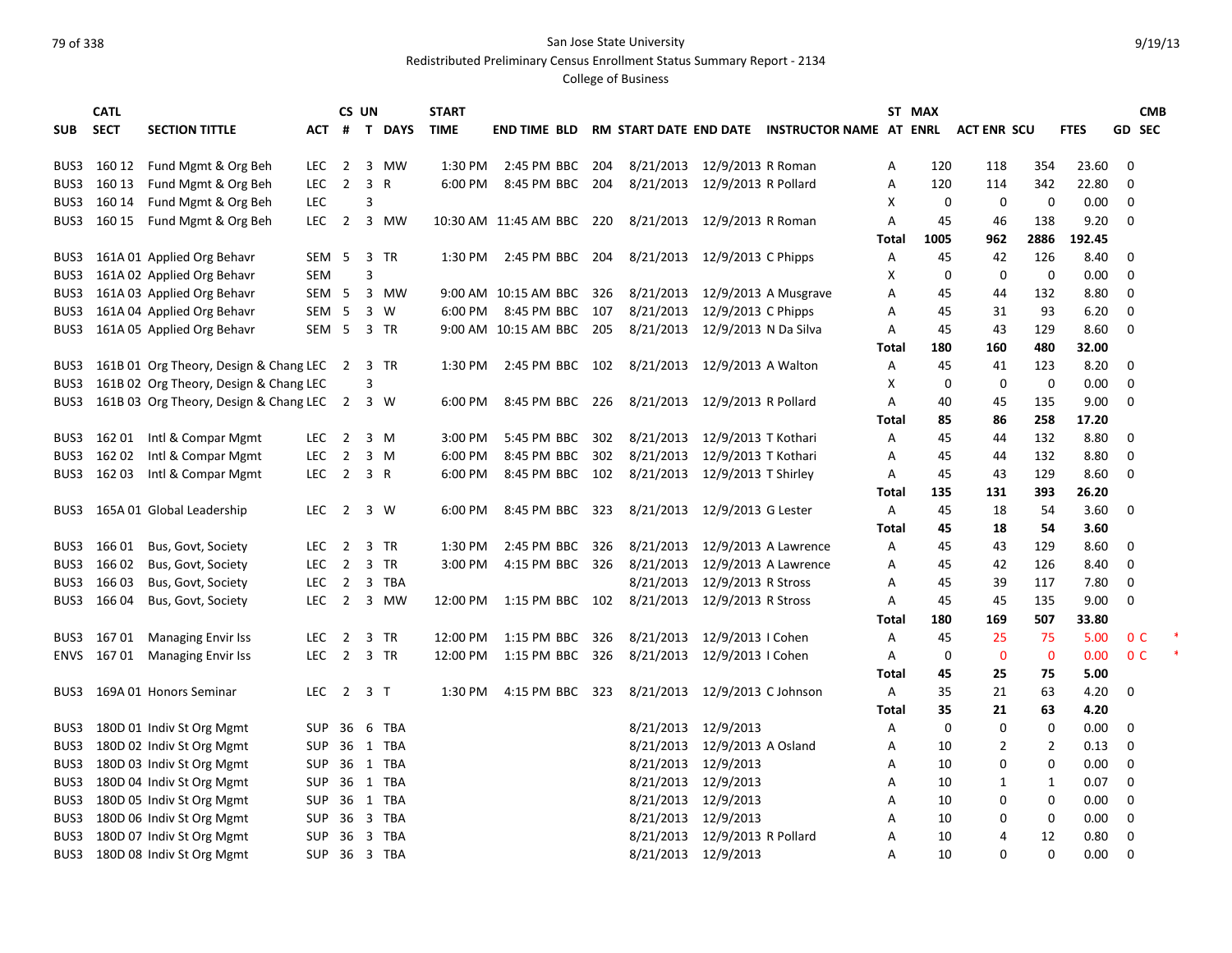Redistributed Preliminary Census Enrollment Status Summary Report - 2134

College of Business

|            | <b>CATL</b> |                                  |                  |                | CS UN        |             | <b>START</b> |                          |     |                               |                     |                                |              | ST MAX |                    |      |             |             | <b>CMB</b> |
|------------|-------------|----------------------------------|------------------|----------------|--------------|-------------|--------------|--------------------------|-----|-------------------------------|---------------------|--------------------------------|--------------|--------|--------------------|------|-------------|-------------|------------|
| <b>SUB</b> | <b>SECT</b> | <b>SECTION TITTLE</b>            | <b>ACT</b>       | #              | $\mathbf{T}$ | <b>DAYS</b> | <b>TIME</b>  | <b>END TIME BLD</b>      |     | <b>RM START DATE END DATE</b> |                     | <b>INSTRUCTOR NAME AT ENRL</b> |              |        | <b>ACT ENR SCU</b> |      | <b>FTES</b> |             | GD SEC     |
|            |             |                                  |                  |                |              |             |              |                          |     |                               |                     |                                |              |        |                    |      |             |             |            |
|            |             |                                  |                  |                |              |             |              |                          |     |                               |                     |                                | Total        | 70     | 7                  | 15   | 1.00        |             |            |
| BUS3       | 18101       | Intro to Entrepreneurshp         | LEC.             | 2              |              | 3 MW        | 12:00 PM     | 1:15 PM BBC              | 21  | 8/21/2013                     | 12/9/2013 A Basu    |                                | A            | 45     | 35                 | 105  | 7.00        | 0           |            |
| BUS3       | 18102       | Intro to Entrepreneurshp         | <b>LEC</b>       | $\overline{2}$ | 3            | $\top$      | 6:00 PM      | 8:45 PM BBC              | 222 | 8/21/2013                     | 12/9/2013 K Perry   |                                | А            | 45     | 38                 | 114  | 7.60        | 0           |            |
| BUS3       | 18103       | Intro to Entrepreneurshp         | <b>LEC</b>       | 2              |              | 3 MW        |              | 9:00 AM 10:15 AM BBC     | 220 | 8/21/2013                     | 12/9/2013 K Perry   |                                | A            | 45     | 38                 | 114  | 7.60        | $\Omega$    |            |
|            |             |                                  |                  |                |              |             |              |                          |     |                               |                     |                                | <b>Total</b> | 135    | 111                | 333  | 22.20       |             |            |
| BUS3       | 18301       | <b>Global Entreneurship</b>      | <b>LEC</b>       | $\overline{2}$ | 3            | <b>MW</b>   | 12:00 PM     | 1:15 PM BBC              | 103 | 8/21/2013                     |                     | 12/9/2013 A Musgrave           | Α            | 45     | 38                 | 114  | 7.60        | 0           |            |
|            |             |                                  |                  |                |              |             |              |                          |     |                               |                     |                                | <b>Total</b> | 45     | 38                 | 114  | 7.60        |             |            |
| BUS3       |             | 186S 01 Current Issues in Entrep | <b>LEC</b>       | $\overline{2}$ |              | $3 \, M$    | 6:00 PM      | 8:45 PM BBC              | 322 | 8/21/2013                     | 12/9/2013 S Bennet  |                                | A            | 35     | 12                 | 36   | 2.45        | 1           |            |
|            |             |                                  |                  |                |              |             |              |                          |     |                               |                     |                                | <b>Total</b> | 35     | 12                 | 36   | 2.45        |             |            |
| BUS3       | 18701       | <b>Global Dimensn Bus</b>        | LEC.             | $\overline{2}$ |              | 3 TR        | 12:00 PM     | 1:15 PM BBC              | 202 | 8/21/2013                     | 12/9/2013 C Wang    |                                | A            | 120    | 119                | 357  | 23.80       | 0           |            |
| BUS3       | 18702       | <b>Global Dimensn Bus</b>        | <b>LEC</b>       | $\overline{2}$ |              | 3 TR        |              | 9:00 AM 10:15 AM BBC 226 |     | 8/21/2013                     | 12/9/2013 S Francis |                                | Α            | 45     | 49                 | 147  | 9.80        | 0           |            |
| BUS3       | 18703       | <b>Global Dimensn Bus</b>        | <b>LEC</b>       | $\overline{2}$ |              | 3 TBA       |              |                          |     | 8/21/2013                     | 12/9/2013 A Loomba  |                                | Α            | 45     | 44                 | 132  | 8.80        | 0           |            |
| BUS3       | 18704       | <b>Global Dimensn Bus</b>        | <b>LEC</b>       | $\overline{2}$ |              | 3 TBA       |              |                          |     | 8/21/2013                     | 12/9/2013 A Loomba  |                                | A            | 45     | 40                 | 120  | 8.00        | 0           |            |
| BUS3       | 18705       | <b>Global Dimensn Bus</b>        | <b>LEC</b>       | $\overline{2}$ |              | 3 TBA       |              |                          |     | 8/21/2013                     | 12/9/2013 A Osland  |                                | A            | 45     | 49                 | 147  | 9.80        | 0           |            |
| BUS3       | 18706       | <b>Global Dimensn Bus</b>        | <b>LEC</b>       | 2              |              | 3 R         | 6:00 PM      | 8:45 PM WSQ 207          |     | 8/21/2013                     |                     | 12/9/2013 W Van Hooff          | A            | 120    | 111                | 333  | 22.20       | 0           |            |
| BUS3       | 18707       | <b>Global Dimensn Bus</b>        | LEC.             | 2              |              | 3 TR        | 1:30 PM      | 2:45 PM BBC              | 21  | 8/21/2013                     |                     | 12/9/2013 W Van Hooff          | A            | 45     | 48                 | 144  | 9.60        | $\mathbf 0$ |            |
| BUS3       | 18708       | <b>Global Dimensn Bus</b>        | <b>LEC</b>       | $\overline{2}$ | 3            | TBA         |              |                          |     | 8/21/2013                     | 12/9/2013 A Osland  |                                | А            | 45     | 48                 | 144  | 9.60        | $\mathbf 0$ |            |
| BUS3       | 18709       | <b>Global Dimensn Bus</b>        | <b>LEC</b>       | $\overline{2}$ | 3            | TBA         |              |                          |     | 8/21/2013                     | 12/9/2013 A Osland  |                                | A            | 45     | 49                 | 147  | 9.80        | $\mathbf 0$ |            |
| BUS3       | 187 11      | <b>Global Dimensn Bus</b>        | <b>LEC</b>       | $\overline{2}$ |              | 3 TBA       |              |                          |     | 8/21/2013                     | 12/9/2013 A Loomba  |                                | A            | 45     | 39                 | 117  | 7.80        | $\Omega$    |            |
|            |             |                                  |                  |                |              |             |              |                          |     |                               |                     |                                | <b>Total</b> | 600    | 596                | 1788 | 119.20      |             |            |
| BUS3       | 18902       | <b>Strategic Mgmt</b>            | <b>SEM</b>       | - 5            | 3            | MW          |              | 10:30 AM 11:45 AM BBC    | 102 | 8/21/2013                     | 12/9/2013 R Stross  |                                | Α            | 40     | 40                 | 120  | 8.00        | 0           |            |
| BUS3       | 18903       | <b>Strategic Mgmt</b>            | <b>SEM</b>       | - 5            | 3            | MW          | 1:30 PM      | 2:45 PM BBC              | 21  | 8/21/2013                     | 12/9/2013 S Inamdar |                                | Α            | 40     | 29                 | 87   | 5.80        | 0           |            |
| BUS3       | 18904       | <b>Strategic Mgmt</b>            | SEM <sub>5</sub> |                |              | 3 M         | 12:00 PM     | 2:45 PM BBC              | 302 | 8/21/2013                     | 12/9/2013 G Lester  |                                | A            | 40     | 16                 | 48   | 3.20        | 0           |            |
| BUS3       | 189 05      | <b>Strategic Mgmt</b>            | <b>SEM</b>       | - 5            | 3            | MW          | 3:00 PM      | 4:15 PM BBC              | 21  | 8/21/2013                     | 12/9/2013 S Inamdar |                                | Α            | 40     | 27                 | 81   | 5.40        | $\mathbf 0$ |            |
| BUS3       | 189 06      | <b>Strategic Mgmt</b>            | SEM <sub>5</sub> |                |              | 3 R         | 6:00 PM      | 8:45 PM BBC              | 302 | 8/21/2013                     | 12/9/2013 S Rodan   |                                | A            | 40     | 36                 | 108  | 7.20        | $\mathbf 0$ |            |
| BUS3       | 18907       | <b>Strategic Mgmt</b>            | SEM <sub>5</sub> |                |              | 3 R         | 6:00 PM      | 8:45 PM BBC              | 104 | 8/21/2013                     | 12/9/2013 W Fruin   |                                | A            | 40     | 46                 | 138  | 9.20        | 0           |            |
| BUS3       | 18908       | <b>Strategic Mgmt</b>            | SEM <sub>5</sub> |                |              | 3 W         | 6:00 PM      | 8:45 PM BBC              | 104 | 8/21/2013                     | 12/9/2013 S Inamdar |                                | A            | 40     | 31                 | 93   | 6.20        | 0           |            |
| BUS3       | 18909       | <b>Strategic Mgmt</b>            | SEM <sub>5</sub> |                |              | 3 MW        |              | 10:30 AM 11:45 AM BBC    | 104 | 8/21/2013                     | 12/9/2013 W Jiang   |                                | A            | 40     | 43                 | 129  | 8.60        | 0           |            |
| BUS3       | 189 10      | <b>Strategic Mgmt</b>            | SEM <sub>5</sub> |                | 3            | $\top$      | 6:00 PM      | 8:45 PM BBC              | 104 | 8/21/2013                     | 12/9/2013 W Fruin   |                                | A            | 40     | 47                 | 141  | 9.40        | 0           |            |
| BUS3       | 189 11      | <b>Strategic Mgmt</b>            | SEM              | - 5            | 3            | MW          | 12:00 PM     | 1:15 PM BBC              | 104 | 8/21/2013                     | 12/9/2013 W Jiang   |                                | A            | 40     | 40                 | 120  | 8.00        | $\mathbf 0$ |            |
| BUS3       | 189 12      | <b>Strategic Mgmt</b>            | <b>SEM</b>       | -5             |              | 3 M         | 6:00 PM      | 8:45 PM BBC              | 130 | 8/21/2013                     | 12/9/2013 W Jiang   |                                | A            | 40     | 39                 | 117  | 7.80        | 0           |            |
|            |             |                                  |                  |                |              |             |              |                          |     |                               |                     |                                | <b>Total</b> | 440    | 394                | 1182 | 78.80       |             |            |

**Organization & Management Total 5605 5148 15174 1011.95**